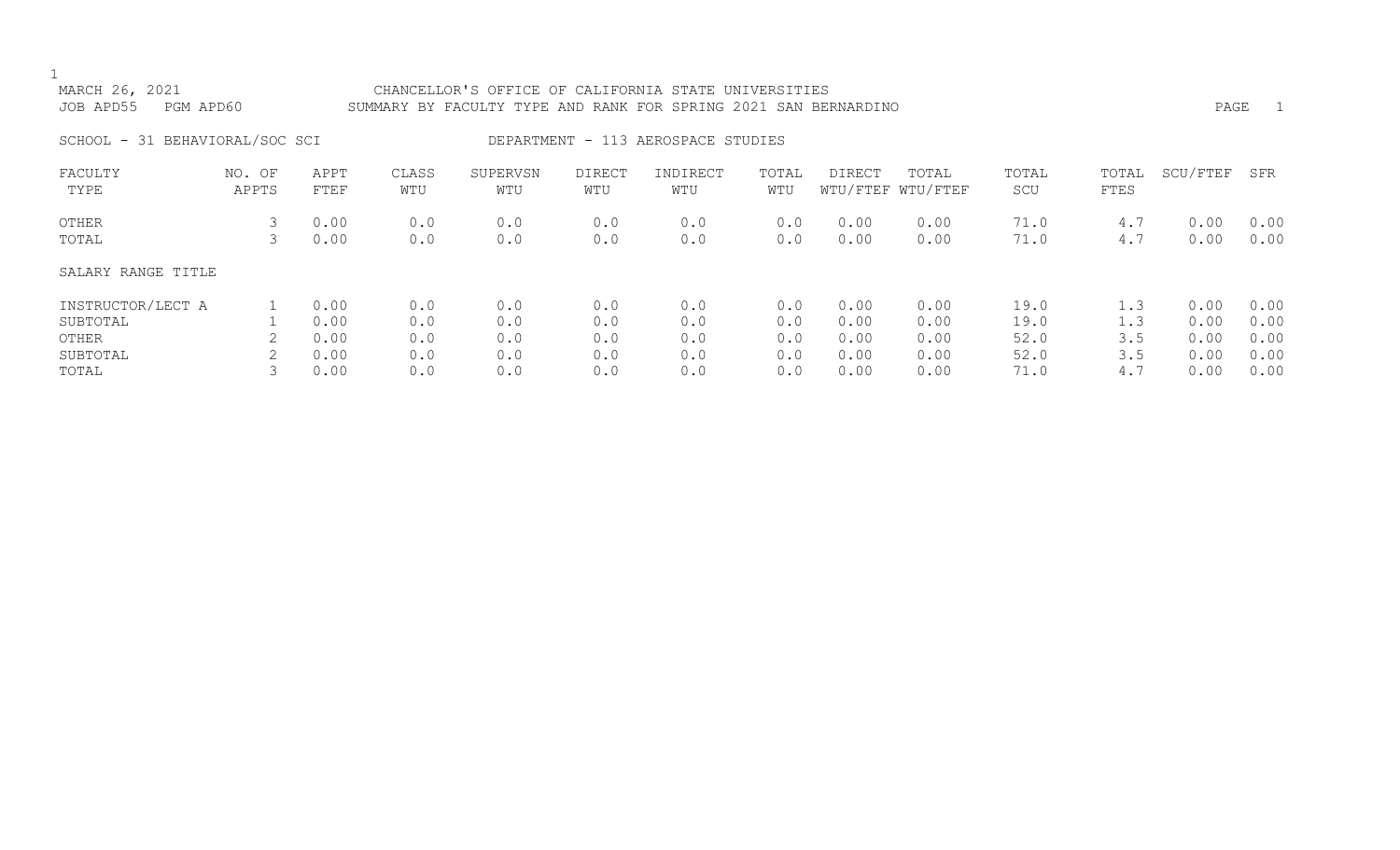# MARCH 26, 2021 CHANCELLOR'S OFFICE OF CALIFORNIA STATE UNIVERSITIES JOB APD55 PGM APD60 SUMMARY BY FACULTY TYPE AND RANK FOR SPRING 2021 SAN BERNARDINO PAGE 2

SCHOOL - 31 BEHAVIORAL/SOC SCI DEPARTMENT - 134 ANTHROPOLOGY

| FACULTY            | NO. OF | APPT | CLASS | SUPERVSN | <b>DIRECT</b> | INDIRECT | TOTAL | DIRECT | TOTAL             | TOTAL  | TOTAL | SCU/FTEF | SFR   |
|--------------------|--------|------|-------|----------|---------------|----------|-------|--------|-------------------|--------|-------|----------|-------|
| TYPE               | APPTS  | FTEF | WTU   | WTU      | WTU           | WTU      | WTU   |        | WTU/FTEF WTU/FTEF | SCU    | FTES  |          |       |
| FULL TIME          |        | 5.92 | 57.5  | 1.5      | 67.0          | 13.0     | 80.0  | 11.32  | 13.52             | 1411.0 | 96.9  | 238.43   | 16.38 |
| PART TIME          | 4      | 1.90 | 27.0  | 0.0      | 27.0          | 0.0      | 27.0  | 14.21  | 14.21             | 852.0  | 56.9  | 448.42   | 29.95 |
| SUBTOTAL           | 11     | 7.82 | 84.5  | 1.5      | 94.0          | 13.0     | 107.0 | 12.02  | 13.69             | 2263.0 | 153.8 | 289.46   | 19.68 |
| TOTAL              | 11     | 7.82 | 84.5  | 1.5      | 94.0          | 13.0     | 107.0 | 12.02  | 13.69             | 2263.0 | 153.8 | 289.46   | 19.68 |
| SALARY RANGE TITLE |        |      |       |          |               |          |       |        |                   |        |       |          |       |
| PROFESSOR/LECT D   |        | 2.00 | 20.0  | 0.0      | 20.0          | 3.0      | 23.0  | 10.01  | 11.51             | 447.0  | 29.9  | 223.61   | 14.96 |
| ASSOC PROF/LECT C  |        | 2.75 | 23.5  | 1.0      | 29.5          | 7.0      | 36.5  | 10.73  | 13.27             | 527.0  | 36.1  | 191.64   | 13.11 |
| ASST PROF/LECT B   | 4      | 2.87 | 38.0  | 0.5      | 41.5          | 3.0      | 44.5  | 14.46  | 15.51             | 1217.0 | 83.1  | 424.19   | 28.96 |
| INSTRUCTOR/LECT A  |        | 0.20 | 3.0   | 0.0      | 3.0           | 0.0      | 3.0   | 15.00  | 15.00             | 72.0   | 4.8   | 360.00   | 24.00 |
| SUBTOTAL           | 11     | 7.82 | 84.5  | 1.5      | 94.0          | 13.0     | 107.0 | 12.02  | 13.69             | 2263.0 | 153.8 | 289.46   | 19.68 |
| TOTAL              |        | 7.82 | 84.5  | 1.5      | 94.0          | 13.0     | 107.0 | 12.02  | 13.69             | 2263.0 | 153.8 | 289.46   | 19.68 |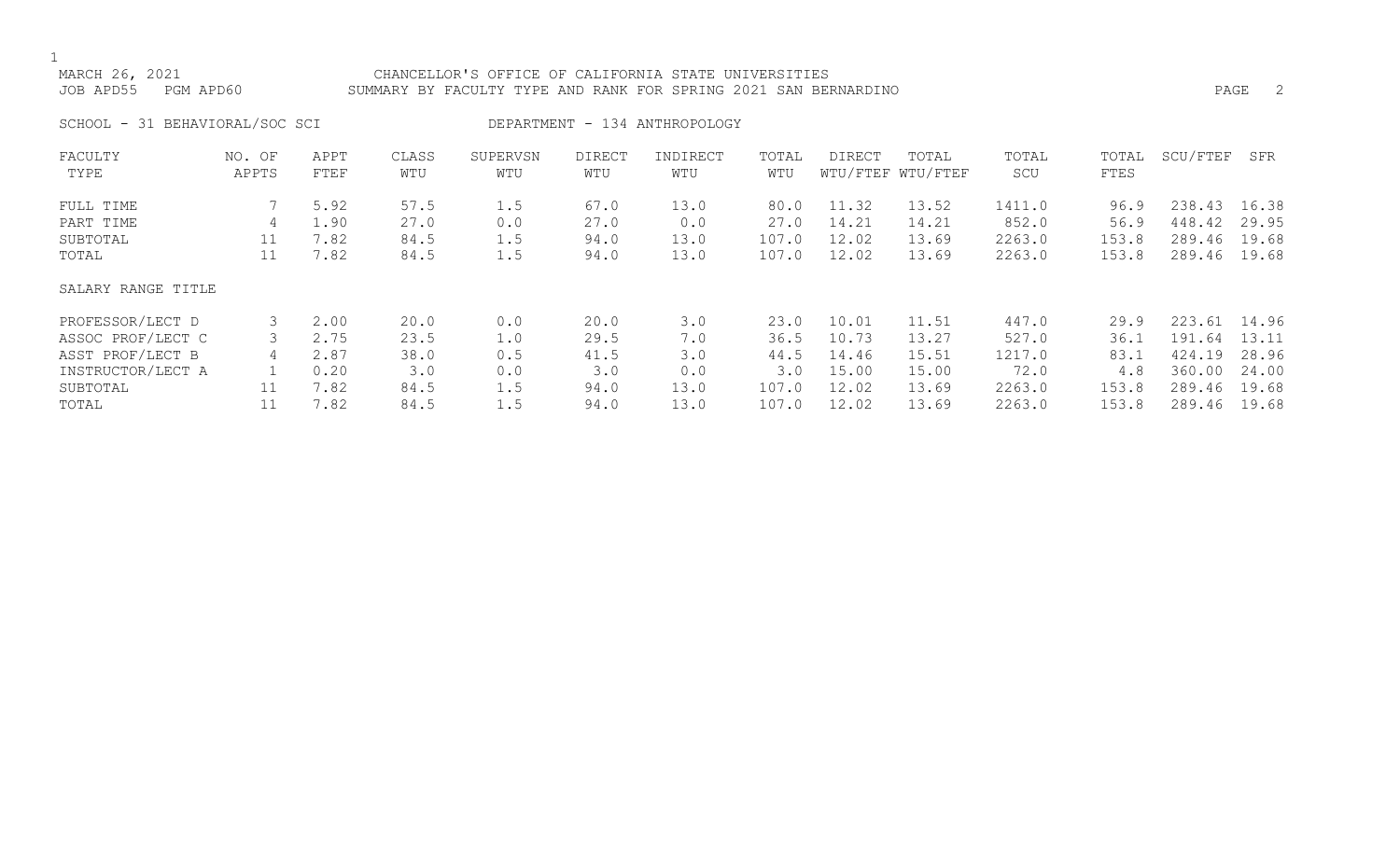# MARCH 26, 2021 CHANCELLOR'S OFFICE OF CALIFORNIA STATE UNIVERSITIES JOB APD55 PGM APD60 SUMMARY BY FACULTY TYPE AND RANK FOR SPRING 2021 SAN BERNARDINO PAGE 3

SCHOOL - 31 BEHAVIORAL/SOC SCI DEPARTMENT - 197 CRIMINOLOGY

| FACULTY            | NO. OF | APPT  | CLASS | SUPERVSN | <b>DIRECT</b> | INDIRECT | TOTAL | DIRECT | TOTAL             | TOTAL  | TOTAL | SCU/FTEF | SFR   |
|--------------------|--------|-------|-------|----------|---------------|----------|-------|--------|-------------------|--------|-------|----------|-------|
| TYPE               | APPTS  | FTEF  | WTU   | WTU      | WTU           | WTU      | WTU   |        | WTU/FTEF WTU/FTEF | SCU    | FTES  |          |       |
| FULL TIME          | 13     | 12.40 | 126.8 | 2.1      | 134.9         | 21.0     | 155.9 | 10.88  | 12.58             | 4206.0 | 282.3 | 339.28   | 22.77 |
| PART TIME          |        | 2.56  | 36.9  | 0.0      | 36.9          | 0.0      | 36.9  | 14.41  | 14.41             | 1287.0 | 86.2  | 502.73   | 33.67 |
| SUBTOTAL           | 20     | 14.96 | 163.7 | 2.1      | 171.8         | 21.0     | 192.8 | 11.49  | 12.89             | 5493.0 | 368.5 | 367.25   | 24.64 |
| TOTAL              | 20     | 14.96 | 163.7 | 2.1      | 171.8         | 21.0     | 192.8 | 11.49  | 12.89             | 5493.0 | 368.5 | 367.25   | 24.64 |
| SALARY RANGE TITLE |        |       |       |          |               |          |       |        |                   |        |       |          |       |
| PROFESSOR/LECT D   | 6      | 4.90  | 46.9  | 0.3      | 53.2          | 6.0      | 59.2  | 10.85  | 12.08             | 1656.0 | 111.1 | 337.89   | 22.66 |
| ASSOC PROF/LECT C  |        | 2.66  | 31.2  | 1.8      | 33.0          | 3.0      | 36.0  | 12.42  | 13.54             | 1052.0 | 70.4  | 395.79   | 26.47 |
| ASST PROF/LECT B   | 6      | 5.20  | 52.6  | 0.0      | 52.6          | 12.0     | 64.6  | 10.12  | 12.43             | 1585.0 | 107.1 | 304.92   | 20.60 |
| INSTRUCTOR/LECT A  |        | 2.20  | 33.0  | 0.0      | 33.0          | 0.0      | 33.0  | 15.00  | 15.00             | 1200.0 | 80.0  | 545.45   | 36.36 |
| SUBTOTAL           | 20     | 14.96 | 163.7 | 2.1      | 171.8         | 21.0     | 192.8 | 11.49  | 12.89             | 5493.0 | 368.5 | 367.25   | 24.64 |
| TOTAL              | 20     | 14.96 | 163.7 | 2.1      | 171.8         | 21.0     | 192.8 | 11.49  | 12.89             | 5493.0 | 368.5 | 367.25   | 24.64 |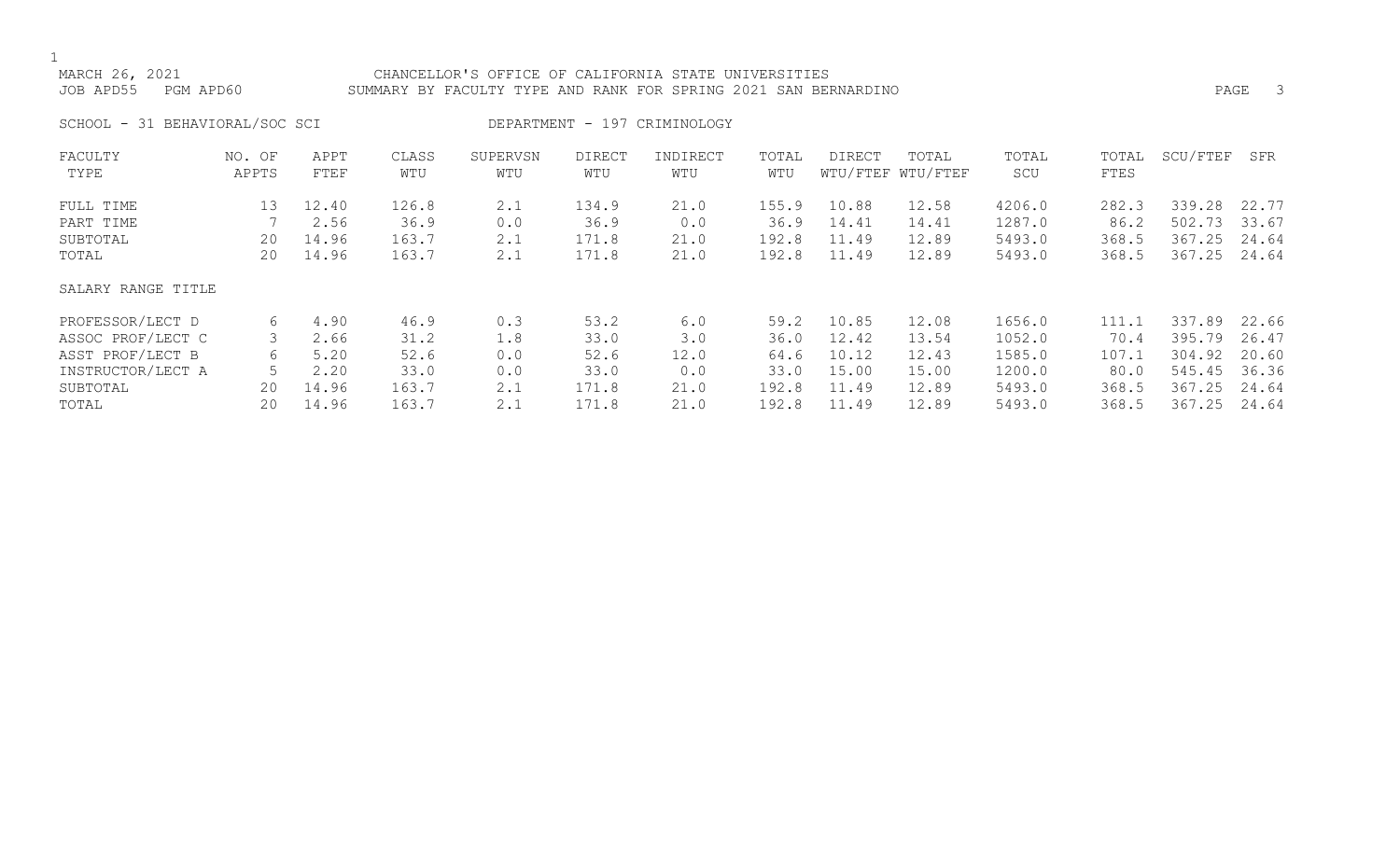# MARCH 26, 2021 CHANCELLOR'S OFFICE OF CALIFORNIA STATE UNIVERSITIES JOB APD55 PGM APD60 SUMMARY BY FACULTY TYPE AND RANK FOR SPRING 2021 SAN BERNARDINO PAGE 4

SCHOOL - 31 BEHAVIORAL/SOC SCI DEPARTMENT - 235 ECONOMICS

| FACULTY            | NO. OF | APPT | CLASS | SUPERVSN | <b>DIRECT</b> | INDIRECT | TOTAL | DIRECT | TOTAL             | TOTAL  | TOTAL | SCU/FTEF | SFR   |
|--------------------|--------|------|-------|----------|---------------|----------|-------|--------|-------------------|--------|-------|----------|-------|
| TYPE               | APPTS  | FTEF | WTU   | WTU      | WTU           | WTU      | WTU   |        | WTU/FTEF WTU/FTEF | SCU    | FTES  |          |       |
| FULL TIME          | 4      | 3.50 | 39.0  | 0.0      | 39.0          | 3.0      | 42.0  | 11.15  | 12.00             | 1395.0 | 93.1  | 398.69   | 26.61 |
| PART TIME          | 9      | 2.60 | 48.0  | 0.0      | 48.0          | 0.0      | 48.0  | 18.46  | 18.46             | 2352.0 | 156.9 | 904.62   | 60.33 |
| SUBTOTAL           | 13     | 6.10 | 87.0  | 0.0      | 87.0          | 3.0      | 90.0  | 14.26  | 14.76             | 3747.0 | 250.0 | 614.36   | 40.98 |
| TOTAL              | 13     | 6.10 | 87.0  | 0.0      | 87.0          | 3.0      | 90.0  | 14.26  | 14.76             | 3747.0 | 250.0 | 614.36   | 40.98 |
| SALARY RANGE TITLE |        |      |       |          |               |          |       |        |                   |        |       |          |       |
| PROFESSOR/LECT D   |        | 1.10 | 15.0  | 0.0      | 15.0          | 0.0      | 15.0  | 13.64  | 13.64             | 564.0  | 37.7  | 512.73   | 34.23 |
| ASSOC PROF/LECT C  |        | 1.00 | 12.0  | 0.0      | 12.0          | 0.0      | 12.0  | 12.00  | 12.00             | 312.0  | 20.8  | 312.00   | 20.80 |
| ASST PROF/LECT B   |        | 2.60 | 39.0  | 0.0      | 39.0          | 3.0      | 42.0  | 15.01  | 16.16             | 1746.0 | 116.5 | 671.80   | 44.82 |
| INSTRUCTOR/LECT A  | 4      | 1.40 | 21.0  | 0.0      | 21.0          | 0.0      | 21.0  | 15.00  | 15.00             | 1125.0 | 75.0  | 803.57   | 53.57 |
| SUBTOTAL           | 13     | 6.10 | 87.0  | 0.0      | 87.0          | 3.0      | 90.0  | 14.26  | 14.76             | 3747.0 | 250.0 | 614.36   | 40.98 |
| TOTAL              | 13     | 6.10 | 87.0  | 0.0      | 87.0          | 3.0      | 90.0  | 14.26  | 14.76             | 3747.0 | 250.0 | 614.36   | 40.98 |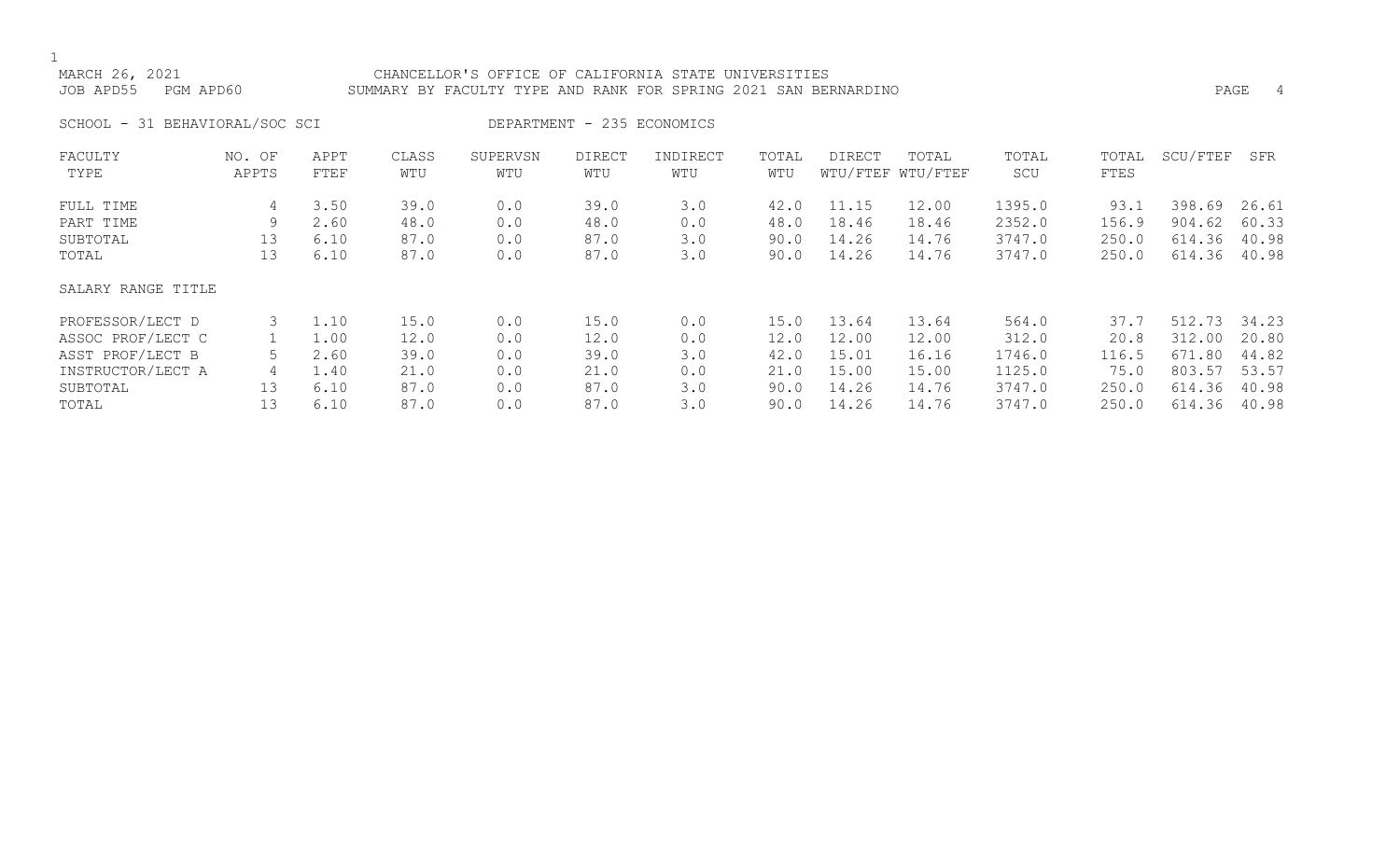# MARCH 26, 2021 CHANCELLOR'S OFFICE OF CALIFORNIA STATE UNIVERSITIES JOB APD55 PGM APD60 SUMMARY BY FACULTY TYPE AND RANK FOR SPRING 2021 SAN BERNARDINO PAGE 5

SCHOOL - 31 BEHAVIORAL/SOC SCI DEPARTMENT - 258 ETHNIC STUDIES

| FACULTY            | NO. OF | APPT | CLASS | SUPERVSN | <b>DIRECT</b> | INDIRECT | TOTAL | DIRECT | TOTAL             | TOTAL | TOTAL | SCU/FTEF | SFR   |
|--------------------|--------|------|-------|----------|---------------|----------|-------|--------|-------------------|-------|-------|----------|-------|
| TYPE               | APPTS  | FTEF | WTU   | WTU      | WTU           | WTU      | WTU   |        | WTU/FTEF WTU/FTEF | SCU   | FTES  |          |       |
|                    |        |      |       |          |               |          |       |        |                   |       |       |          |       |
| PART TIME          |        | 0.20 | 6.0   | 0.0      | 6.0           | 0.0      | 6.0   | 30.00  | 30.00             | 273.0 | 18.2  | 365.00   | 91.00 |
| SUBTOTAL           |        | 0.20 | 6.0   | 0.0      | 6.0           | 0.0      | 6.0   | 30.00  | 30.00             | 273.0 | 18.2  | 365.00   | 91.00 |
| TOTAL              |        | 0.20 | 6.0   | 0.0      | 6.0           | 0.0      | 6.0   | 30.00  | 30.00             | 273.0 | 18.2  | 365.00   | 91.00 |
| SALARY RANGE TITLE |        |      |       |          |               |          |       |        |                   |       |       |          |       |
| INSTRUCTOR/LECT A  |        | 0.20 | 6.0   | 0.0      | 6.0           | 0.0      | 6.0   | 30.00  | 30.00             | 273.0 | 18.2  | 365.00   | 91.00 |
| SUBTOTAL           |        | 0.20 | 6.0   | 0.0      | 6.0           | 0.0      | 6.0   | 30.00  | 30.00             | 273.0 | 18.2  | 365.00   | 91.00 |
| TOTAL              |        | 0.20 | 6.0   | 0.0      | 6.0           | 0.0      | 6.0   | 30.00  | 30.00             | 273.0 | 18.2  | 365.00   | 91.00 |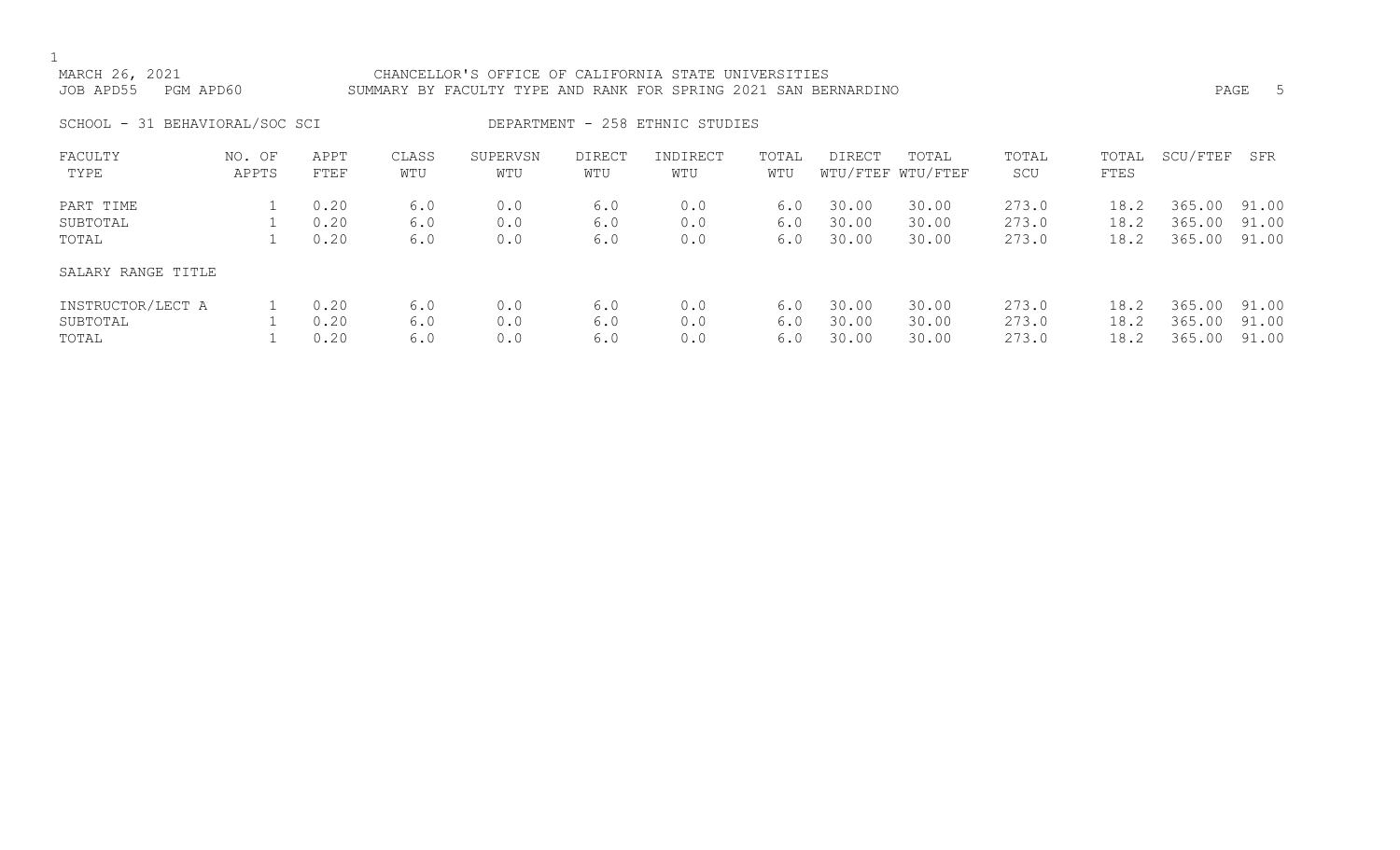# MARCH 26, 2021 CHANCELLOR'S OFFICE OF CALIFORNIA STATE UNIVERSITIES JOB APD55 PGM APD60 SUMMARY BY FACULTY TYPE AND RANK FOR SPRING 2021 SAN BERNARDINO PAGE 6

SCHOOL - 31 BEHAVIORAL/SOC SCI DEPARTMENT - 305 GEOGRAPHY

| FACULTY            | NO. OF | APPT | CLASS | SUPERVSN | DIRECT | INDIRECT | TOTAL | DIRECT | TOTAL             | TOTAL  | TOTAL | SCU/FTEF | SFR   |
|--------------------|--------|------|-------|----------|--------|----------|-------|--------|-------------------|--------|-------|----------|-------|
| TYPE               | APPTS  | FTEF | WTU   | WTU      | WTU    | WTU      | WTU   |        | WTU/FTEF WTU/FTEF | SCU    | FTES  |          |       |
| FULL TIME          | 8      | 5.15 | 75.6  | 14.3     | 89.9   | 18.0     | 107.9 | 17.47  | 20.96             | 2411.0 | 162.2 | 468.43   | 31.51 |
| PART TIME          |        | 0.95 | 25.3  | 0.0      | 28.3   | 0.0      | 28.3  | 29.92  | 29.92             | 593.0  | 39.8  | 626.85   | 42.09 |
| SUBTOTAL           | 10     | 6.09 | 100.9 | 14.3     | 118.2  | 18.0     | 136.2 | 19.40  | 22.35             | 3004.0 | 202.0 | 493.02   | 33.15 |
| TOTAL              | 10     | 6.09 | 100.9 | 14.3     | 118.2  | 18.0     | 136.2 | 19.40  | 22.35             | 3004.0 | 202.0 | 493.02   | 33.15 |
| SALARY RANGE TITLE |        |      |       |          |        |          |       |        |                   |        |       |          |       |
| PROFESSOR/LECT D   | 5      | 3.76 | 51.9  | 11.8     | 66.7   | 3.0      | 69.7  | 17.75  | 18.55             | 1369.0 | 92.3  | 364.29   | 24.55 |
| ASSOC PROF/LECT C  |        | 0.00 | 0.0   | 0.0      | 0.0    | 12.0     | 12.0  | 0.00   | 0.00              | 0.0    | 0.0   | 0.00     | 0.00  |
| ASST PROF/LECT B   |        | 1.94 | 34.0  | 2.5      | 36.5   | 3.0      | 39.5  | 18.86  | 20.41             | 1098.0 | 73.8  | 567.44   | 38.13 |
| INSTRUCTOR/LECT A  |        | 0.40 | 15.0  | 0.0      | 15.0   | 0.0      | 15.0  | 37.50  | 37.50             | 537.0  | 36.0  | 342.50   | 89.88 |
| SUBTOTAL           | 10     | 6.09 | 100.9 | 14.3     | 118.2  | 18.0     | 136.2 | 19.40  | 22.35             | 3004.0 | 202.0 | 493.02   | 33.15 |
| TOTAL              | 10     | 6.09 | 100.9 | 14.3     | 118.2  | 18.0     | 136.2 | 19.40  | 22.35             | 3004.0 | 202.0 | 493.02   | 33.15 |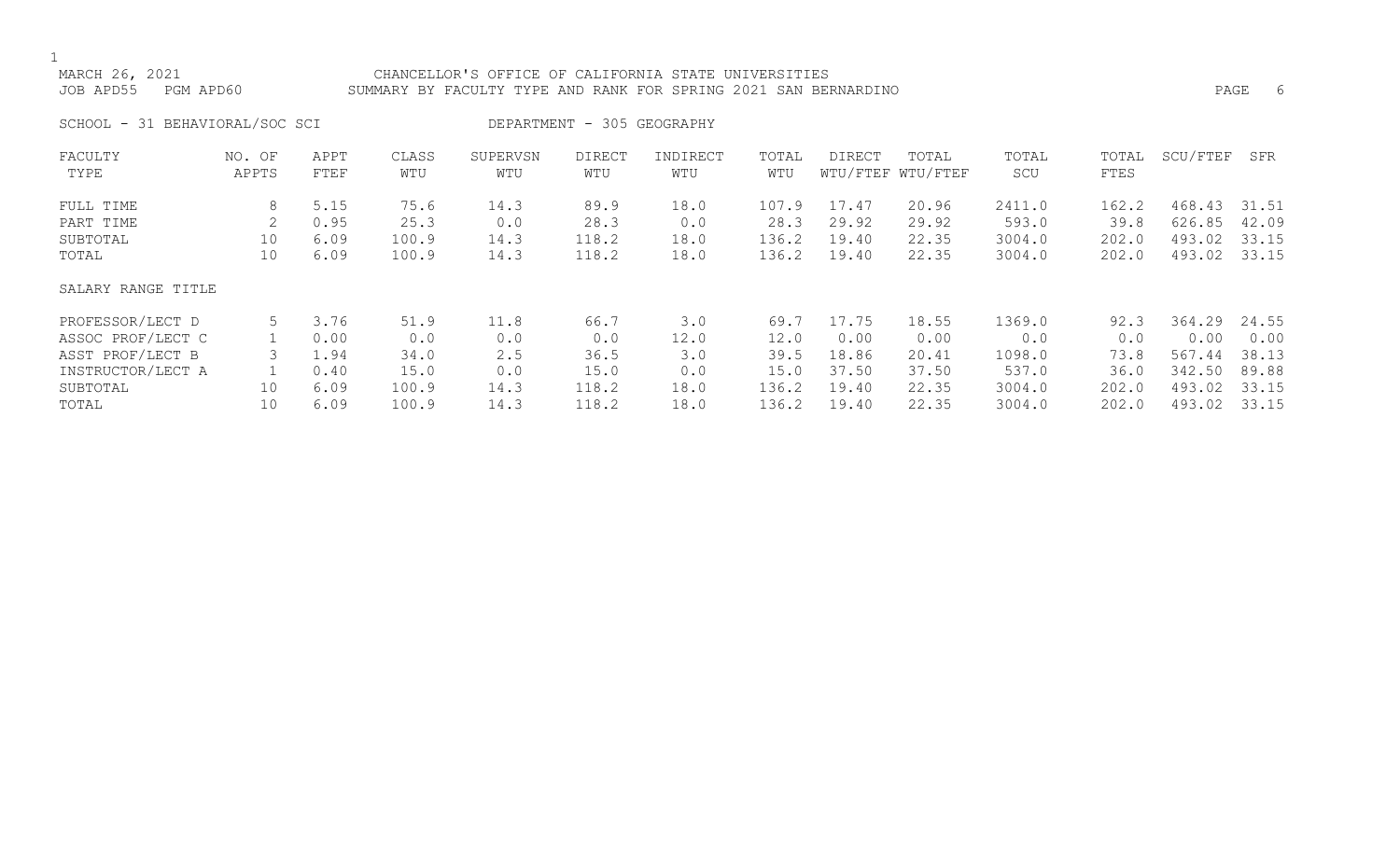# CHANCELLOR'S OFFICE OF CALIFORNIA STATE UNIVERSITIES JOB APD55 PGM APD60 SUMMARY BY FACULTY TYPE AND RANK FOR SPRING 2021 SAN BERNARDINO PAGE 7

SCHOOL - 31 BEHAVIORAL/SOC SCI DEPARTMENT - 348 HISTORY

| FACULTY<br>TYPE    | NO. OF<br>APPTS | APPT<br>FTEF | CLASS<br>WTU | SUPERVSN<br>WTU | <b>DIRECT</b><br>WTU | INDIRECT<br>WTU | TOTAL<br>WTU | DIRECT | TOTAL<br>WTU/FTEF WTU/FTEF | TOTAL<br>SCU | TOTAL<br>FTES | SCU/FTEF | SFR   |
|--------------------|-----------------|--------------|--------------|-----------------|----------------------|-----------------|--------------|--------|----------------------------|--------------|---------------|----------|-------|
| FULL TIME          | 13              | 11.56        | 90.0         | 9.1             | 117.1                | 30.0            | 147.1        | 10.13  | 12.73                      | 3611.0       | 242.9         | 312.51   | 21.02 |
| PART TIME          | 12              | 4.05         | 72.0         | 0.3             | 81.3                 | 0.0             | 81.3         | 20.07  | 20.07                      | 3564.0       | 237.7         | 880.00   | 58.69 |
| SUBTOTAL           | 25              | 15.61        | 162.0        | 9.4             | 198.4                | 30.0            | 228.4        | 12.71  | 14.64                      | 7175.0       | 480.6         | 459.79   | 30.80 |
| TOTAL              | 25              | 15.61        | 162.0        | 9.4             | 198.4                | 30.0            | 228.4        | 12.71  | 14.64                      | 7175.0       | 480.6         | 459.79   | 30.80 |
| SALARY RANGE TITLE |                 |              |              |                 |                      |                 |              |        |                            |              |               |          |       |
| PROFESSOR/LECT D   | 5               | 3.05         | 33.0         | 8.4             | 47.4                 | 0.0             | 47.4         | 15.52  | 15.52                      | 1320.0       | 88.3          | 432.22   | 28.90 |
| ASSOC PROF/LECT C  | 4               | 3.20         | 18.0         | 0.3             | 24.3                 | 12.0            | 36.3         | 7.59   | 11.34                      | 777.0        | 52.6          | 242.81   | 16.44 |
| ASST PROF/LECT B   | 12              | 8.30         | 84.0         | 0.7             | 96.7                 | 18.0            | 114.7        | 11.65  | 13.82                      | 3950.0       | 264.5         | 475.85   | 31.87 |
| INSTRUCTOR/LECT A  |                 | 0.85         | 24.0         | 0.0             | 27.0                 | 0.0             | 27.0         | 31.76  | 31.76                      | 1056.0       | 70.4          | 242.35   | 82.82 |
| SUBTOTAL           | 24              | 15.41        | 159.0        | 9.4             | 195.4                | 30.0            | 225.4        | 12.68  | 14.63                      | 7103.0       | 475.8         | 461.08   | 30.88 |
| OTHER              |                 | 0.20         | 3.0          | 0.0             | 3.0                  | 0.0             | 3.0          | 15.00  | 15.00                      | 72.0         | 4.8           | 360.00   | 24.00 |
| SUBTOTAL           |                 | 0.20         | 3.0          | 0.0             | 3.0                  | 0.0             | 3.0          | 15.00  | 15.00                      | 72.0         | 4.8           | 360.00   | 24.00 |
| TOTAL              | 25              | 15.61        | 162.0        | 9.4             | 198.4                | 30.0            | 228.4        | 12.71  | 14.64                      | 7175.0       | 480.6         | 459.79   | 30.80 |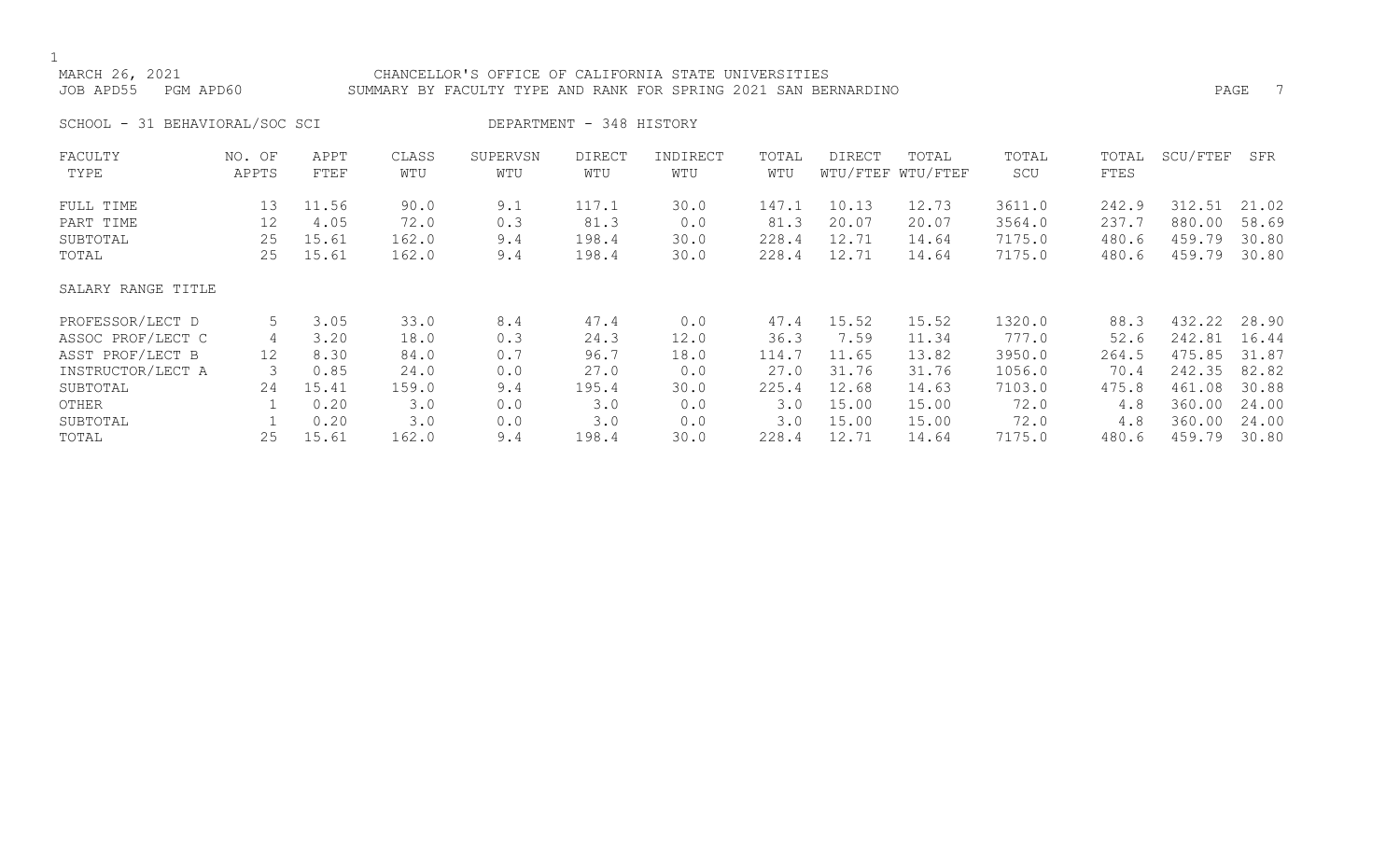# MARCH 26, 2021 CHANCELLOR'S OFFICE OF CALIFORNIA STATE UNIVERSITIES JOB APD55 PGM APD60 SUMMARY BY FACULTY TYPE AND RANK FOR SPRING 2021 SAN BERNARDINO PAGE 8

# SCHOOL - 31 BEHAVIORAL/SOC SCI DEPARTMENT - 497 MILITARY SCIENCE (ROTC)

| FACULTY<br>TYPE    | NO. OF<br>APPTS | APPT<br>FTEF | CLASS<br>WTU | SUPERVSN<br>WTU | DIRECT<br>WTU | INDIRECT<br>WTU | TOTAL<br>WTU | DIRECT       | TOTAL<br>WTU/FTEF WTU/FTEF | TOTAL<br>SCU | TOTAL<br>FTES | SCU/FTEF     | SFR          |
|--------------------|-----------------|--------------|--------------|-----------------|---------------|-----------------|--------------|--------------|----------------------------|--------------|---------------|--------------|--------------|
| OTHER<br>TOTAL     | 4<br>4          | 0.00<br>0.00 | 0.0<br>0.0   | 0.0<br>0.0      | 0.0<br>0.0    | 0.0<br>0.0      | 0.0<br>0.0   | 0.00<br>0.00 | 0.00<br>0.00               | 74.0<br>74.0 | 4.9<br>4.9    | 0.00<br>0.00 | 0.00<br>0.00 |
| SALARY RANGE TITLE |                 |              |              |                 |               |                 |              |              |                            |              |               |              |              |
| INSTRUCTOR/LECT A  |                 | 0.00         | 0.0          | 0.0             | 0.0           | 0.0             | 0.0          | 0.00         | 0.00                       | 56.0         | 3.7           | 0.00         | 0.00         |
| SUBTOTAL           |                 | 0.00         | 0.0          | 0.0             | 0.0           | 0.0             | 0.0          | 0.00         | 0.00                       | 56.0         | 3.7           | 0.00         | 0.00         |
| OTHER              |                 | 0.00         | 0.0          | 0.0             | 0.0           | 0.0             | 0.0          | 0.00         | 0.00                       | 18.0         | 1.2           | 0.00         | 0.00         |
| SUBTOTAL           |                 | 0.00         | 0.0          | 0.0             | 0.0           | 0.0             | 0.0          | 0.00         | 0.00                       | 18.0         | 1.2           | 0.00         | 0.00         |
| TOTAL              |                 | 0.00         | 0.0          | 0.0             | 0.0           | 0.0             | 0.0          | 0.00         | 0.00                       | 74.0         | 4.9           | 0.00         | 0.00         |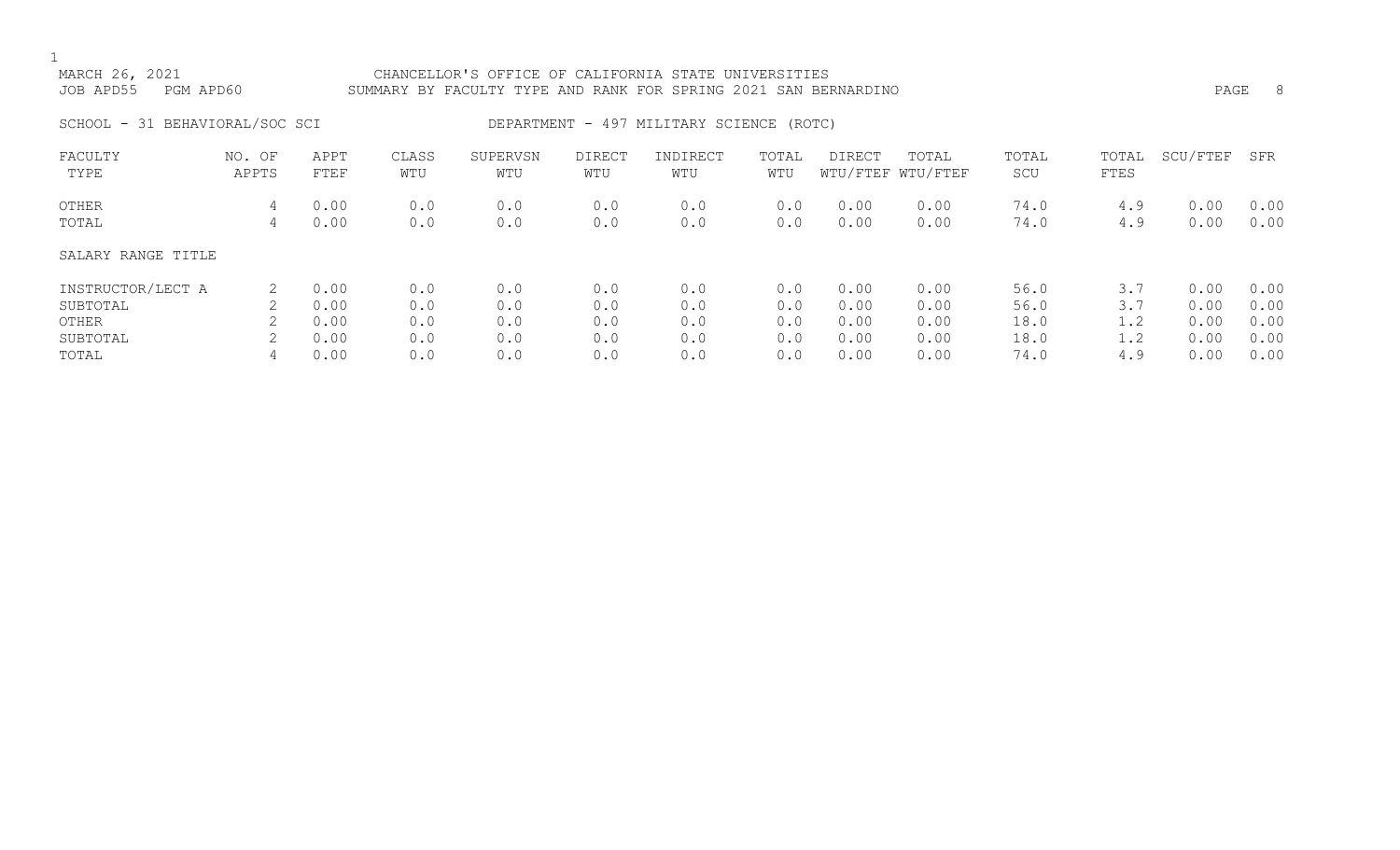# MARCH 26, 2021 CHANCELLOR'S OFFICE OF CALIFORNIA STATE UNIVERSITIES JOB APD55 PGM APD60 SUMMARY BY FACULTY TYPE AND RANK FOR SPRING 2021 SAN BERNARDINO PAGE 9

SCHOOL - 31 BEHAVIORAL/SOC SCI DEPARTMENT - 580 POLITICAL SCIENCE

| FACULTY            | NO. OF | APPT | CLASS | SUPERVSN | <b>DIRECT</b> | INDIRECT | TOTAL | <b>DIRECT</b> | TOTAL             | TOTAL  | TOTAL | SCU/FTEF | SFR   |
|--------------------|--------|------|-------|----------|---------------|----------|-------|---------------|-------------------|--------|-------|----------|-------|
| TYPE               | APPTS  | FTEF | WTU   | WTU      | WTU           | WTU      | WTU   |               | WTU/FTEF WTU/FTEF | SCU    | FTES  |          |       |
| FULL TIME          |        | 6.22 | 57.0  | 0.8      | 63.8          | 0.0      | 63.8  | 10.26         | 10.26             | 2433.0 | 164.8 | 391.41   | 26.51 |
| PART TIME          | 9      | 3.09 | 39.0  | 0.0      | 42.0          | 3.0      | 45.0  | 13.60         | 14.57             | 2067.0 | 138.9 | 669.37   | 44.98 |
| SUBTOTAL           | 16     | 9.30 | 96.0  | 0.8      | 105.8         | 3.0      | 108.8 | 11.37         | 11.69             | 4500.0 | 303.7 | 483.66   | 32.64 |
| TOTAL              | 16     | 9.30 | 96.0  | 0.8      | 105.8         | 3.0      | 108.8 | 11.37         | 11.69             | 4500.0 | 303.7 | 483.66   | 32.64 |
| SALARY RANGE TITLE |        |      |       |          |               |          |       |               |                   |        |       |          |       |
| PROFESSOR/LECT D   |        | 0.62 | 6.0   | 0.8      | 6.8           | 3.0      | 9.8   | 11.02         | 15.88             | 117.0  | 9.7   | 189.63   | 15.72 |
| ASSOC PROF/LECT C  | 4      | 4.00 | 42.0  | 0.0      | 48.0          | 0.0      | 48.0  | 12.00         | 12.00             | 2124.0 | 142.8 | 531.13   | 35.71 |
| ASST PROF/LECT B   | 8      | 4.29 | 42.0  | 0.0      | 45.0          | 0.0      | 45.0  | 10.49         | 10.49             | 1725.0 | 115.6 | 402.29   | 26.96 |
| INSTRUCTOR/LECT A  |        | 0.40 | 6.0   | 0.0      | 6.0           | 0.0      | 6.0   | 15.00         | 15.00             | 534.0  | 35.6  | 335.00   | 89.00 |
| SUBTOTAL           | 16     | 9.30 | 96.0  | 0.8      | 105.8         | 3.0      | 108.8 | 11.37         | 11.69             | 4500.0 | 303.7 | 483.66   | 32.64 |
| TOTAL              | 16     | 9.30 | 96.0  | 0.8      | 105.8         | 3.0      | 108.8 | 11.37         | 11.69             | 4500.0 | 303.7 | 483.66   | 32.64 |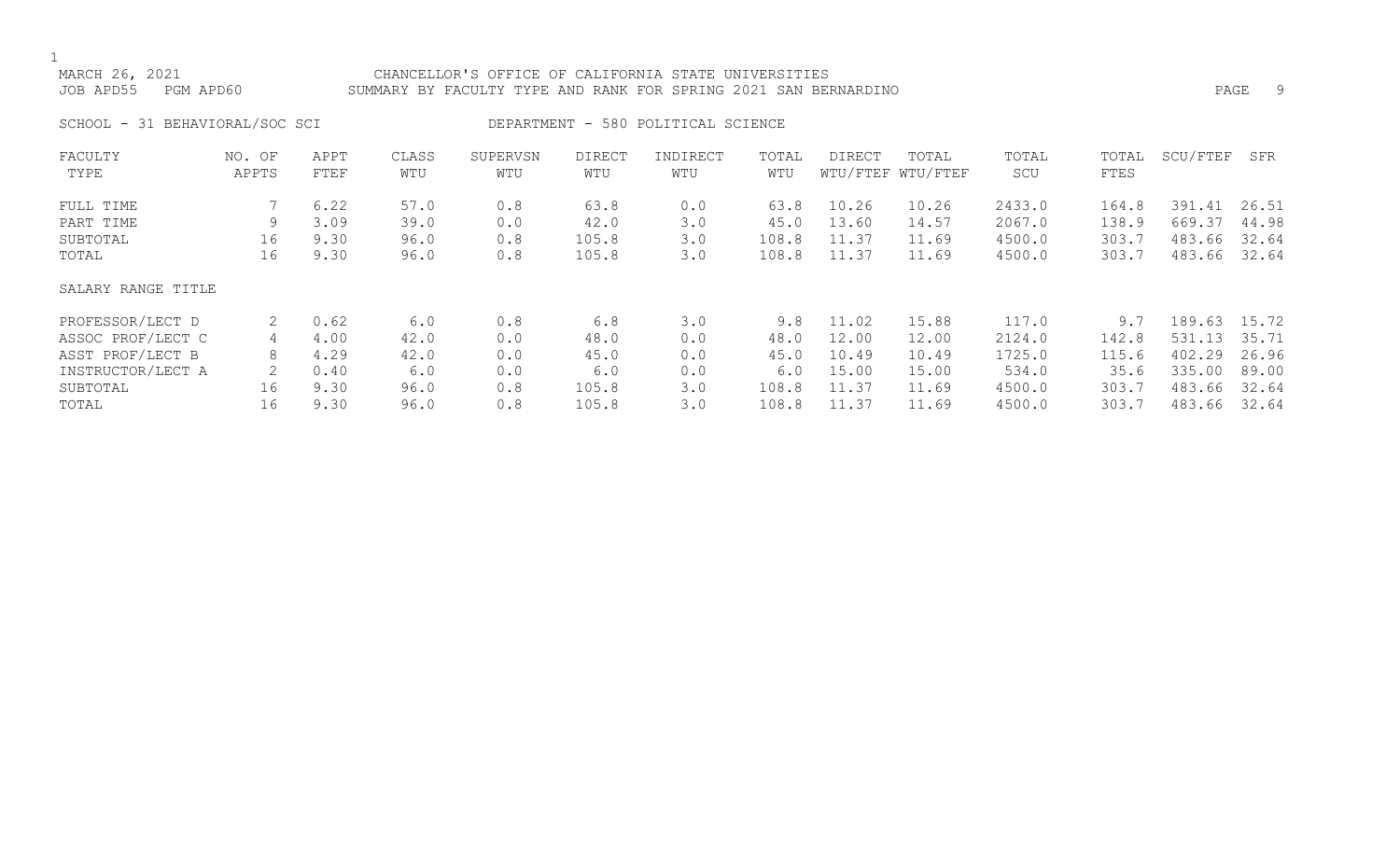# MARCH 26, 2021 CHANCELLOR'S OFFICE OF CALIFORNIA STATE UNIVERSITIES JOB APD55 PGM APD60 SUMMARY BY FACULTY TYPE AND RANK FOR SPRING 2021 SAN BERNARDINO PAGE 10

SCHOOL - 31 BEHAVIORAL/SOC SCI DEPARTMENT - 590 PSYCHOLOGY

| FACULTY<br>TYPE                    | NO. OF<br>APPTS | APPT<br>FTEF            | CLASS<br>WTU            | SUPERVSN<br>WTU      | <b>DIRECT</b><br>WTU    | INDIRECT<br>WTU      | TOTAL<br>WTU            | DIRECT                  | TOTAL<br>WTU/FTEF WTU/FTEF | TOTAL<br>SCU                  | TOTAL<br>FTES            | SCU/FTEF                   | SFR                     |
|------------------------------------|-----------------|-------------------------|-------------------------|----------------------|-------------------------|----------------------|-------------------------|-------------------------|----------------------------|-------------------------------|--------------------------|----------------------------|-------------------------|
| FULL TIME<br>PART TIME<br>SUBTOTAL | 31<br>48<br>79  | 25.49<br>15.80<br>41.29 | 217.3<br>217.9<br>435.2 | 61.1<br>20.7<br>81.8 | 326.5<br>259.7<br>586.2 | 93.0<br>9.0<br>102.0 | 419.5<br>268.7<br>688.2 | 12.81<br>16.43<br>14.20 | 16.46<br>17.00<br>16.67    | 10128.0<br>11705.0<br>21833.0 | 687.4<br>783.6<br>1470.9 | 397.36<br>740.68<br>528.76 | 26.97<br>49.58<br>35.62 |
| OTHER                              |                 | 0.00                    | 0.0                     | 1.3                  | 1.3                     | 0.0                  | 1.3                     | 0.00                    | 0.00                       | 11.0                          | 0.9                      | 0.00                       | 0.00                    |
| TOTAL                              | 82              | 41.29                   | 435.2                   | 83.1                 | 587.5                   | 102.0                | 689.5                   | 14.23                   | 16.70                      | 21844.0                       | 1471.8                   | 529.03                     | 35.65                   |
| SALARY RANGE TITLE                 |                 |                         |                         |                      |                         |                      |                         |                         |                            |                               |                          |                            |                         |
| PROFESSOR/LECT D                   | 20              | 13.17                   | 110.4                   | 30.9                 | 178.9                   | 31.0                 | 209.9                   | 13.58                   | 15.94                      | 4728.5                        | 326.3                    | 359.06                     | 24.78                   |
| ASSOC PROF/LECT C                  |                 | 3.54                    | 18.3                    | 9.5                  | 38.4                    | 34.5                 | 72.9                    | 10.84                   | 20.58                      | 747.5                         | 50.2                     | 210.98                     | 14.16                   |
| ASST PROF/LECT B                   | 19              | 12.82                   | 124.9                   | 42.0                 | 181.9                   | 34.5                 | 216.4                   | 14.19                   | 16.88                      | 6573.0                        | 442.3                    | 512.67                     | 34.49                   |
| INSTRUCTOR/LECT A                  | 17              | 8.35                    | 132.0                   | 0.7                  | 138.7                   | 2.0                  | 140.7                   | 16.61                   | 16.85                      | 8511.0                        | 567.5                    | 19.16                      | 67.96                   |
| TCHNG ASSOCIATE                    | 19              | 3.41                    | 49.6                    | 0.0                  | 49.6                    | 0.0                  | 49.6                    | 14.56                   | 14.56                      | 1284.0                        | 85.6                     | 376.87                     | 25.12                   |
| SUBTOTAL                           | 82              | 41.29                   | 435.2                   | 83.1                 | 587.5                   | 102.0                | 689.5                   | 14.23                   | 16.70                      | 21844.0                       | 1471.8                   | 529.03                     | 35.65                   |
| TOTAL                              | 82              | 41.29                   | 435.2                   | 83.1                 | 587.5                   | 102.0                | 689.5                   | 14.23                   | 16.70                      | 21844.0                       | 1471.8                   | 529.03                     | 35.65                   |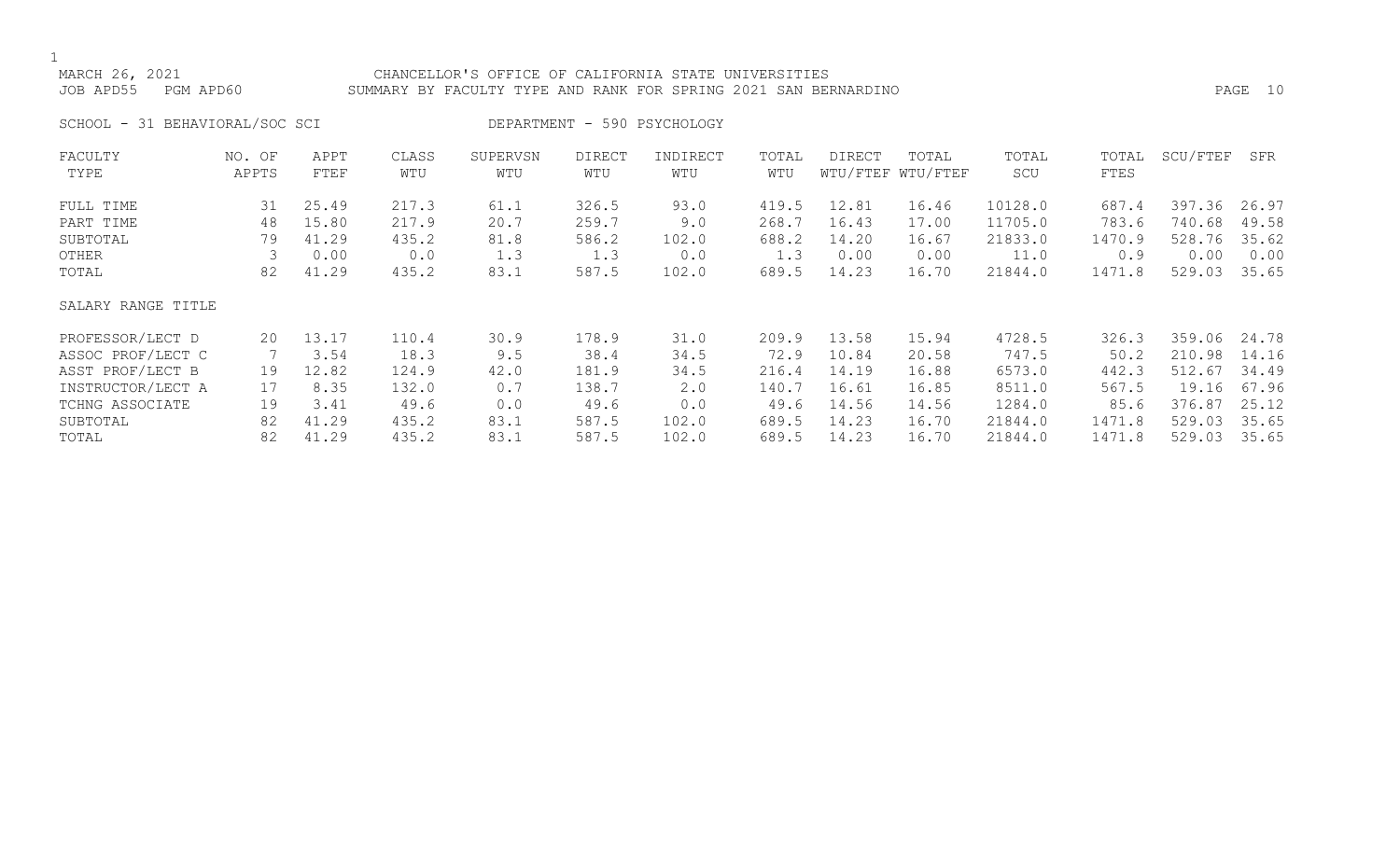# MARCH 26, 2021 CHANCELLOR'S OFFICE OF CALIFORNIA STATE UNIVERSITIES JOB APD55 PGM APD60 SUMMARY BY FACULTY TYPE AND RANK FOR SPRING 2021 SAN BERNARDINO PAGE 11

SCHOOL - 31 BEHAVIORAL/SOC SCI DEPARTMENT - 665 SOCIAL SCIENCE

| FACULTY            | NO. OF | APPT | CLASS | SUPERVSN | <b>DIRECT</b> | INDIRECT | TOTAL | DIRECT | TOTAL             | TOTAL  | TOTAL | SCU/FTEF     | SFR   |
|--------------------|--------|------|-------|----------|---------------|----------|-------|--------|-------------------|--------|-------|--------------|-------|
| TYPE               | APPTS  | FTEF | WTU   | WTU      | WTU           | WTU      | WTU   |        | WTU/FTEF WTU/FTEF | SCU    | FTES  |              |       |
| PART TIME          | 10     | 4.55 | 60.0  | 0.0      | 63.0          | 0.0      | 63.0  | 13.84  | 13.84             | 2367.0 | 157.8 | 520.11       | 34.67 |
| SUBTOTAL           | 10     | 4.55 | 60.0  | 0.0      | 63.0          | 0.0      | 63.0  | 13.84  | 13.84             | 2367.0 | 157.8 | 520.11       | 34.67 |
| TOTAL              | 10     | 4.55 | 60.0  | 0.0      | 63.0          | 0.0      | 63.0  | 13.84  | 13.84             | 2367.0 | 157.8 | 520.11       | 34.67 |
| SALARY RANGE TITLE |        |      |       |          |               |          |       |        |                   |        |       |              |       |
| ASST PROF/LECT B   |        | 0.80 | 15.0  | 0.0      | 15.0          | 0.0      | 15.0  | 18.75  | 18.75             | 363.0  | 24.2  | 453.75 30.25 |       |
| INSTRUCTOR/LECT A  | 8      | 3.75 | 45.0  | 0.0      | 48.0          | 0.0      | 48.0  | 12.80  | 12.80             | 2004.0 | 133.6 | 534.26       | 35.62 |
| SUBTOTAL           | 10     | 4.55 | 60.0  | 0.0      | 63.0          | 0.0      | 63.0  | 13.84  | 13.84             | 2367.0 | 157.8 | 520.11       | 34.67 |
| TOTAL              | 10     | 4.55 | 60.0  | 0.0      | 63.0          | 0.0      | 63.0  | 13.84  | 13.84             | 2367.0 | 157.8 | 520.11       | 34.67 |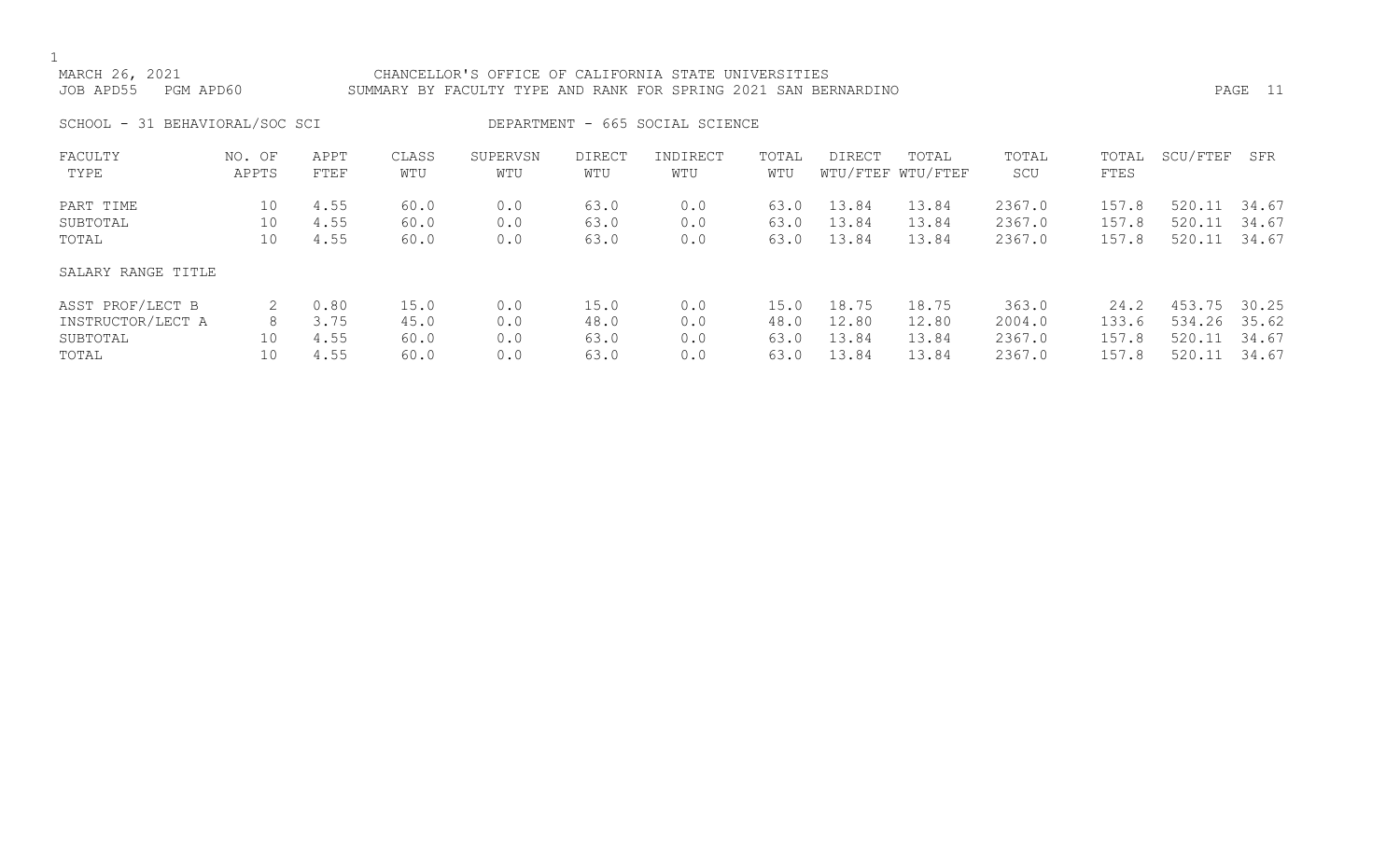# MARCH 26, 2021 CHANCELLOR'S OFFICE OF CALIFORNIA STATE UNIVERSITIES JOB APD55 PGM APD60 SUMMARY BY FACULTY TYPE AND RANK FOR SPRING 2021 SAN BERNARDINO PAGE 12

SCHOOL - 31 BEHAVIORAL/SOC SCI DEPARTMENT - 670 SOCIAL WORK

| FACULTY            | NO. OF | APPT  | CLASS | SUPERVSN | <b>DIRECT</b> | INDIRECT | TOTAL | <b>DIRECT</b> | TOTAL             | TOTAL  | TOTAL | SCU/FTEF | SFR   |
|--------------------|--------|-------|-------|----------|---------------|----------|-------|---------------|-------------------|--------|-------|----------|-------|
| TYPE               | APPTS  | FTEF  | WTU   | WTU      | WTU           | WTU      | WTU   |               | WTU/FTEF WTU/FTEF | SCU    | FTES  |          |       |
| FULL TIME          | 4      | 3.00  | 15.0  | 10.5     | 40.5          | 18.0     | 58.5  | 13.50         | 19.49             | 418.0  | 33.5  | 139.29   | 11.16 |
| PART TIME          | 28     | 8.65  | 77.0  | 74.0     | 157.0         | 4.5      | 161.5 | 18.15         | 18.67             | 2890.0 | 226.1 | 334.14   | 26.14 |
| SUBTOTAL           | 32     | 11.65 | 92.0  | 84.5     | 197.5         | 22.5     | 220.0 | 16.95         | 18.88             | 3308.0 | 259.6 | 283.95   | 22.28 |
| OTHER              |        | 0.00  | 0.0   | 9.8      | 9.8           | 0.0      | 9.8   | 0.00          | 0.00              | 34.0   | 2.8   | 0.00     | 0.00  |
| TOTAL              | 33     | 11.65 | 92.0  | 94.3     | 207.3         | 22.5     | 229.8 | 17.79         | 19.73             | 3342.0 | 262.4 | 286.87   | 22.52 |
| SALARY RANGE TITLE |        |       |       |          |               |          |       |               |                   |        |       |          |       |
| PROFESSOR/LECT D   | 4      | 1.94  | 18.0  | 24.8     | 42.8          | 0.0      | 42.8  | 22.12         | 22.12             | 561.0  | 46.7  | 289.92   | 24.13 |
| ASSOC PROF/LECT C  |        | 0.00  | 0.0   | 0.0      | 0.0           | 15.0     | 15.0  | 0.00          | 0.00              | 0.0    | 0.0   | 0.00     | 0.00  |
| ASST PROF/LECT B   |        | 4.76  | 27.0  | 21.5     | 69.5          | 7.5      | 77.0  | 14.59         | 16.17             | 776.0  | 60.3  | 162.92   | 12.65 |
| INSTRUCTOR/LECT A  | 21     | 4.95  | 47.0  | 48.0     | 95.0          | 0.0      | 95.0  | 19.18         | 19.18             | 2005.0 | 155.4 | 404.89   | 31.39 |
| SUBTOTAL           | 33     | 11.65 | 92.0  | 94.3     | 207.3         | 22.5     | 229.8 | 17.79         | 19.73             | 3342.0 | 262.4 | 286.87   | 22.52 |
| TOTAL              | 33     | 11.65 | 92.0  | 94.3     | 207.3         | 22.5     | 229.8 | 17.79         | 19.73             | 3342.0 | 262.4 | 286.87   | 22.52 |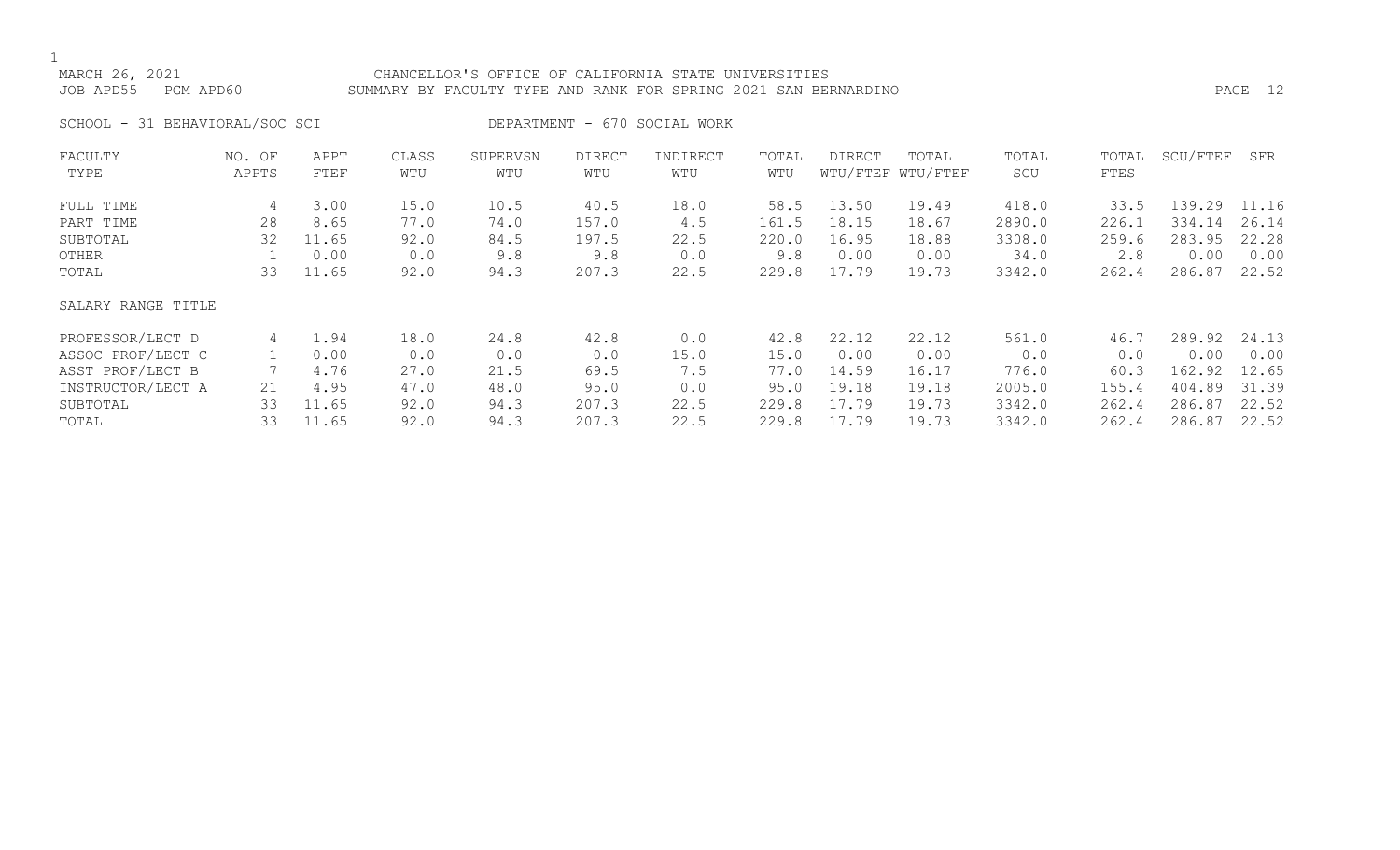# MARCH 26, 2021 CHANCELLOR'S OFFICE OF CALIFORNIA STATE UNIVERSITIES JOB APD55 PGM APD60 SUMMARY BY FACULTY TYPE AND RANK FOR SPRING 2021 SAN BERNARDINO PAGE 13

SCHOOL - 31 BEHAVIORAL/SOC SCI DEPARTMENT - 675 SOCIOLOGY

| FACULTY            | NO. OF | APPT  | CLASS | SUPERVSN | <b>DIRECT</b> | INDIRECT | TOTAL | DIRECT | TOTAL             | TOTAL  | TOTAL | SCU/FTEF | SFR   |
|--------------------|--------|-------|-------|----------|---------------|----------|-------|--------|-------------------|--------|-------|----------|-------|
| TYPE               | APPTS  | FTEF  | WTU   | WTU      | WTU           | WTU      | WTU   |        | WTU/FTEF WTU/FTEF | SCU    | FTES  |          |       |
| FULL TIME          | 12     | 9.25  | 89.9  | 18.7     | 111.6         | 36.0     | 147.6 | 12.06  | 15.95             | 4015.0 | 267.7 | 433.96   | 28.93 |
| PART TIME          |        | 4.37  | 68.6  | 0.0      | 71.6          | 3.0      | 74.6  | 16.38  | 17.06             | 3266.0 | 217.7 | 747.03   | 49.80 |
| SUBTOTAL           | 19     | 13.62 | 158.5 | 18.7     | 183.2         | 39.0     | 222.2 | 13.45  | 16.31             | 7281.0 | 485.4 | 534.42   | 35.63 |
| TOTAL              | 19     | 13.62 | 158.5 | 18.7     | 183.2         | 39.0     | 222.2 | 13.45  | 16.31             | 7281.0 | 485.4 | 534.42   | 35.63 |
| SALARY RANGE TITLE |        |       |       |          |               |          |       |        |                   |        |       |          |       |
| PROFESSOR/LECT D   | 4      | 1.25  | 24.5  | 0.0      | 27.5          | 3.0      | 30.5  | 21.98  | 24.38             | 1587.0 | 105.8 | 268.59   | 84.57 |
| ASSOC PROF/LECT C  | 4      | 3.00  | 18.0  | 10.7     | 31.7          | 24.0     | 55.7  | 10.56  | 18.56             | 1317.0 | 87.8  | 438.85   | 29.26 |
| ASST PROF/LECT B   | 8      | 7.17  | 80.0  | 8.0      | 88.0          | 12.0     | 100.0 | 12.27  | 13.94             | 2967.0 | 197.8 | 413.69   | 27.58 |
| INSTRUCTOR/LECT A  |        | 2.20  | 36.0  | 0.0      | 36.0          | 0.0      | 36.0  | 16.36  | 16.36             | 1410.0 | 94.0  | 640.91   | 42.73 |
| SUBTOTAL           | 19     | 13.62 | 158.5 | 18.7     | 183.2         | 39.0     | 222.2 | 13.45  | 16.31             | 7281.0 | 485.4 | 534.42   | 35.63 |
| TOTAL              | 19     | 13.62 | 158.5 | 18.7     | 183.2         | 39.0     | 222.2 | 13.45  | 16.31             | 7281.0 | 485.4 | 534.42   | 35.63 |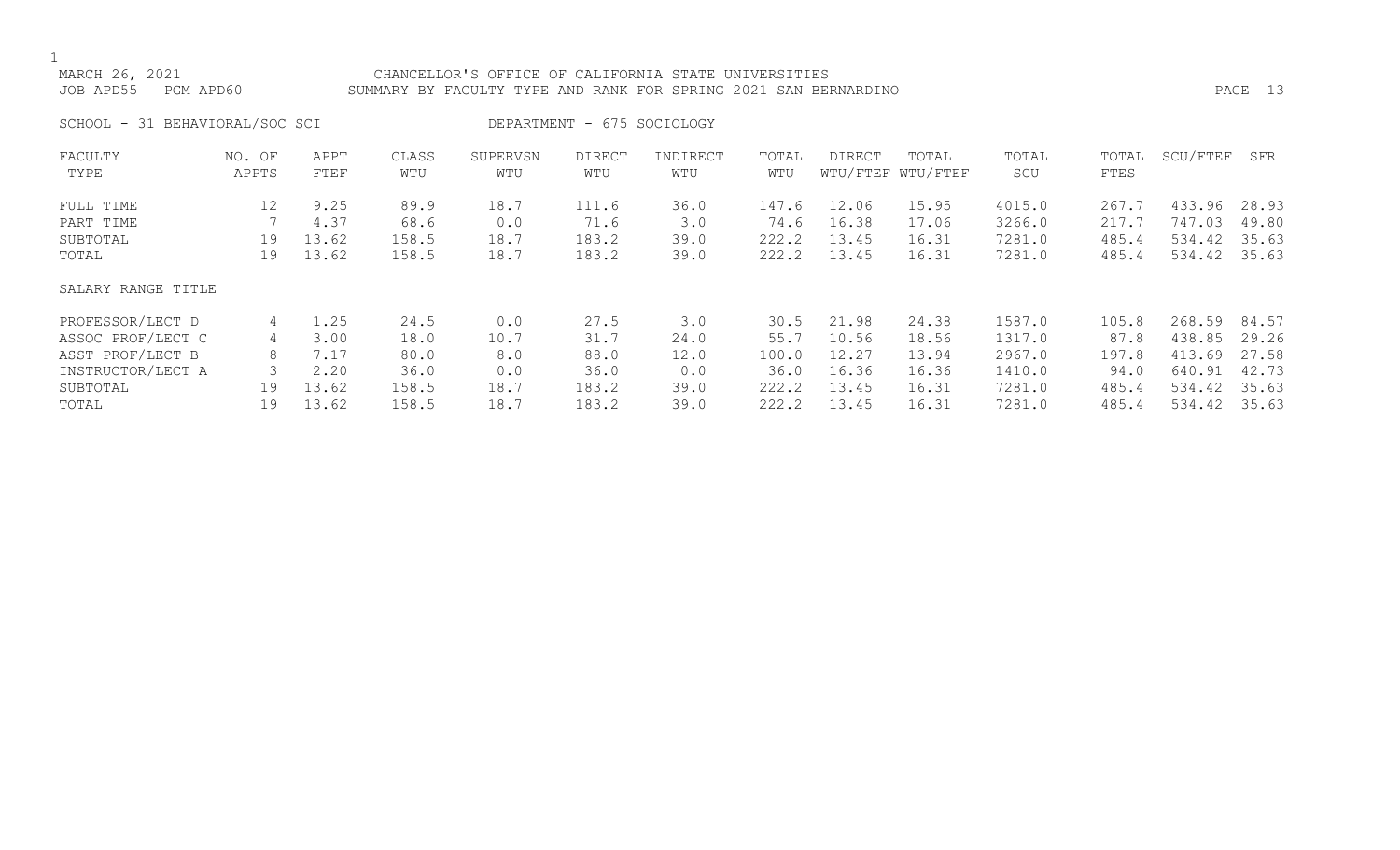# CHANCELLOR'S OFFICE OF CALIFORNIA STATE UNIVERSITIES JOB APD55 PGM APD60 SUMMARY BY FACULTY TYPE AND RANK FOR SPRING 2021 SAN BERNARDINO PAGE 14

SCHOOL - 31 BEHAVIORAL/SOC SCI

| 1222.3<br>12.01<br>30028.0<br>2030.7<br>99<br>82.47<br>768.1<br>118.1<br>990.3<br>232.0<br>14.82<br>364.09<br>24.62<br>FULL TIME<br>677.7<br>840.3<br>640.74<br>43.51<br>137<br>95.0<br>820.8<br>19.5<br>16.85<br>17.25<br>31216.0<br>2119.8<br>48.72<br>PART TIME<br>2062.6<br>13.80<br>466.83<br>31.64<br>236<br>131.19<br>1445.8<br>213.1<br>1811.1<br>251.5<br>61244.0<br>4150.5<br>SUBTOTAL<br>15.72<br>0.00<br>0.00<br>190.0<br>0.00<br>OTHER<br>0.0<br>11.1<br>11.1<br>0.0<br>11.1<br>0.00<br>0.00<br>13.4<br>11<br>1822.2<br>2073.7<br>31.74<br>131.19<br>224.2<br>251.5<br>13.89<br>61434.0<br>4163.8<br>468.28<br>247<br>1445.8<br>15.81<br>TOTAL<br>SALARY RANGE TITLE<br>31.78<br>325.7<br>12349.5<br>388.54<br>26.67<br>PROFESSOR/LECT D<br>77.0<br>458.3<br>507.3<br>14.42<br>15.96<br>847.6<br>52<br>49.0<br>ASSOC PROF/LECT C<br>10.76<br>340.26<br>22.86<br>20.15<br>163.0<br>23.3<br>216.9<br>107.5<br>324.4<br>16.10<br>6856.5<br>460.6<br>28<br>13.12<br>433.53<br>29.26<br>ASST PROF/LECT B<br>536.5<br>75.2<br>758.7<br>22000.0<br>1485.1<br>50.75<br>665.7<br>93.0<br>14.95<br>74<br>17.21<br>51.22<br>430.7<br>1275.5<br>754.98<br>INSTRUCTOR/LECT A<br>48.7<br>428.7<br>$2 \cdot 0$<br>17.29<br>18802.0<br>24.90<br>368.0<br>69<br>376.87<br>25.12<br>14.56<br>1284.0<br>19<br>3.41<br>49.6<br>0.0<br>49.6<br>0.0<br>49.6<br>14.56<br>85.6<br>TCHNG ASSOCIATE<br>1819.2<br>2070.7<br>13.89<br>467.91<br>31.71<br>130.99<br>1442.8<br>224.2<br>251.5<br>15.81<br>61292.0<br>4154.4<br>SUBTOTAL<br>242<br>3.0<br>15.00<br>710.00<br>0.20<br>3.0<br>0.0<br>3.0<br>142.0<br>0.0<br>15.00<br>9.5<br>OTHER<br>5.<br>15.00<br>47.35<br>3.0<br>3.0<br>3.0<br>710.00<br>0.20<br>0.0<br>0.0<br>15.00<br>142.0<br>9.5<br>SUBTOTAL<br>13.89<br>131.19<br>1445.8<br>224.2<br>1822.2<br>251.5<br>2073.7<br>61434.0<br>4163.8<br>468.28<br>31.74<br>247<br>15.81<br>TOTAL | FACULTY<br>TYPE | NO. OF<br>APPTS | APPT<br>FTEF | CLASS<br>WTU | SUPERVSN<br>WTU | <b>DIRECT</b><br>WTU | INDIRECT<br>WTU | TOTAL<br>WTU | <b>DIRECT</b> | TOTAL<br>WTU/FTEF WTU/FTEF | TOTAL<br>SCU | TOTAL<br>FTES | SCU/FTEF | SFR   |
|-------------------------------------------------------------------------------------------------------------------------------------------------------------------------------------------------------------------------------------------------------------------------------------------------------------------------------------------------------------------------------------------------------------------------------------------------------------------------------------------------------------------------------------------------------------------------------------------------------------------------------------------------------------------------------------------------------------------------------------------------------------------------------------------------------------------------------------------------------------------------------------------------------------------------------------------------------------------------------------------------------------------------------------------------------------------------------------------------------------------------------------------------------------------------------------------------------------------------------------------------------------------------------------------------------------------------------------------------------------------------------------------------------------------------------------------------------------------------------------------------------------------------------------------------------------------------------------------------------------------------------------------------------------------------------------------------------------------------------------------------------------------------------------------------------------------------------------------------------------------------------------|-----------------|-----------------|--------------|--------------|-----------------|----------------------|-----------------|--------------|---------------|----------------------------|--------------|---------------|----------|-------|
|                                                                                                                                                                                                                                                                                                                                                                                                                                                                                                                                                                                                                                                                                                                                                                                                                                                                                                                                                                                                                                                                                                                                                                                                                                                                                                                                                                                                                                                                                                                                                                                                                                                                                                                                                                                                                                                                                     |                 |                 |              |              |                 |                      |                 |              |               |                            |              |               |          |       |
|                                                                                                                                                                                                                                                                                                                                                                                                                                                                                                                                                                                                                                                                                                                                                                                                                                                                                                                                                                                                                                                                                                                                                                                                                                                                                                                                                                                                                                                                                                                                                                                                                                                                                                                                                                                                                                                                                     |                 |                 |              |              |                 |                      |                 |              |               |                            |              |               |          |       |
|                                                                                                                                                                                                                                                                                                                                                                                                                                                                                                                                                                                                                                                                                                                                                                                                                                                                                                                                                                                                                                                                                                                                                                                                                                                                                                                                                                                                                                                                                                                                                                                                                                                                                                                                                                                                                                                                                     |                 |                 |              |              |                 |                      |                 |              |               |                            |              |               |          |       |
|                                                                                                                                                                                                                                                                                                                                                                                                                                                                                                                                                                                                                                                                                                                                                                                                                                                                                                                                                                                                                                                                                                                                                                                                                                                                                                                                                                                                                                                                                                                                                                                                                                                                                                                                                                                                                                                                                     |                 |                 |              |              |                 |                      |                 |              |               |                            |              |               |          |       |
|                                                                                                                                                                                                                                                                                                                                                                                                                                                                                                                                                                                                                                                                                                                                                                                                                                                                                                                                                                                                                                                                                                                                                                                                                                                                                                                                                                                                                                                                                                                                                                                                                                                                                                                                                                                                                                                                                     |                 |                 |              |              |                 |                      |                 |              |               |                            |              |               |          |       |
|                                                                                                                                                                                                                                                                                                                                                                                                                                                                                                                                                                                                                                                                                                                                                                                                                                                                                                                                                                                                                                                                                                                                                                                                                                                                                                                                                                                                                                                                                                                                                                                                                                                                                                                                                                                                                                                                                     |                 |                 |              |              |                 |                      |                 |              |               |                            |              |               |          |       |
|                                                                                                                                                                                                                                                                                                                                                                                                                                                                                                                                                                                                                                                                                                                                                                                                                                                                                                                                                                                                                                                                                                                                                                                                                                                                                                                                                                                                                                                                                                                                                                                                                                                                                                                                                                                                                                                                                     |                 |                 |              |              |                 |                      |                 |              |               |                            |              |               |          |       |
|                                                                                                                                                                                                                                                                                                                                                                                                                                                                                                                                                                                                                                                                                                                                                                                                                                                                                                                                                                                                                                                                                                                                                                                                                                                                                                                                                                                                                                                                                                                                                                                                                                                                                                                                                                                                                                                                                     |                 |                 |              |              |                 |                      |                 |              |               |                            |              |               |          |       |
|                                                                                                                                                                                                                                                                                                                                                                                                                                                                                                                                                                                                                                                                                                                                                                                                                                                                                                                                                                                                                                                                                                                                                                                                                                                                                                                                                                                                                                                                                                                                                                                                                                                                                                                                                                                                                                                                                     |                 |                 |              |              |                 |                      |                 |              |               |                            |              |               |          |       |
|                                                                                                                                                                                                                                                                                                                                                                                                                                                                                                                                                                                                                                                                                                                                                                                                                                                                                                                                                                                                                                                                                                                                                                                                                                                                                                                                                                                                                                                                                                                                                                                                                                                                                                                                                                                                                                                                                     |                 |                 |              |              |                 |                      |                 |              |               |                            |              |               |          |       |
|                                                                                                                                                                                                                                                                                                                                                                                                                                                                                                                                                                                                                                                                                                                                                                                                                                                                                                                                                                                                                                                                                                                                                                                                                                                                                                                                                                                                                                                                                                                                                                                                                                                                                                                                                                                                                                                                                     |                 |                 |              |              |                 |                      |                 |              |               |                            |              |               |          |       |
|                                                                                                                                                                                                                                                                                                                                                                                                                                                                                                                                                                                                                                                                                                                                                                                                                                                                                                                                                                                                                                                                                                                                                                                                                                                                                                                                                                                                                                                                                                                                                                                                                                                                                                                                                                                                                                                                                     |                 |                 |              |              |                 |                      |                 |              |               |                            |              |               |          |       |
|                                                                                                                                                                                                                                                                                                                                                                                                                                                                                                                                                                                                                                                                                                                                                                                                                                                                                                                                                                                                                                                                                                                                                                                                                                                                                                                                                                                                                                                                                                                                                                                                                                                                                                                                                                                                                                                                                     |                 |                 |              |              |                 |                      |                 |              |               |                            |              |               |          |       |
|                                                                                                                                                                                                                                                                                                                                                                                                                                                                                                                                                                                                                                                                                                                                                                                                                                                                                                                                                                                                                                                                                                                                                                                                                                                                                                                                                                                                                                                                                                                                                                                                                                                                                                                                                                                                                                                                                     |                 |                 |              |              |                 |                      |                 |              |               |                            |              |               |          | 47.35 |
|                                                                                                                                                                                                                                                                                                                                                                                                                                                                                                                                                                                                                                                                                                                                                                                                                                                                                                                                                                                                                                                                                                                                                                                                                                                                                                                                                                                                                                                                                                                                                                                                                                                                                                                                                                                                                                                                                     |                 |                 |              |              |                 |                      |                 |              |               |                            |              |               |          |       |
|                                                                                                                                                                                                                                                                                                                                                                                                                                                                                                                                                                                                                                                                                                                                                                                                                                                                                                                                                                                                                                                                                                                                                                                                                                                                                                                                                                                                                                                                                                                                                                                                                                                                                                                                                                                                                                                                                     |                 |                 |              |              |                 |                      |                 |              |               |                            |              |               |          |       |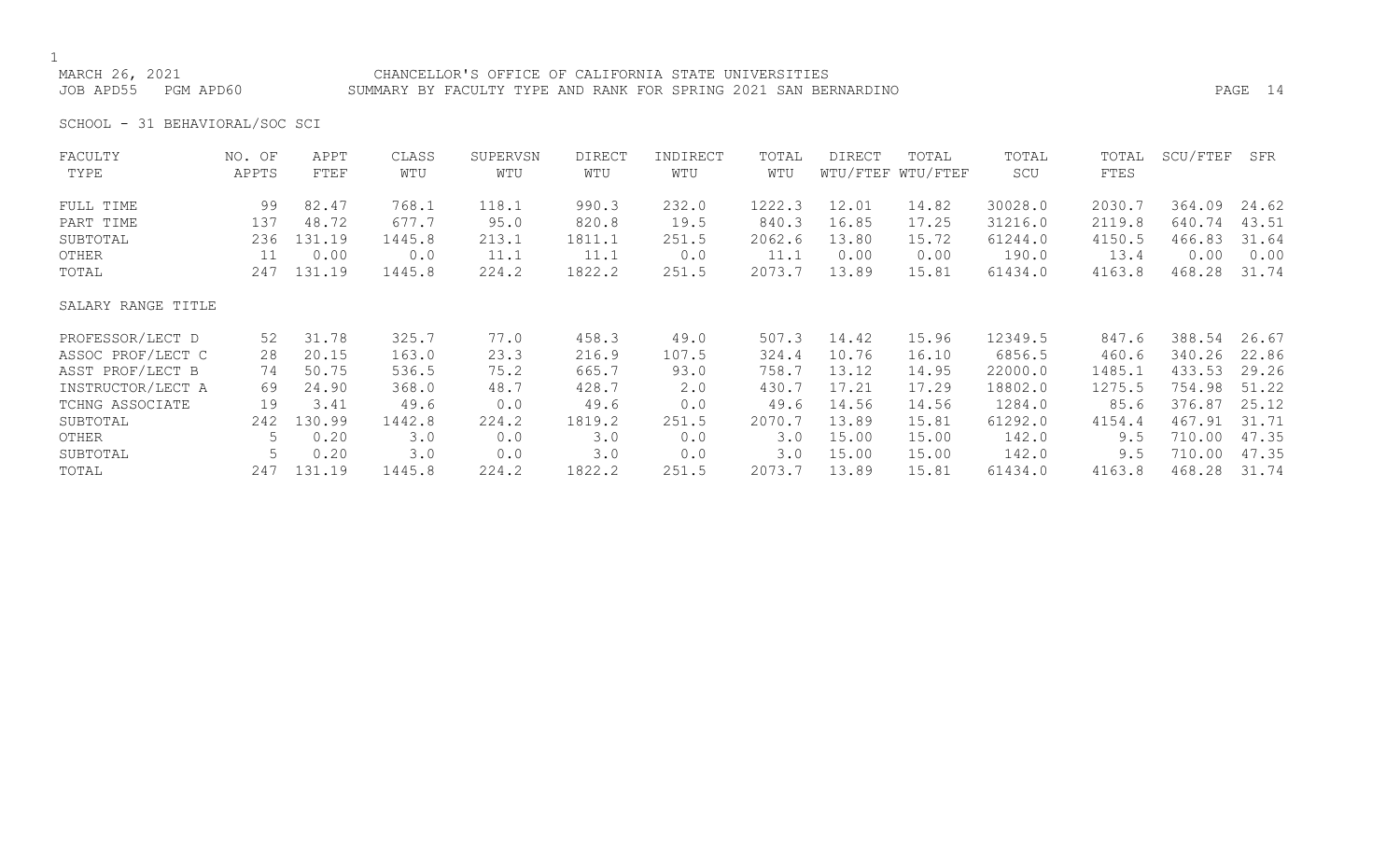# MARCH 26, 2021 CHANCELLOR'S OFFICE OF CALIFORNIA STATE UNIVERSITIES JOB APD55 PGM APD60 SUMMARY BY FACULTY TYPE AND RANK FOR SPRING 2021 SAN BERNARDINO PAGE 15

SCHOOL - 44 BUSINESS/PUBLIC ADMIN DEPARTMENT - 102 ACCOUNTING AND FINANCE

| FACULTY            | NO. OF | APPT  | CLASS | SUPERVSN | <b>DIRECT</b> | INDIRECT | TOTAL | DIRECT | TOTAL             | TOTAL  | TOTAL | SCU/FTEF | SFR   |
|--------------------|--------|-------|-------|----------|---------------|----------|-------|--------|-------------------|--------|-------|----------|-------|
| TYPE               | APPTS  | FTEF  | WTU   | WTU      | WTU           | WTU      | WTU   |        | WTU/FTEF WTU/FTEF | SCU    | FTES  |          |       |
| FULL TIME          | 19     | 17.24 | 163.2 | 0.0      | 163.2         | 27.0     | 190.2 | 9.46   | 11.03             | 5049.0 | 341.9 | 292.80   | 19.83 |
| PART TIME          | 14     | 3.93  | 70.9  | 2.0      | 72.9          | 0.0      | 72.9  | 18.57  | 18.57             | 2343.0 | 157.8 | 596.79   | 40.18 |
| SUBTOTAL           | 33     | 21.17 | 234.1 | 2.0      | 236.1         | 27.0     | 263.1 | 11.15  | 12.43             | 7392.0 | 499.7 | 349.17   | 23.60 |
| TOTAL              | 33     | 21.17 | 234.1 | 2.0      | 236.1         | 27.0     | 263.1 | 11.15  | 12.43             | 7392.0 | 499.7 | 349.17   | 23.60 |
| SALARY RANGE TITLE |        |       |       |          |               |          |       |        |                   |        |       |          |       |
| PROFESSOR/LECT D   | 10     | 7.85  | 81.3  | 0.0      | 81.3          | 12.0     | 93.3  | 10.36  | 11.89             | 2229.0 | 154.3 | 284.06   | 19.67 |
| ASSOC PROF/LECT C  |        | 5.00  | 42.6  | 0.0      | 42.6          | 3.0      | 45.6  | 8.52   | 9.12              | 1203.0 | 81.0  | 240.70   | 16.20 |
| ASST PROF/LECT B   | 4      | 4.00  | 33.3  | 0.0      | 33.3          | 12.0     | 45.3  | 8.33   | 11.33             | 1440.0 | 96.0  | 360.09   | 24.01 |
| INSTRUCTOR/LECT A  | 14     | 4.33  | 76.9  | 2.0      | 78.9          | 0.0      | 78.9  | 18.24  | 18.24             | 2520.0 | 168.4 | 582.52   | 38.93 |
| SUBTOTAL           | 33     | 21.17 | 234.1 | 2.0      | 236.1         | 27.0     | 263.1 | 11.15  | 12.43             | 7392.0 | 499.7 | 349.17   | 23.60 |
| TOTAL              | 33     | 21.17 | 234.1 | 2.0      | 236.1         | 27.0     | 263.1 | 11.15  | 12.43             | 7392.0 | 499.7 | 349.17   | 23.60 |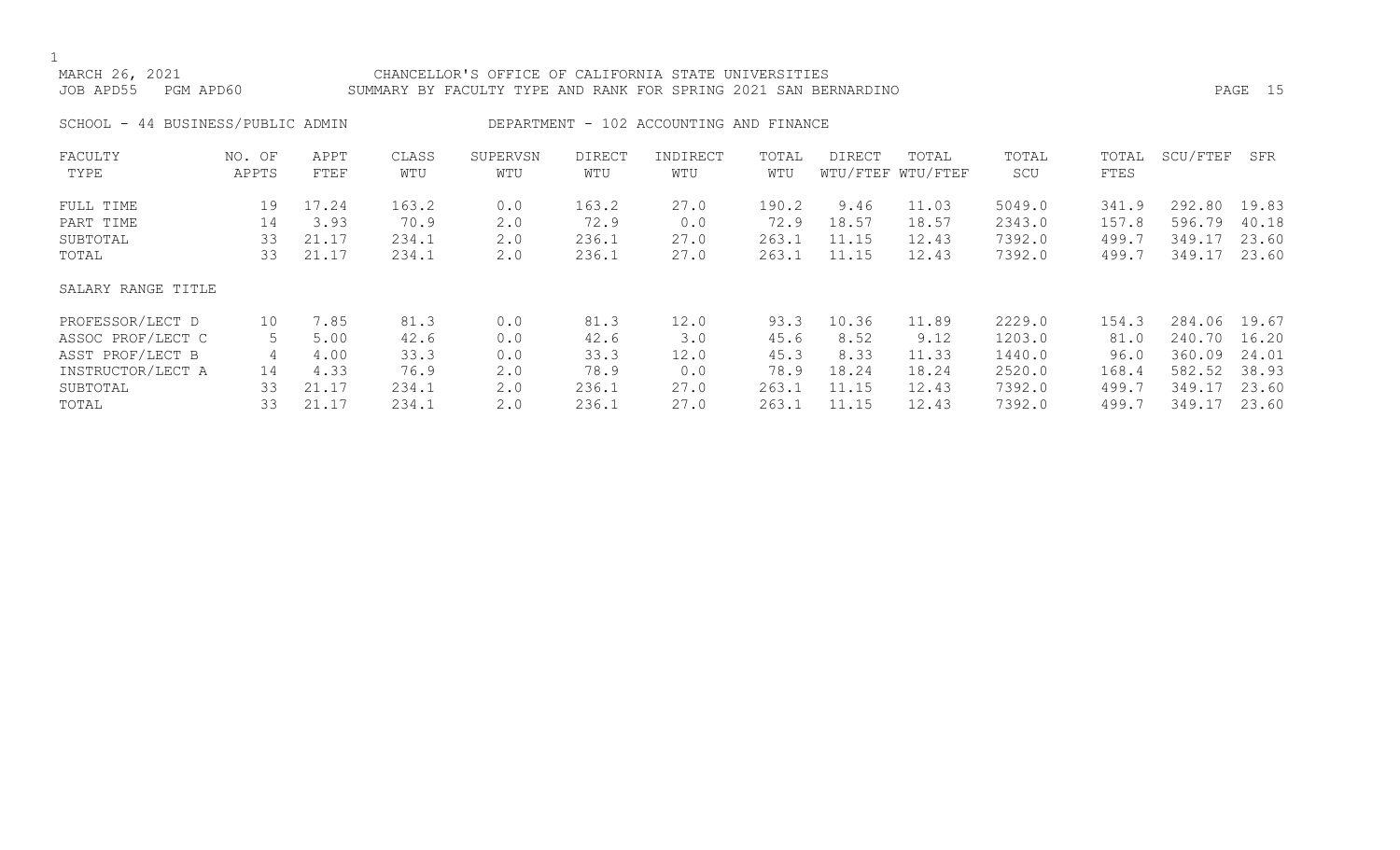# MARCH 26, 2021 CHANCELLOR'S OFFICE OF CALIFORNIA STATE UNIVERSITIES JOB APD55 PGM APD60 SUMMARY BY FACULTY TYPE AND RANK FOR SPRING 2021 SAN BERNARDINO PAGE 16

SCHOOL - 44 BUSINESS/PUBLIC ADMIN DEPARTMENT - 161 BUSINESS ADMINISTRATION

| FACULTY<br>TYPE    | OF<br>NO.<br>APPTS | APPT<br>FTEF | CLASS<br>WTU | SUPERVSN<br>WTU | <b>DIRECT</b><br>WTU | INDIRECT<br>WTU | TOTAL<br>WTU | <b>DIRECT</b> | TOTAL<br>WTU/FTEF WTU/FTEF | TOTAL<br>SCU | TOTAL<br>FTES | SCU/FTEF | SFR   |
|--------------------|--------------------|--------------|--------------|-----------------|----------------------|-----------------|--------------|---------------|----------------------------|--------------|---------------|----------|-------|
| PART TIME          |                    | 0.90         | 1.5          | 0.0             | 1.5                  | 0.0             | 1.5          | 1.67          | $\pm 0.67$                 | 141.0        | 9.7           | 156.67   | 10.76 |
| SUBTOTAL           |                    | 0.90         | 1.5          | 0.0             | 1.5                  | 0.0             | 1.5          | 1.67          | 1.67                       | 141.0        | 9.7           | 156.67   | 10.76 |
| TOTAL              |                    | 0.90         | 1.5          | 0.0             | 1.5                  | 0.0             | 1.5          | 1.67          | 1.67                       | 141.0        | 9.7           | 156.67   | 10.76 |
| SALARY RANGE TITLE |                    |              |              |                 |                      |                 |              |               |                            |              |               |          |       |
| INSTRUCTOR/LECT A  | 3                  | 0.90         | 1.5          | 0.0             | 1.5                  | 0.0             | 1.5          | 1.67          | 1.67                       | 141.0        | 9.7           | 156.67   | 10.76 |
| SUBTOTAL           |                    | 0.90         | 1.5          | 0.0             | 1.5                  | 0.0             | 1.5          | 1.67          | 1.67                       | 141.0        | 9.7           | 156.67   | 10.76 |
| TOTAL              |                    | 0.90         | 1.5          | 0.0             | 1.5                  | 0.0             |              | 1.67          | $\pm 0.67$                 | 141.0        | 9.7           | 156.67   | 10.76 |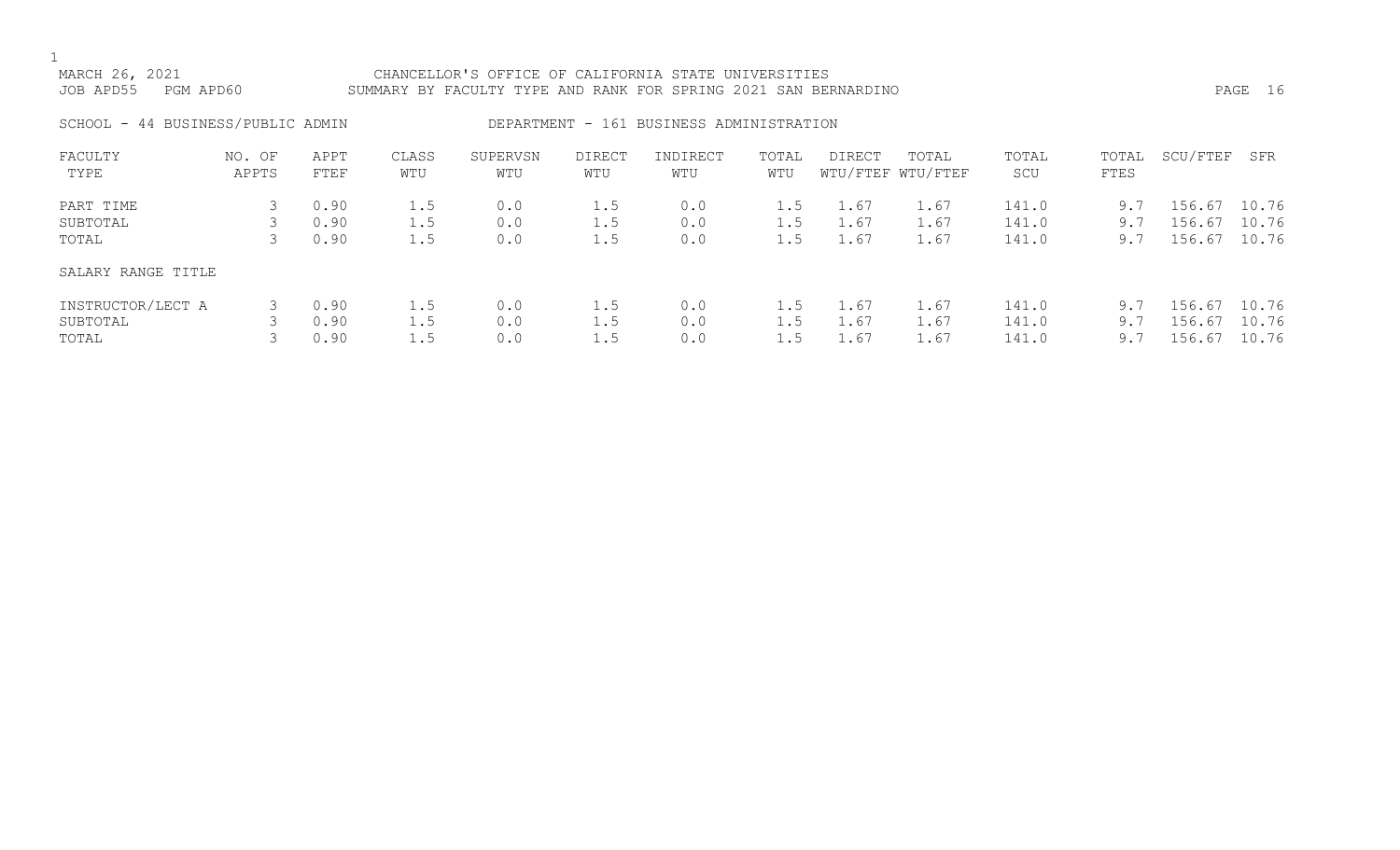# MARCH 26, 2021 CHANCELLOR'S OFFICE OF CALIFORNIA STATE UNIVERSITIES JOB APD55 PGM APD60 SUMMARY BY FACULTY TYPE AND RANK FOR SPRING 2021 SAN BERNARDINO PAGE 17

SCHOOL - 44 BUSINESS/PUBLIC ADMIN DEPARTMENT - 369 INFORMATION AND DECISION SCIENCES

| FACULTY            | NO. OF | APPT  | CLASS | SUPERVSN | <b>DIRECT</b> | INDIRECT | TOTAL | DIRECT | TOTAL             | TOTAL  | TOTAL | SCU/FTEF | SFR   |
|--------------------|--------|-------|-------|----------|---------------|----------|-------|--------|-------------------|--------|-------|----------|-------|
| TYPE               | APPTS  | FTEF  | WTU   | WTU      | WTU           | WTU      | WTU   |        | WTU/FTEF WTU/FTEF | SCU    | FTES  |          |       |
| FULL TIME          | 15     | 13.42 | 129.0 | 0.0      | 129.0         | 36.0     | 165.0 | 9.61   | 12.29             | 3816.0 | 263.6 | 284.31   | 19.64 |
| PART TIME          | 16     | 5.85  | 87.0  | 0.0      | 87.0          | 0.0      | 87.0  | 14.87  | 14.87             | 3287.0 | 223.9 | 561.88   | 38.28 |
| SUBTOTAL           | 31     | 19.27 | 216.0 | 0.0      | 216.0         | 36.0     | 252.0 | 11.21  | 13.08             | 7103.0 | 487.5 | 368.57   | 25.29 |
| OTHER              |        | 0.00  | 0.0   | 0.0      | 0.0           | 0.0      | 0.0   | 0.00   | 0.00              | 0.0    | 0.0   | 0.00     | 0.00  |
| TOTAL              | 32     | 19.27 | 216.0 | 0.0      | 216.0         | 36.0     | 252.0 | 11.21  | 13.08             | 7103.0 | 487.5 | 368.57   | 25.29 |
| SALARY RANGE TITLE |        |       |       |          |               |          |       |        |                   |        |       |          |       |
| PROFESSOR/LECT D   |        | 5.00  | 54.0  | 0.0      | 54.0          | 9.0      | 63.0  | 10.80  | 12.60             | 1671.0 | 116.4 | 334.13   | 23.27 |
| ASSOC PROF/LECT C  |        | 1.00  | 9.0   | 0.0      | 9.0           | 3.0      | 12.0  | 8.99   | 11.99             | 144.0  | 10.2  | 143.86   | 10.19 |
| ASST PROF/LECT B   |        | 6.07  | 57.0  | 0.0      | 57.0          | 18.0     | 75.0  | 9.39   | 12.36             | 1731.0 | 119.1 | 285.22   | 19.62 |
| INSTRUCTOR/LECT A  | 17     | 7.20  | 96.0  | 0.0      | 96.0          | 6.0      | 102.0 | 13.33  | 14.16             | 3557.0 | 241.9 | 493.96   | 33.59 |
| SUBTOTAL           | 32     | 19.27 | 216.0 | 0.0      | 216.0         | 36.0     | 252.0 | 11.21  | 13.08             | 7103.0 | 487.5 | 368.57   | 25.29 |
| TOTAL              | 32     | 19.27 | 216.0 | 0.0      | 216.0         | 36.0     | 252.0 | 11.21  | 13.08             | 7103.0 | 487.5 | 368.57   | 25.29 |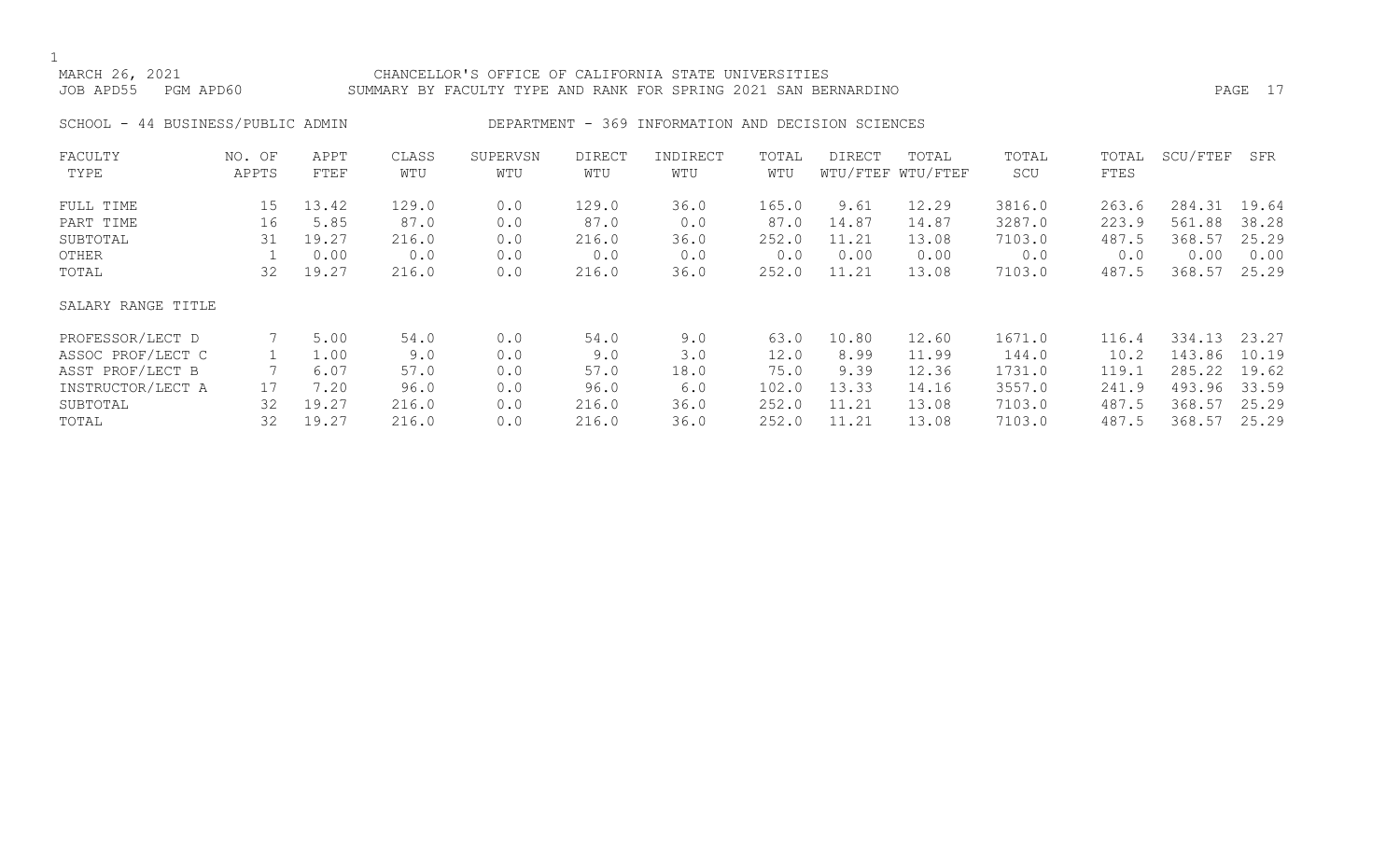# MARCH 26, 2021 CHANCELLOR'S OFFICE OF CALIFORNIA STATE UNIVERSITIES JOB APD55 PGM APD60 SUMMARY BY FACULTY TYPE AND RANK FOR SPRING 2021 SAN BERNARDINO PAGE 18

SCHOOL - 44 BUSINESS/PUBLIC ADMIN DEPARTMENT - 461 MANAGEMENT

| FACULTY            | NO. OF | APPT  | CLASS | SUPERVSN | <b>DIRECT</b> | INDIRECT | TOTAL | DIRECT | TOTAL             | TOTAL  | TOTAL | SCU/FTEF | SFR   |
|--------------------|--------|-------|-------|----------|---------------|----------|-------|--------|-------------------|--------|-------|----------|-------|
| TYPE               | APPTS  | FTEF  | WTU   | WTU      | WTU           | WTU      | WTU   |        | WTU/FTEF WTU/FTEF | SCU    | FTES  |          |       |
| FULL TIME          | 19     | 16.44 | 177.0 | 0.7      | 189.7         | 27.0     | 216.7 | 11.54  | 13.18             | 5403.0 | 366.1 | 328.67   | 22.27 |
| PART TIME          | 19     | 8.46  | 127.0 | 5.0      | 132.0         | 6.0      | 138.0 | 15.60  | 16.31             | 4255.0 | 288.1 | 502.84   | 34.05 |
| SUBTOTAL           | 38     | 24.90 | 304.0 | 5.7      | 321.7         | 33.0     | 354.7 | 12.92  | 14.24             | 9658.0 | 654.2 | 387.86   | 26.27 |
| OTHER              |        | 0.00  | 0.0   | 0.0      | 0.0           | 0.0      | 0.0   | 0.00   | 0.00              | 0.0    | 0.0   | 0.00     | 0.00  |
| TOTAL              | 39     | 24.90 | 304.0 | 5.7      | 321.7         | 33.0     | 354.7 | 12.92  | 14.24             | 9658.0 | 654.2 | 387.86   | 26.27 |
| SALARY RANGE TITLE |        |       |       |          |               |          |       |        |                   |        |       |          |       |
| PROFESSOR/LECT D   | 6      | 3.03  | 23.0  | 0.0      | 23.0          | 6.0      | 29.0  | 7.59   | 9.57              | 762.0  | 54.3  | 251.57   | 17.93 |
| ASSOC PROF/LECT C  | 3      | 3.00  | 24.0  | 0.0      | 27.0          | 6.0      | 33.0  | 9.01   | 11.01             | 969.0  | 64.6  | 323.22   | 21.55 |
| ASST PROF/LECT B   | 6      | 4.41  | 45.0  | 0.0      | 54.0          | 21.0     | 75.0  | 12.23  | 16.99             | 1124.0 | 76.6  | 254.64   | 17.36 |
| INSTRUCTOR/LECT A  | 24     | 14.46 | 212.0 | 5.7      | 217.7         | 0.0      | 217.7 | 15.06  | 15.06             | 6803.0 | 458.7 | 470.47   | 31.72 |
| SUBTOTAL           | 39     | 24.90 | 304.0 | 5.7      | 321.7         | 33.0     | 354.7 | 12.92  | 14.24             | 9658.0 | 654.2 | 387.86   | 26.27 |
| TOTAL              | 39     | 24.90 | 304.0 | 5.7      | 321.7         | 33.0     | 354.7 | 12.92  | 14.24             | 9658.0 | 654.2 | 387.86   | 26.27 |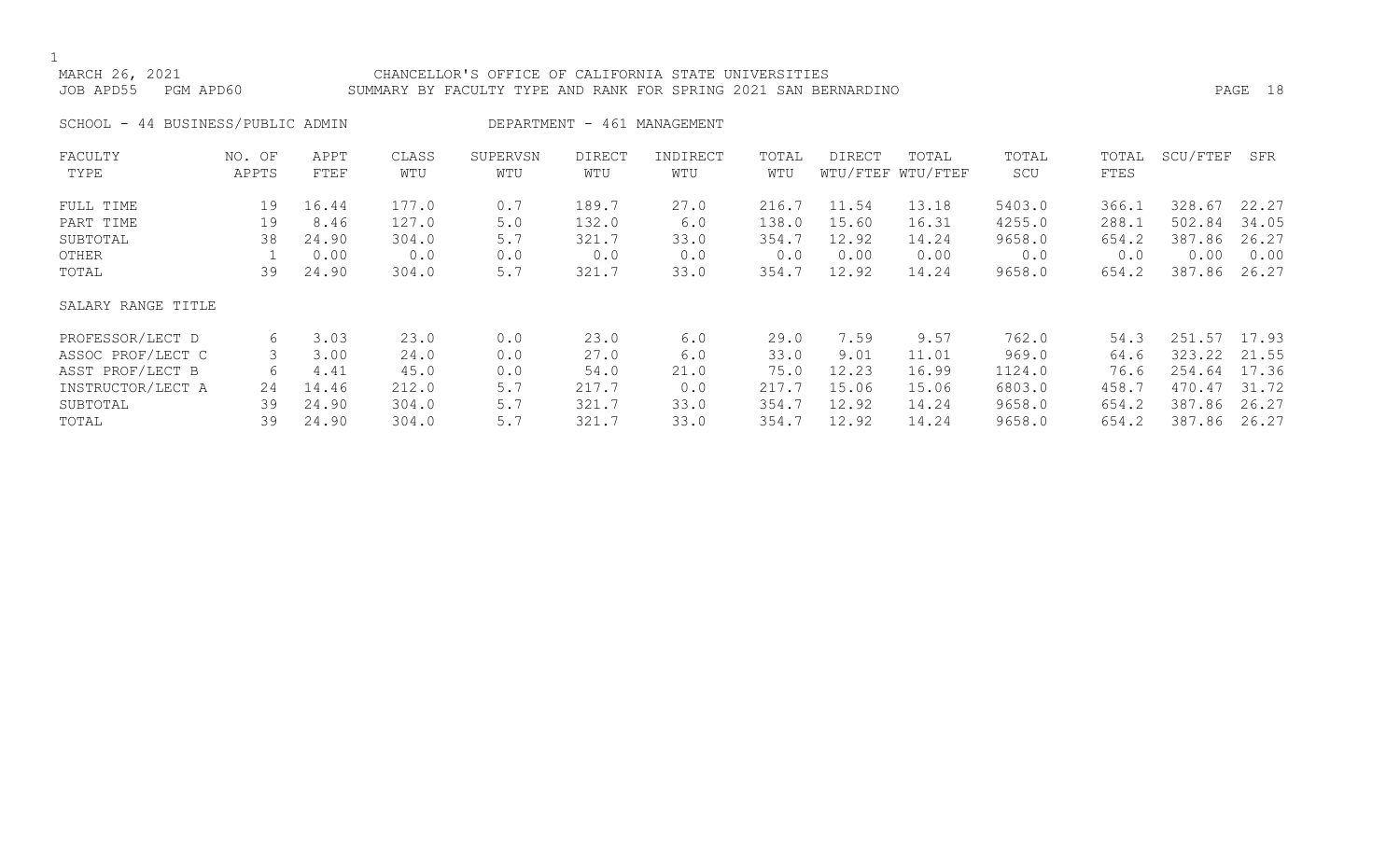# MARCH 26, 2021 CHANCELLOR'S OFFICE OF CALIFORNIA STATE UNIVERSITIES JOB APD55 PGM APD60 SUMMARY BY FACULTY TYPE AND RANK FOR SPRING 2021 SAN BERNARDINO PAGE 19

SCHOOL - 44 BUSINESS/PUBLIC ADMIN DEPARTMENT - 476 MARKETING

| FACULTY            | NO. OF | APPT | CLASS | SUPERVSN | DIRECT | INDIRECT | TOTAL | DIRECT | TOTAL             | TOTAL  | TOTAL | SCU/FTEF | SFR   |
|--------------------|--------|------|-------|----------|--------|----------|-------|--------|-------------------|--------|-------|----------|-------|
| TYPE               | APPTS  | FTEF | WTU   | WTU      | WTU    | WTU      | WTU   |        | WTU/FTEF WTU/FTEF | SCU    | FTES  |          |       |
| FULL TIME          | 6      | 4.75 | 54.0  | 0.3      | 54.3   | 3.0      | 57.3  | 11.44  | 12.07             | 2008.0 | 133.9 | 423.00   | 28.21 |
| PART TIME          | 6      | 2.96 | 39.0  | 2.3      | 41.3   | 0.0      | 41.3  | 13.98  | 13.98             | 1346.0 | 92.0  | 455.50   | 31.13 |
| SUBTOTAL           | 12     | 7.70 | 93.0  | 2.6      | 95.6   | 3.0      | 98.6  | 12.41  | 12.80             | 3354.0 | 225.9 | 435.47   | 29.33 |
| TOTAL              | 12     | 7.70 | 93.0  | 2.6      | 95.6   | 3.0      | 98.6  | 12.41  | 12.80             | 3354.0 | 225.9 | 435.47   | 29.33 |
| SALARY RANGE TITLE |        |      |       |          |        |          |       |        |                   |        |       |          |       |
| PROFESSOR/LECT D   | 4      | 2.75 | 36.0  | 0.3      | 36.3   | 0.0      | 36.3  | 13.20  | 13.20             | 1249.0 | 83.3  | 454.35   | 30.31 |
| ASSOC PROF/LECT C  |        | 1.00 | 9.0   | 0.0      | 9.0    | 0.0      | 9.0   | 9.01   | 9.01              | 387.0  | 25.8  | 387.39   | 25.83 |
| ASST PROF/LECT B   |        | 2.20 | 27.0  | 0.0      | 27.0   | 3.0      | 30.0  | 12.28  | 13.64             | 1002.0 | 66.9  | 455.66   | 30.42 |
| INSTRUCTOR/LECT A  | 4      | 1.76 | 21.0  | 2.3      | 23.3   | 0.0      | 23.3  | 13.28  | 13.28             | 716.0  | 49.9  | 407.98   | 28.42 |
| SUBTOTAL           | 12     | 7.70 | 93.0  | 2.6      | 95.6   | 3.0      | 98.6  | 12.41  | 12.80             | 3354.0 | 225.9 | 435.47   | 29.33 |
| TOTAL              | 12     | 7.70 | 93.0  | 2.6      | 95.6   | 3.0      | 98.6  | 12.41  | 12.80             | 3354.0 | 225.9 | 435.47   | 29.33 |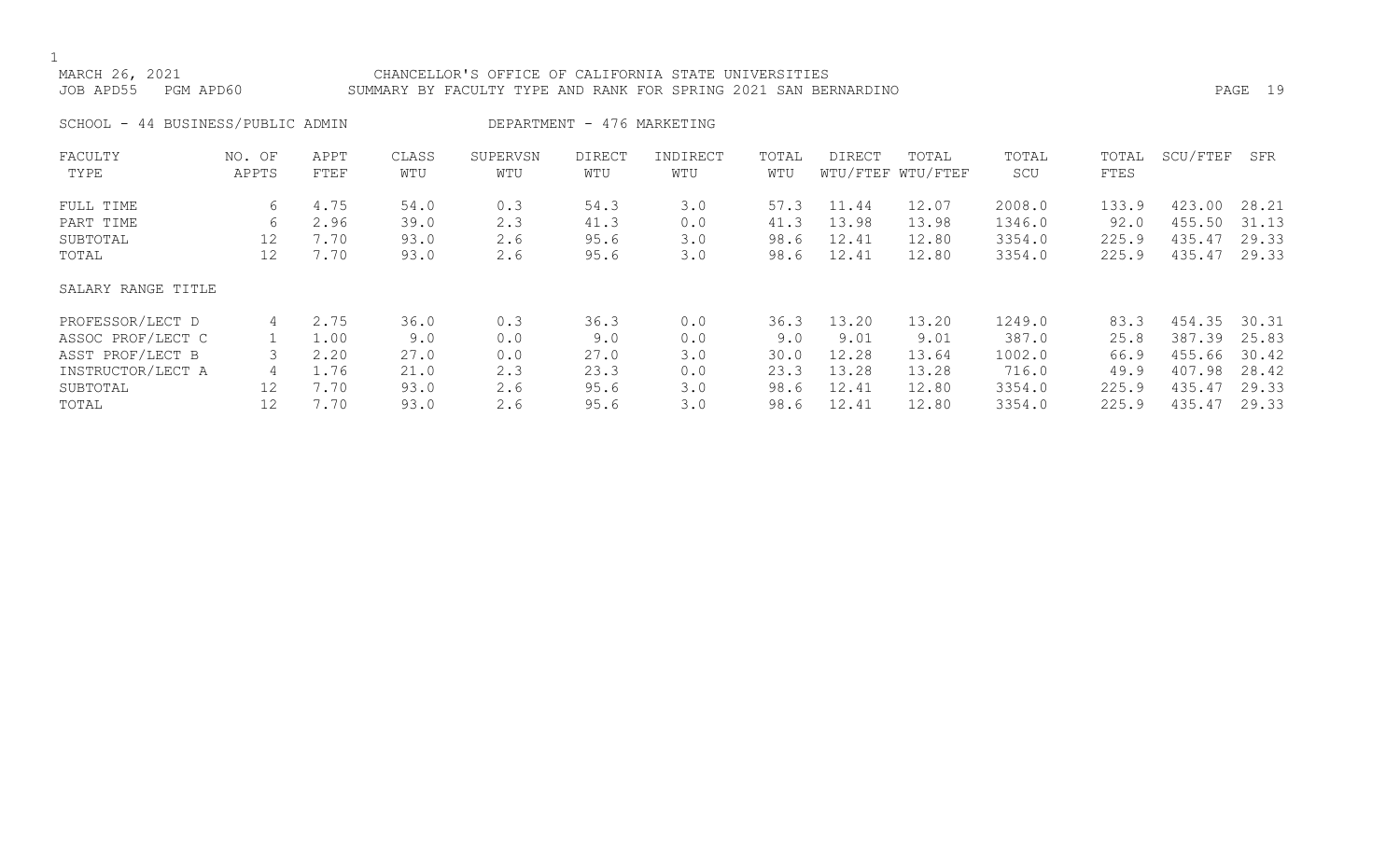# MARCH 26, 2021 CHANCELLOR'S OFFICE OF CALIFORNIA STATE UNIVERSITIES JOB APD55 PGM APD60 SUMMARY BY FACULTY TYPE AND RANK FOR SPRING 2021 SAN BERNARDINO PAGE 20

SCHOOL - 44 BUSINESS/PUBLIC ADMIN DEPARTMENT - 598 PUBLIC ADMINISTRATION

| FACULTY            | NO. OF | APPT  | CLASS | SUPERVSN | <b>DIRECT</b> | INDIRECT | TOTAL | DIRECT | TOTAL             | TOTAL  | TOTAL | SCU/FTEF | SFR   |
|--------------------|--------|-------|-------|----------|---------------|----------|-------|--------|-------------------|--------|-------|----------|-------|
| TYPE               | APPTS  | FTEF  | WTU   | WTU      | WTU           | WTU      | WTU   |        | WTU/FTEF WTU/FTEF | SCU    | FTES  |          |       |
| FULL TIME          | 8      | 7.50  | 69.0  | 0.0      | 72.0          | 21.0     | 93.0  | 9.60   | 12.40             | 2478.0 | 178.7 | 330.44   | 23.83 |
| PART TIME          | 8      | 2.60  | 39.0  | 0.0      | 39.0          | 0.0      | 39.0  | 15.00  | 15.00             | 1389.0 | 101.6 | 534.23   | 39.08 |
| SUBTOTAL           | 16     | 10.10 | 108.0 | 0.0      | 111.0         | 21.0     | 132.0 | 10.99  | 13.07             | 3867.0 | 280.3 | 382.91   | 27.76 |
| TOTAL              | 16     | 10.10 | 108.0 | 0.0      | 111.0         | 21.0     | 132.0 | 10.99  | 13.07             | 3867.0 | 280.3 | 382.91   | 27.76 |
| SALARY RANGE TITLE |        |       |       |          |               |          |       |        |                   |        |       |          |       |
| PROFESSOR/LECT D   | 4      | 3.50  | 27.0  | 0.0      | 27.0          | 15.0     | 42.0  | 7.71   | 12.00             | 474.0  | 37.6  | 135.43   | 10.73 |
| ASSOC PROF/LECT C  |        | 1.00  | 15.0  | 0.0      | 15.0          | 0.0      | 15.0  | 15.00  | 15.00             | 147.0  | 11.9  | 147.00   | 11.85 |
| ASST PROF/LECT B   |        | 2.00  | 12.0  | 0.0      | 15.0          | 6.0      | 21.0  | 7.50   | 10.51             | 1176.0 | 81.4  | 588.29   | 40.70 |
| INSTRUCTOR/LECT A  | 9      | 3.60  | 54.0  | 0.0      | 54.0          | 0.0      | 54.0  | 15.00  | 15.00             | 2070.0 | 149.6 | 575.00   | 41.54 |
| SUBTOTAL           | 16     | 10.10 | 108.0 | 0.0      | 111.0         | 21.0     | 132.0 | 10.99  | 13.07             | 3867.0 | 280.3 | 382.91   | 27.76 |
| TOTAL              | 16     | 10.10 | 108.0 | 0.0      | 111.0         | 21.0     | 132.0 | 10.99  | 13.07             | 3867.0 | 280.3 | 382.91   | 27.76 |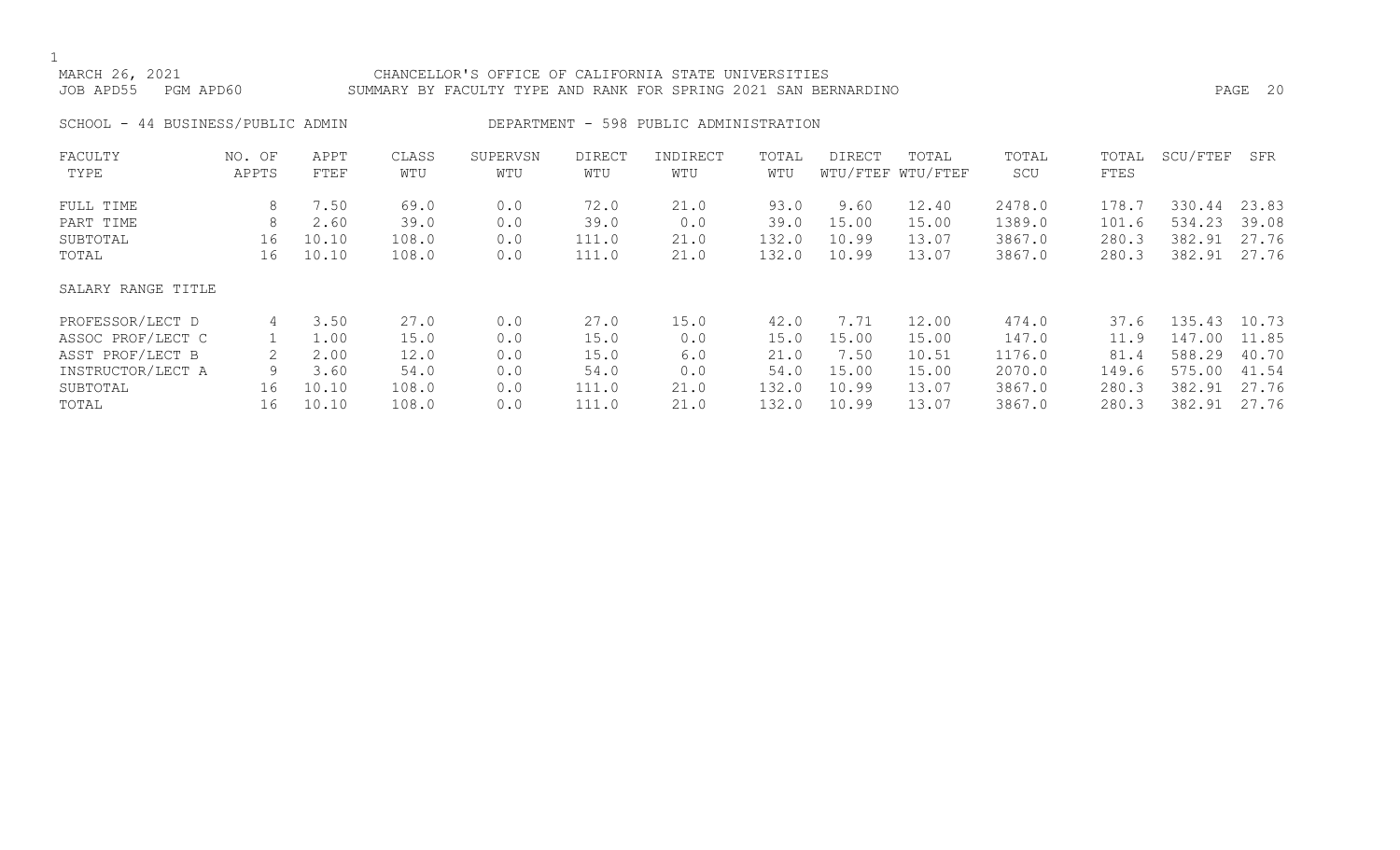# CHANCELLOR'S OFFICE OF CALIFORNIA STATE UNIVERSITIES JOB APD55 PGM APD60 SUMMARY BY FACULTY TYPE AND RANK FOR SPRING 2021 SAN BERNARDINO PAGE 21

SCHOOL - 44 BUSINESS/PUBLIC ADMIN

| FACULTY            | NO. OF | APPT  | CLASS | SUPERVSN | DIRECT | INDIRECT | TOTAL  | DIRECT | TOTAL             | TOTAL   | TOTAL  | SCU/FTEF | SFR   |
|--------------------|--------|-------|-------|----------|--------|----------|--------|--------|-------------------|---------|--------|----------|-------|
| TYPE               | APPTS  | FTEF  | WTU   | WTU      | WTU    | WTU      | WTU    |        | WTU/FTEF WTU/FTEF | SCU     | FTES   |          |       |
| FULL TIME          | 67     | 59.35 | 592.2 | 1.0      | 608.2  | 114.0    | 722.2  | 10.25  | 12.17             | 18754.0 | 1284.2 | 315.98   | 21.64 |
| PART TIME          | 66     | 24.69 | 364.4 | 9.3      | 373.7  | 6.0      | 379.7  | 15.13  | 15.38             | 12761.0 | 873.0  | 516.79   | 35.36 |
| SUBTOTAL           | 133    | 84.04 | 956.6 | 10.3     | 981.9  | 120.0    | 1101.9 | 11.68  | 13.11             | 31515.0 | 2157.2 | 374.98   | 25.67 |
| OTHER              |        | 0.00  | 0.0   | 0.0      | 0.0    | 0.0      | 0.0    | 0.00   | 0.00              | 0.0     | 0.0    | 0.00     | 0.00  |
| TOTAL              | 135    | 84.04 | 956.6 | 10.3     | 981.9  | 120.0    | 1101.9 | 11.68  | 13.11             | 31515.0 | 2157.2 | 374.98   | 25.67 |
| SALARY RANGE TITLE |        |       |       |          |        |          |        |        |                   |         |        |          |       |
| PROFESSOR/LECT D   | 31     | 22.13 | 221.3 | 0.3      | 221.6  | 42.0     | 263.6  | 10.02  | 11.91             | 6385.0  | 445.9  | 288.57   | 20.15 |
| ASSOC PROF/LECT C  | 11     | 11.00 | 99.6  | 0.0      | 102.6  | 12.0     | 114.6  | 9.33   | 10.42             | 2850.0  | 193.4  | 259.19   | 17.59 |
| ASST PROF/LECT B   | 22     | 18.68 | 174.3 | 0.0      | 186.3  | 60.0     | 246.3  | 9.97   | 13.19             | 6473.0  | 439.9  | 346.52   | 23.55 |
| INSTRUCTOR/LECT A  | 71     | 32.24 | 461.4 | 10.0     | 471.4  | 6.0      | 477.4  | 14.62  | 14.81             | 15807.0 | 1078.0 | 490.26   | 33.44 |
| SUBTOTAL           | 135    | 84.04 | 956.6 | 10.3     | 981.9  | 120.0    | 1101.9 | 11.68  | 13.11             | 31515.0 | 2157.2 | 374.98   | 25.67 |
| TOTAL              | 135    | 84.04 | 956.6 | 10.3     | 981.9  | 120.0    | 1101.9 | 11.68  | 13.11             | 31515.0 | 2157.2 | 374.98   | 25.67 |
|                    |        |       |       |          |        |          |        |        |                   |         |        |          |       |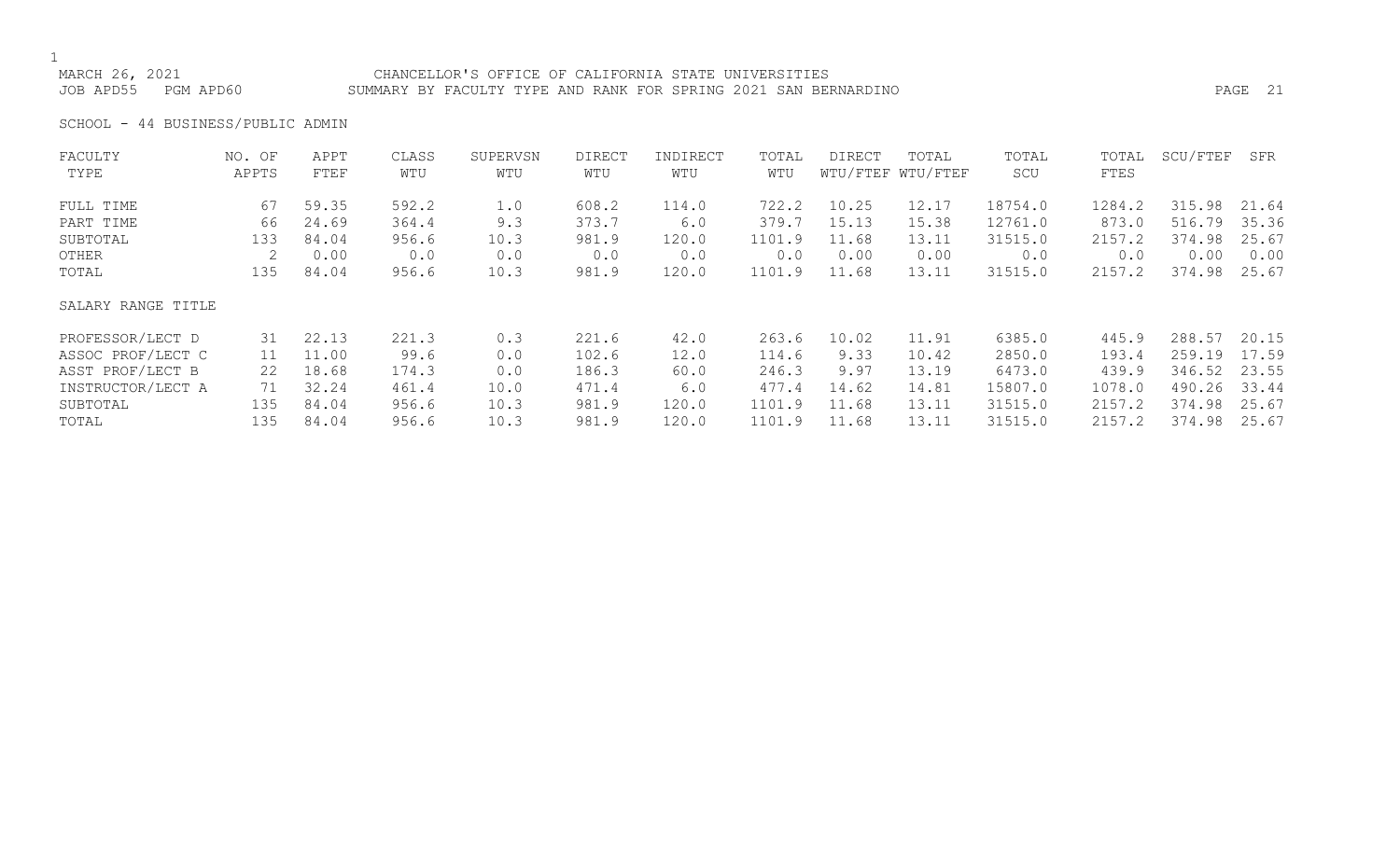CHANCELLOR'S OFFICE OF CALIFORNIA STATE UNIVERSITIES JOB APD55 PGM APD60 SUMMARY BY FACULTY TYPE AND RANK FOR SPRING 2021 SAN BERNARDINO PAGE 22

SCHOOL - 47 HUMANITIES DEPARTMENT - 136 ART

| FACULTY            | NO. OF | APPT  | CLASS | SUPERVSN | DIRECT | INDIRECT | TOTAL | <b>DIRECT</b> | TOTAL             | TOTAL  | TOTAL | SCU/FTEF | SFR   |
|--------------------|--------|-------|-------|----------|--------|----------|-------|---------------|-------------------|--------|-------|----------|-------|
| TYPE               | APPTS  | FTEF  | WTU   | WTU      | WTU    | WTU      | WTU   |               | WTU/FTEF WTU/FTEF | SCU    | FTES  |          |       |
| FULL TIME          | 9      | 6.75  | 67.3  | 1.8      | 72.1   | 45.2     | 117.3 | 10.69         | 17.39             | 1181.0 | 80.8  | 175.09   | 11.98 |
| PART TIME          | 23     | 11.00 | 174.1 | 0.0      | 174.1  | 2.4      | 176.5 | 15.83         | 16.04             | 4743.0 | 316.6 | 431.14   | 28.78 |
| SUBTOTAL           | 32     | 17.75 | 241.4 | 1.8      | 246.2  | 47.6     | 293.8 | 13.87         | 16.56             | 5924.0 | 397.4 | 333.82   | 22.39 |
| OTHER              |        | 0.00  | 0.0   | 1.2      | 1.2    | 0.0      | 1.2   | 0.00          | 0.00              | 7.0    | 0.5   | 0.00     | 0.00  |
| TOTAL              | 33     | 17.75 | 241.4 | 3.0      | 247.4  | 47.6     | 295.0 | 13.94         | 16.62             | 5931.0 | 397.9 | 334.22   | 22.42 |
| SALARY RANGE TITLE |        |       |       |          |        |          |       |               |                   |        |       |          |       |
| PROFESSOR/LECT D   | 6      | 4.25  | 45.2  | 3.0      | 51.2   | 16.4     | 67.6  | 12.06         | 15.92             | 555.0  | 38.6  | 130.68   | 9.09  |
| ASSOC PROF/LECT C  | 4      | 2.00  | 16.7  | 0.0      | 16.7   | 28.2     | 44.9  | 8.35          | 22.46             | 375.0  | 25.0  | 187.59   | 12.51 |
| ASST PROF/LECT B   | 13     | 6.32  | 98.6  | 0.0      | 98.6   | 3.0      | 101.6 | 15.61         | 16.08             | 2835.0 | 189.7 | 448.79   | 30.03 |
| INSTRUCTOR/LECT A  | 8      | 4.70  | 73.7  | 0.0      | 73.7   | 0.0      | 73.7  | 15.67         | 15.67             | 2004.0 | 133.8 | 426.11   | 28.45 |
| TCHNG ASSOCIATE    |        | 0.48  | 7.2   | 0.0      | 7.2    | 0.0      | 7.2   | 15.00         | 15.00             | 162.0  | 10.8  | 337.50   | 22.50 |
| SUBTOTAL           | 33     | 17.75 | 241.4 | 3.0      | 247.4  | 47.6     | 295.0 | 13.94         | 16.62             | 5931.0 | 397.9 | 334.22   | 22.42 |
| TOTAL              | 33     | 17.75 | 241.4 | 3.0      | 247.4  | 47.6     | 295.0 | 13.94         | 16.62             | 5931.0 | 397.9 | 334.22   | 22.42 |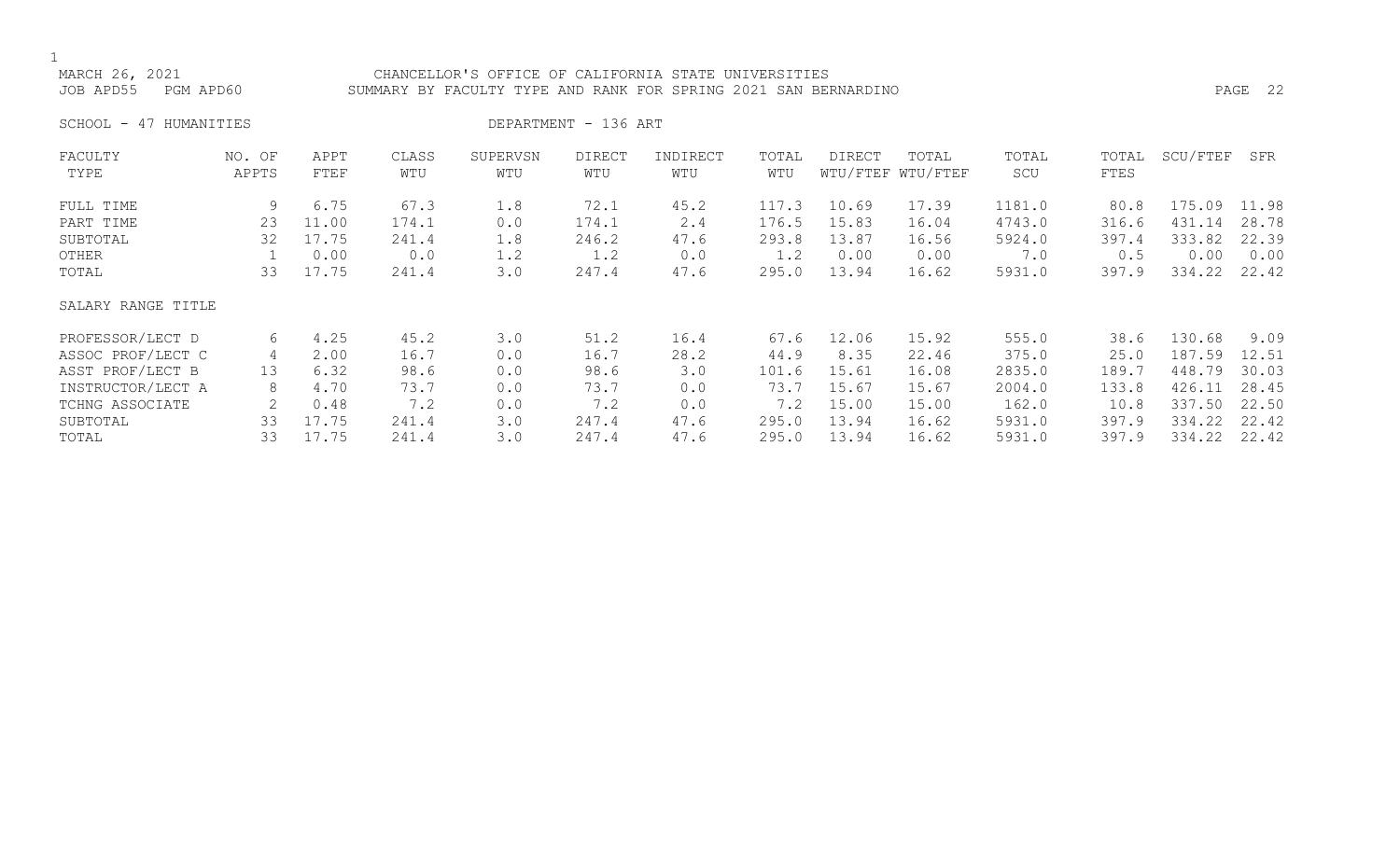# MARCH 26, 2021 CHANCELLOR'S OFFICE OF CALIFORNIA STATE UNIVERSITIES JOB APD55 PGM APD60 SUMMARY BY FACULTY TYPE AND RANK FOR SPRING 2021 SAN BERNARDINO PAGE 23

SCHOOL - 47 HUMANITIES SERVICES DEPARTMENT - 186 COMMUNICATIONS

| FACULTY            | NO. OF | APPT  | CLASS | SUPERVSN | <b>DIRECT</b> | INDIRECT | TOTAL | DIRECT | TOTAL             | TOTAL  | TOTAL | SCU/FTEF | SFR   |
|--------------------|--------|-------|-------|----------|---------------|----------|-------|--------|-------------------|--------|-------|----------|-------|
| TYPE               | APPTS  | FTEF  | WTU   | WTU      | WTU           | WTU      | WTU   |        | WTU/FTEF WTU/FTEF | SCU    | FTES  |          |       |
| FULL TIME          | 21     | 18.55 | 194.8 | 18.0     | 227.8         | 33.0     | 260.8 | 12.28  | 14.06             | 5996.0 | 402.9 | 323.22   | 21.72 |
| PART TIME          | 25     | 9.27  | 138.5 | 0.5      | 139.0         | 3.0      | 142.0 | 14.99  | 15.32             | 3643.0 | 243.0 | 392.95   | 26.21 |
| SUBTOTAL           | 46     | 27.82 | 333.3 | 18.5     | 366.8         | 36.0     | 402.8 | 13.18  | 14.48             | 9639.0 | 645.9 | 346.45   | 23.22 |
| OTHER              |        | 0.00  | 5.2   | 0.0      | 5.2           | 0.0      | 5.2   | 0.00   | 0.00              | 28.0   | 1.9   | 0.00     | 0.00  |
| TOTAL              | 47     | 27.82 | 338.5 | 18.5     | 372.0         | 36.0     | 408.0 | 13.37  | 14.66             | 9667.0 | 647.8 | 347.46   | 23.28 |
| SALARY RANGE TITLE |        |       |       |          |               |          |       |        |                   |        |       |          |       |
| PROFESSOR/LECT D   | 8      | 6.25  | 62.9  | 9.8      | 78.7          | 18.0     | 96.7  | 12.59  | 15.47             | 1747.0 | 118.2 | 279.48   | 18.91 |
| ASSOC PROF/LECT C  | 6      | 5.00  | 53.2  | 3.9      | 66.1          | 6.0      | 72.1  | 13.21  | 14.41             | 1986.0 | 133.0 | 396.96   | 26.57 |
| ASST PROF/LECT B   | 8      | 6.35  | 73.3  | 3.7      | 77.0          | 9.0      | 86.0  | 12.13  | 13.55             | 1694.0 | 113.6 | 266.90   | 17.90 |
| INSTRUCTOR/LECT A  | 14     | 8.02  | 116.1 | 1.1      | 117.2         | 3.0      | 120.2 | 14.61  | 14.99             | 3355.0 | 223.9 | 418.28   | 27.91 |
| TCHNG ASSOCIATE    | 11     | 2.20  | 33.0  | 0.0      | 33.0          | 0.0      | 33.0  | 15.00  | 15.00             | 885.0  | 59.1  | 402.27   | 26.84 |
| SUBTOTAL           | 47     | 27.82 | 338.5 | 18.5     | 372.0         | 36.0     | 408.0 | 13.37  | 14.66             | 9667.0 | 647.8 | 347.46   | 23.28 |
| TOTAL              | 47     | 27.82 | 338.5 | 18.5     | 372.0         | 36.0     | 408.0 | 13.37  | 14.66             | 9667.0 | 647.8 | 347.46   | 23.28 |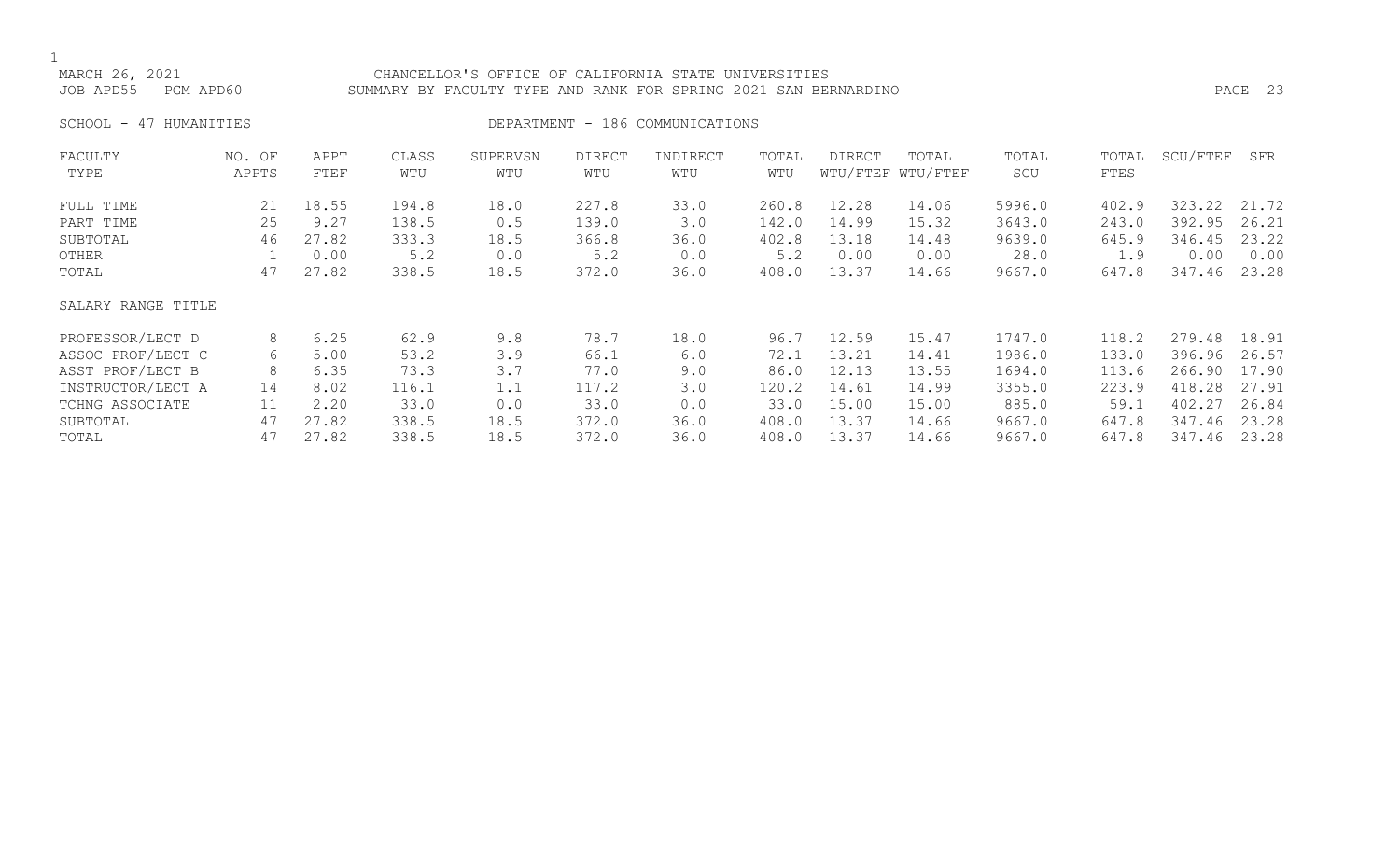| MARCH 26, 2021<br>JOB APD55<br>PGM APD60 |                 |              |              | CHANCELLOR'S OFFICE OF CALIFORNIA STATE UNIVERSITIES<br>SUMMARY BY FACULTY TYPE AND RANK FOR SPRING 2021 SAN BERNARDINO |                          |                 |              |        |                            |              |               |          | PAGE 24 |
|------------------------------------------|-----------------|--------------|--------------|-------------------------------------------------------------------------------------------------------------------------|--------------------------|-----------------|--------------|--------|----------------------------|--------------|---------------|----------|---------|
| SCHOOL - 47 HUMANITIES                   |                 |              |              |                                                                                                                         | DEPARTMENT - 254 ENGLISH |                 |              |        |                            |              |               |          |         |
| FACULTY<br>TYPE                          | NO. OF<br>APPTS | APPT<br>FTEF | CLASS<br>WTU | SUPERVSN<br>WTU                                                                                                         | DIRECT<br>WTU            | INDIRECT<br>WTU | TOTAL<br>WTU | DIRECT | TOTAL<br>WTU/FTEF WTU/FTEF | TOTAL<br>SCU | TOTAL<br>FTES | SCU/FTEF | SFR     |
| FULL TIME                                | 36              | 27.85        | 360.5        | 0.9                                                                                                                     | 379.4                    | 72.0            | 451.4        | 13.62  | 16.53                      | 9976.5       | 673.2         | 358.27   | 24.18   |
| PART TIME                                | 20              | 12.10        | 177.0        | 0.0                                                                                                                     | 177.0                    | 0.0             | 177.0        | 14.63  | 14.63                      | 4086.0       | 272.6         | 337.69   | 22.53   |
| SUBTOTAL                                 | 56              | 39.95        | 537.5        | 0.9                                                                                                                     | 556.4                    | 72.0            | 628.4        | 13.93  | 15.96                      | 14062.5      | 945.8         | 352.04   | 23.68   |
| OTHER                                    | 58              | 0.00         | 0.0          | 0.0                                                                                                                     | 0.0                      | 0.0             | 0.0          | 0.00   | 0.00                       | 0.0          | 0.0           | 0.00     | 0.00    |
| TOTAL                                    |                 | 39.95        | 537.5        | 0.9                                                                                                                     | 556.4                    | 72.0            | 628.4        | 13.93  | 15.96                      | 14062.5      | 945.8         | 352.04   | 23.68   |
| SALARY RANGE TITLE                       |                 |              |              |                                                                                                                         |                          |                 |              |        |                            |              |               |          |         |
| PROFESSOR/LECT D                         | 13              | 7.75         | 96.5         | 0.6                                                                                                                     | 115.1                    | 18.0            | 133.1        | 14.86  | 18.34                      | 2620.5       | 178.0         | 338.22   | 22.97   |
| ASSOC PROF/LECT C                        | 5               | 2.00         | 27.0         | 0.0                                                                                                                     | 27.0                     | 24.0            | 51.0         | 13.48  | 25.46                      | 963.0        | 64.2          | 480.78   | 32.05   |
| ASST PROF/LECT B                         | 24              | 21.00        | 261.0        | 0.3                                                                                                                     | 261.3                    | 30.0            | 291.3        | 12.45  | 13.87                      | 6306.0       | 425.4         | 300.36   | 20.26   |
| INSTRUCTOR/LECT A                        | 15              | 9.20         | 153.0        | 0.0                                                                                                                     | 153.0                    | 0.0             | 153.0        | 16.63  | 16.63                      | 4173.0       | 278.2         | 453.59   | 30.24   |
| SUBTOTAL                                 | 57              | 39.95        | 537.5        | 0.9                                                                                                                     | 556.4                    | 72.0            | 628.4        | 13.93  | 15.96                      | 14062.5      | 945.8         | 352.04   | 23.68   |
| ADMINISTRATOR                            |                 | 0.00         | 0.0          | 0.0                                                                                                                     | 0.0                      | 0.0             | 0.0          | 0.00   | 0.00                       | 0.0          | 0.0           | 0.00     | 0.00    |
| SUBTOTAL                                 | 58              | 0.00         | 0.0          | 0.0                                                                                                                     | 0.0                      | 0.0             | 0.0          | 0.00   | 0.00                       | 0.0          | 0.0           | 0.00     | 0.00    |
| TOTAL                                    |                 | 39.95        | 537.5        | 0.9                                                                                                                     | 556.4                    | 72.0            | 628.4        | 13.93  | 15.96                      | 14062.5      | 945.8         | 352.04   | 23.68   |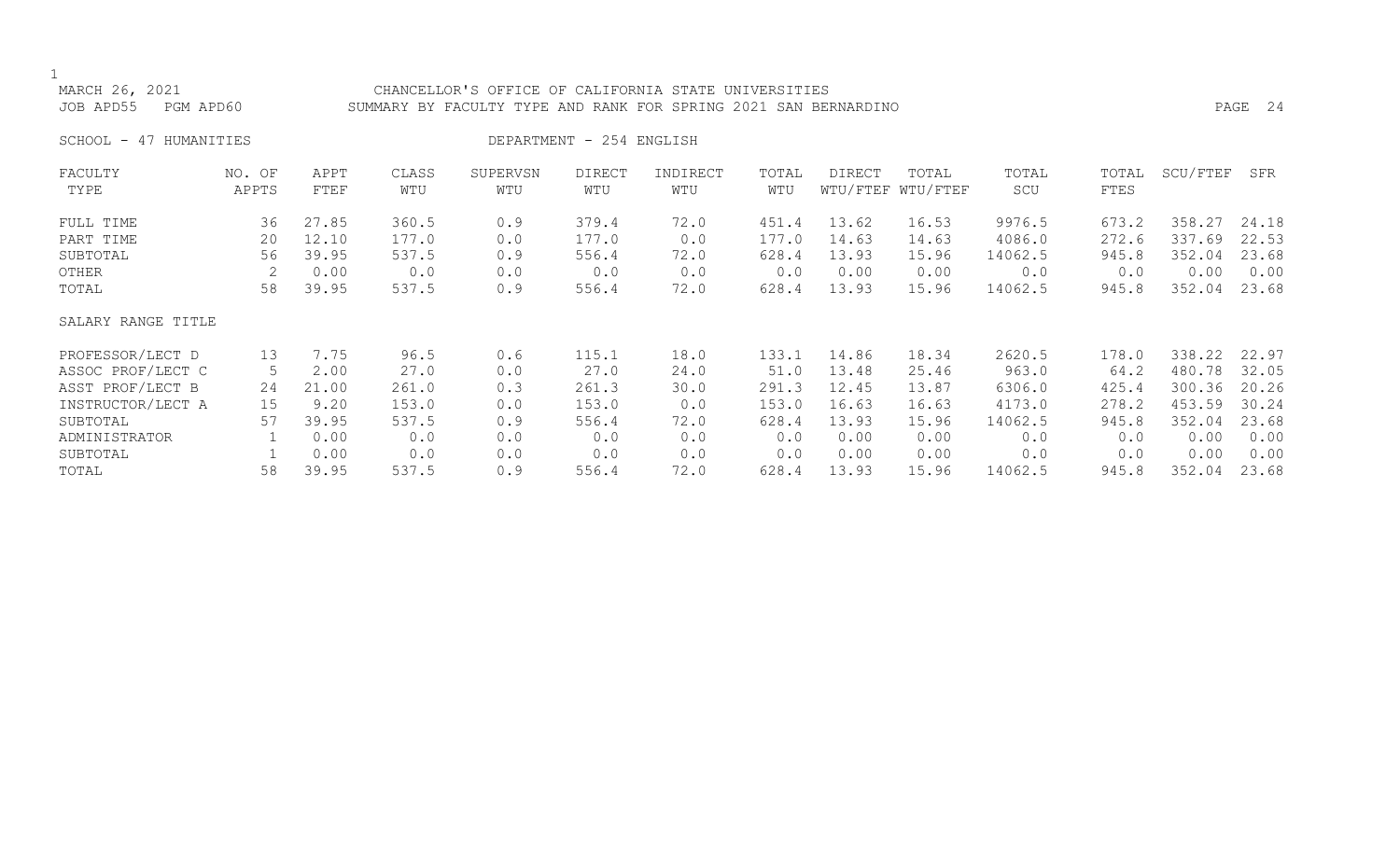# CHANCELLOR'S OFFICE OF CALIFORNIA STATE UNIVERSITIES JOB APD55 PGM APD60 SUMMARY BY FACULTY TYPE AND RANK FOR SPRING 2021 SAN BERNARDINO PAGE 25

# SCHOOL - 47 HUMANITIES SERVICES DEPARTMENT - 281 FOREIGN LANGUAGES AND LITERATURE

| FACULTY            | NO. OF | APPT  | CLASS | SUPERVSN | <b>DIRECT</b> | INDIRECT | TOTAL | <b>DIRECT</b> | TOTAL             | TOTAL  | TOTAL | SCU/FTEF | SFR   |
|--------------------|--------|-------|-------|----------|---------------|----------|-------|---------------|-------------------|--------|-------|----------|-------|
| TYPE               | APPTS  | FTEF  | WTU   | WTU      | WTU           | WTU      | WTU   |               | WTU/FTEF WTU/FTEF | SCU    | FTES  |          |       |
| FULL TIME          | 16     | 8.76  | 114.9 | 1.4      | 116.3         | 56.4     | 172.7 | 13.28         | 20.06             | 2545.5 | 171.8 | 290.65   | 19.62 |
| PART TIME          | 25     | 12.03 | 170.9 | 1.7      | 174.6         | 3.0      | 177.6 | 14.51         | 14.76             | 3703.0 | 248.7 | 307.84   | 20.68 |
| SUBTOTAL           | 41     | 20.79 | 285.8 | 3.1      | 290.9         | 59.4     | 350.3 | 13.99         | 17.00             | 6248.5 | 420.5 | 300.60   | 20.23 |
| OTHER              |        | 0.00  | 1.0   | 0.0      | 1.0           | 0.0      | 1.0   | 0.00          | 0.00              | 10.0   | 0.8   | 0.00     | 0.00  |
| TOTAL              | 42     | 20.79 | 286.8 | 3.1      | 291.9         | 59.4     | 351.3 | 14.04         | 17.04             | 6258.5 | 421.4 | 301.08   | 20.27 |
| SALARY RANGE TITLE |        |       |       |          |               |          |       |               |                   |        |       |          |       |
| PROFESSOR/LECT D   | 12     | 5.42  | 73.0  | 0.6      | 75.6          | 27.7     | 103.3 | 13.95         | 19.61             | 1796.5 | 122.5 | 331.40   | 22.59 |
| ASSOC PROF/LECT C  | 3      | 0.25  | 0.0   | 0.0      | 0.0           | 24.0     | 24.0  | 0.00          | 96.00             | 0.0    | 0.0   | 0.00     | 0.00  |
| ASST PROF/LECT B   |        | 5.47  | 69.9  | 2.5      | 72.4          | 4.7      | 77.1  | 13.24         | 14.10             | 1300.0 | 87.4  | 237.70   | 15.98 |
| INSTRUCTOR/LECT A  | 15     | 8.65  | 128.9 | 0.0      | 128.9         | 3.0      | 131.9 | 14.91         | 15.26             | 2883.0 | 193.0 | 333.45   | 22.32 |
| TCHNG ASSOCIATE    | 3      | 0.80  | 12.0  | 0.0      | 12.0          | 0.0      | 12.0  | 14.98         | 14.98             | 264.0  | 17.6  | 329.59   | 21.97 |
| SUBTOTAL           | 40     | 20.59 | 283.8 | 3.1      | 288.9         | 59.4     | 348.3 | 14.03         | 17.06             | 6243.5 | 420.4 | 303.27   | 20.42 |
| OTHER              |        | 0.20  | 3.0   | 0.0      | 3.0           | 0.0      | 3.0   | 15.00         | 15.00             | 15.0   | 1.0   | 75.00    | 5.00  |
| SUBTOTAL           | 2      | 0.20  | 3.0   | 0.0      | 3.0           | 0.0      | 3.0   | 15.00         | 15.00             | 15.0   | 1.0   | 75.00    | 5.00  |
| TOTAL              | 42     | 20.79 | 286.8 | 3.1      | 291.9         | 59.4     | 351.3 | 14.04         | 17.04             | 6258.5 | 421.4 | 301.08   | 20.27 |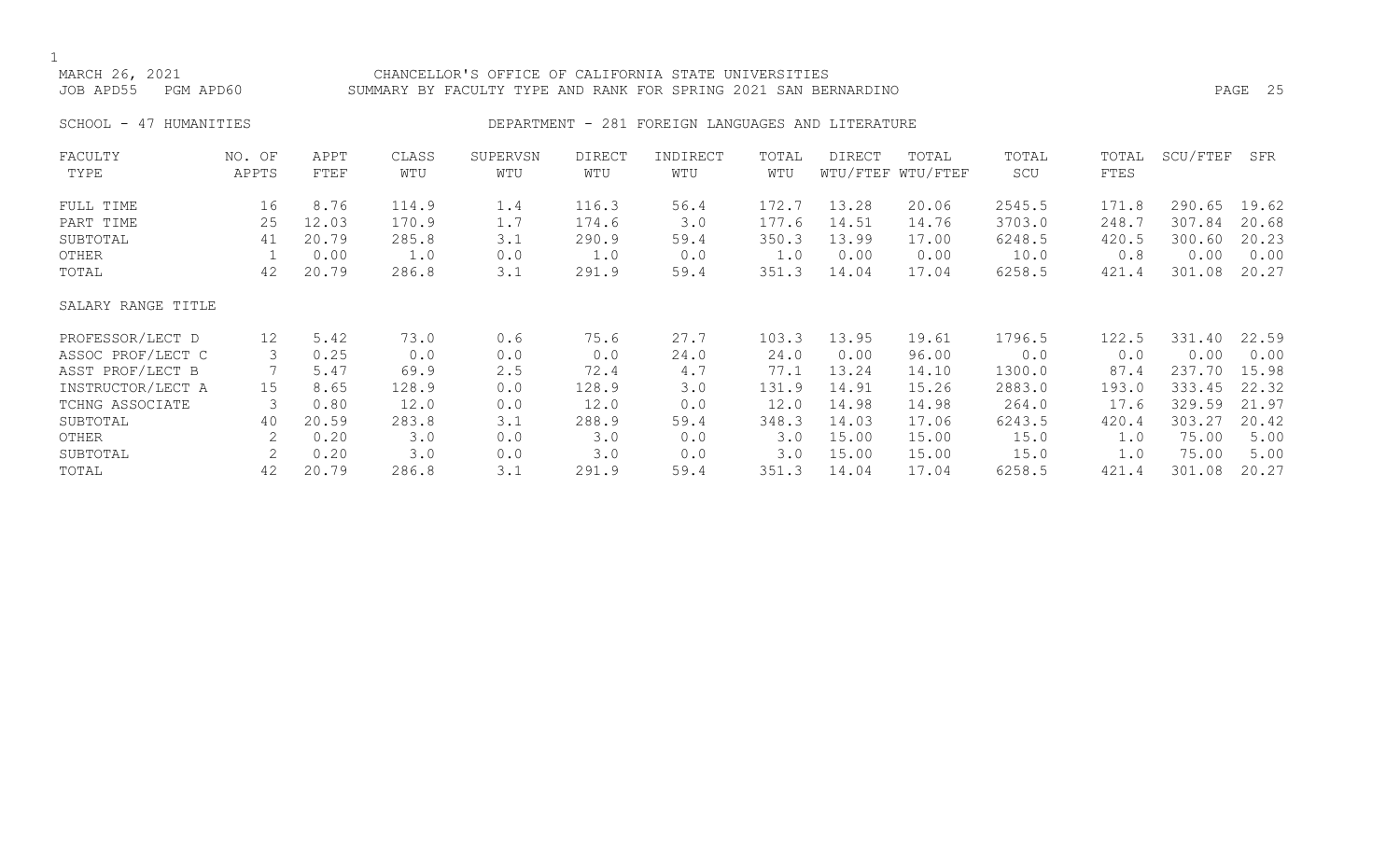# MARCH 26, 2021 CHANCELLOR'S OFFICE OF CALIFORNIA STATE UNIVERSITIES JOB APD55 PGM APD60 SUMMARY BY FACULTY TYPE AND RANK FOR SPRING 2021 SAN BERNARDINO PAGE 26

SCHOOL - 47 HUMANITIES SERIES DEPARTMENT - 350 HUMANITIES

| FACULTY<br>TYPE    | NO. OF<br>APPTS | APPT<br>FTEF | CLASS<br>WTU | SUPERVSN<br>WTU | <b>DIRECT</b><br>WTU | INDIRECT<br>WTU | TOTAL<br>WTU | DIRECT | TOTAL<br>WTU/FTEF WTU/FTEF | TOTAL<br>SCU | TOTAL<br>FTES | SCU/FTEF | SFR   |
|--------------------|-----------------|--------------|--------------|-----------------|----------------------|-----------------|--------------|--------|----------------------------|--------------|---------------|----------|-------|
| FULL TIME          | 12              | 5.44         | 29.0         | 28.7            | 57.7                 | 3.0             | 60.7         | 10.60  | 10.60                      | 1659.0       | 110.6         | 304.85   | 20.32 |
| PART TIME          | 4               | 0.80         | 9.0          | 0.0             | 9.0                  | 0.0             | 9.0          | 11.25  | 11.25                      | 828.0        | 55.2          | 35.00    | 69.00 |
| SUBTOTAL           | 16              | 6.24         | 38.0         | 28.7            | 66.7                 | 3.0             | 69.7         | 10.69  | 10.69                      | 2487.0       | 165.8         | 398.43   | 26.56 |
| TOTAL              | 16              | 6.24         | 38.0         | 28.7            | 66.7                 | 3.0             | 69.7         | 10.69  | 10.69                      | 2487.0       | 165.8         | 398.43   | 26.56 |
| SALARY RANGE TITLE |                 |              |              |                 |                      |                 |              |        |                            |              |               |          |       |
| PROFESSOR/LECT D   |                 | 1.26         | 0.0          | 0.0             | 0.0                  | 0.0             | 0.0          | 0.00   | 0.00                       | 0.0          | 0.0           | 0.00     | 0.00  |
| ASST PROF/LECT B   | 10              | 4.18         | 35.0         | 28.7            | 63.7                 | 3.0             | 66.7         | 15.24  | 15.24                      | 2181.0       | 145.4         | 521.90   | 34.79 |
| INSTRUCTOR/LECT A  |                 | 0.80         | 3.0          | 0.0             | 3.0                  | 0.0             | 3.0          | 3.75   | 3.75                       | 306.0        | 20.4          | 382.50   | 25.50 |
| SUBTOTAL           | 16              | 6.24         | 38.0         | 28.7            | 66.7                 | 3.0             | 69.7         | 10.69  | 10.69                      | 2487.0       | 165.8         | 398.43   | 26.56 |
| TOTAL              | 16              | 6.24         | 38.0         | 28.7            | 66.7                 | 3.0             | 69.7         | 10.69  | 10.69                      | 2487.0       | 165.8         | 398.43   | 26.56 |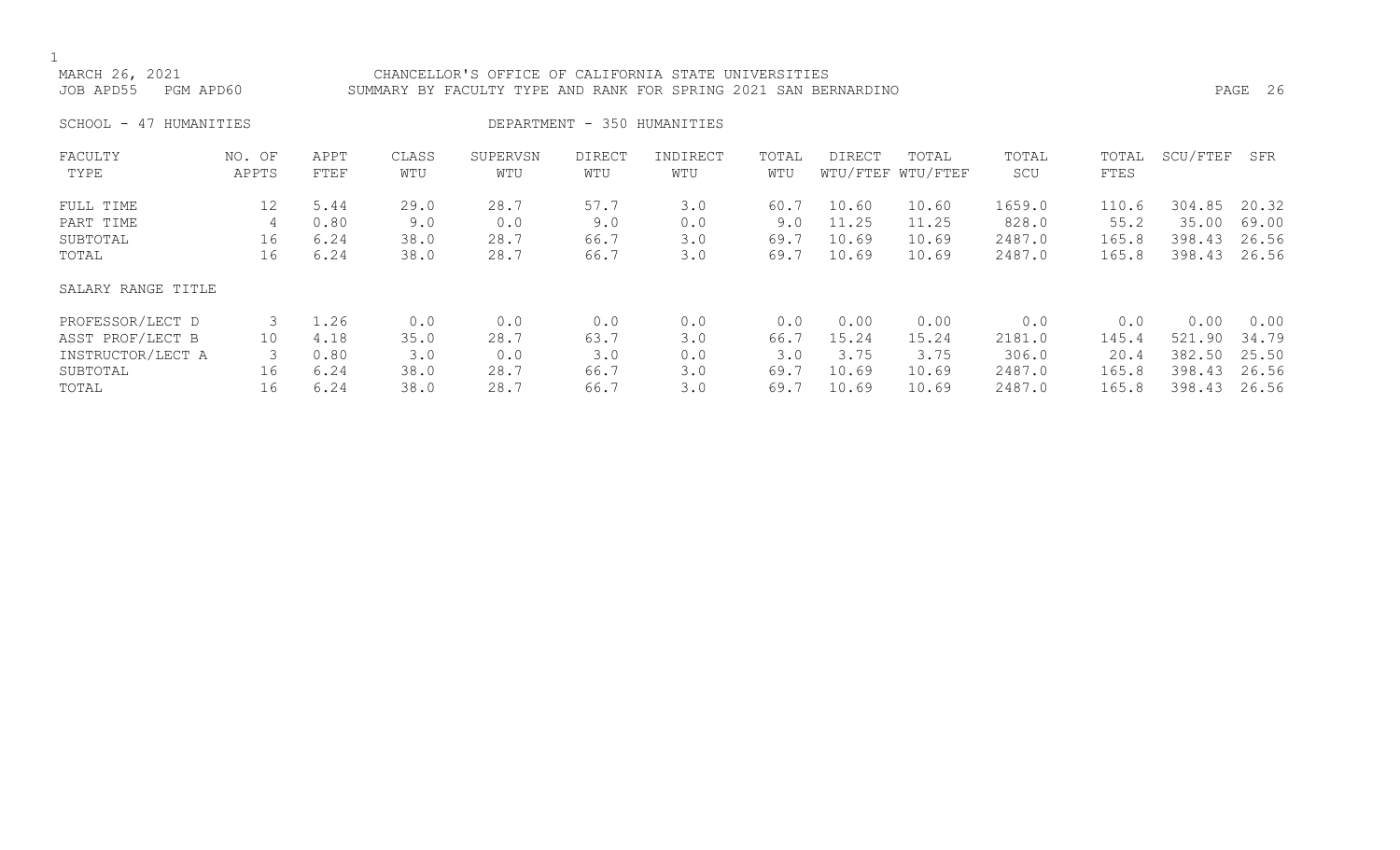CHANCELLOR'S OFFICE OF CALIFORNIA STATE UNIVERSITIES JOB APD55 PGM APD60 SUMMARY BY FACULTY TYPE AND RANK FOR SPRING 2021 SAN BERNARDINO PAGE 27

SCHOOL - 47 HUMANITIES DEPARTMENT - 498 MUSIC

| FACULTY            | NO. OF | APPT  | CLASS | SUPERVSN | <b>DIRECT</b> | INDIRECT | TOTAL | DIRECT | TOTAL             | TOTAL  | TOTAL | SCU/FTEF | SFR   |
|--------------------|--------|-------|-------|----------|---------------|----------|-------|--------|-------------------|--------|-------|----------|-------|
| TYPE               | APPTS  | FTEF  | WTU   | WTU      | WTU           | WTU      | WTU   |        | WTU/FTEF WTU/FTEF | SCU    | FTES  |          |       |
| FULL TIME          | 6      | 4.59  | 55.8  | 10.8     | 66.6          | 7.5      | 74.1  | 14.52  | 16.15             | 1691.0 | 112.7 | 368.65   | 24.58 |
| PART TIME          | 18     | 6.92  | 63.5  | 28.5     | 92.0          | 3.0      | 95.0  | 13.29  | 13.72             | 2280.0 | 152.0 | 329.34   | 21.96 |
| SUBTOTAL           | 24     | 11.51 | 119.3 | 39.3     | 158.6         | 10.5     | 169.1 | 13.78  | 14.69             | 3971.0 | 264.7 | 345.00   | 23.00 |
| TOTAL              | 24     | 11.51 | 119.3 | 39.3     | 158.6         | 10.5     | 169.1 | 13.78  | 14.69             | 3971.0 | 264.7 | 345.00   | 23.00 |
| SALARY RANGE TITLE |        |       |       |          |               |          |       |        |                   |        |       |          |       |
| PROFESSOR/LECT D   |        | 2.15  | 28.1  | 2.8      | 30.9          | 0.0      | 30.9  | 14.36  | 14.36             | 1093.5 | 72.9  | 508.13   | 33.88 |
| ASSOC PROF/LECT C  |        | 0.78  | 9.6   | 3.8      | 13.4          | 0.0      | 13.4  | 17.27  | 17.27             | 97.0   | 6.5   | 125.00   | 8.34  |
| ASST PROF/LECT B   | 9      | 5.10  | 51.1  | 15.5     | 66.6          | 7.5      | 74.1  | 13.07  | 14.54             | 2073.0 | 138.2 | 406.87   | 27.12 |
| INSTRUCTOR/LECT A  | 11     | 3.49  | 30.5  | 17.2     | 47.7          | 3.0      | 50.7  | 13.68  | 14.54             | 707.5  | 47.2  | 202.90   | 13.53 |
| SUBTOTAL           | 24     | 11.51 | 119.3 | 39.3     | 158.6         | 10.5     | 169.1 | 13.78  | 14.69             | 3971.0 | 264.7 | 345.00   | 23.00 |
| TOTAL              | 24     | 11.51 | 119.3 | 39.3     | 158.6         | 10.5     | 169.1 | 13.78  | 14.69             | 3971.0 | 264.7 | 345.00   | 23.00 |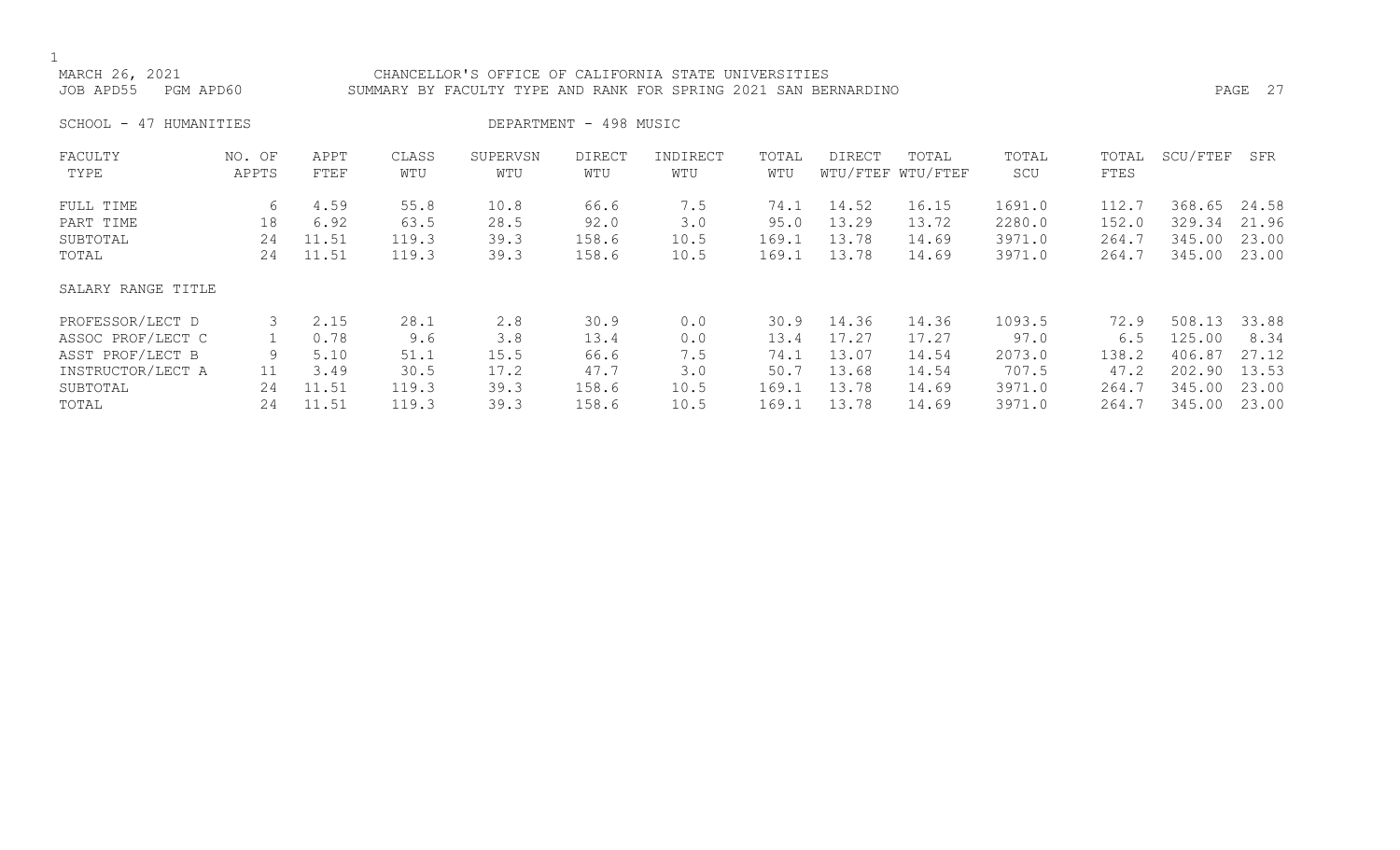# MARCH 26, 2021 CHANCELLOR'S OFFICE OF CALIFORNIA STATE UNIVERSITIES JOB APD55 PGM APD60 SUMMARY BY FACULTY TYPE AND RANK FOR SPRING 2021 SAN BERNARDINO PAGE 28

SCHOOL - 47 HUMANITIES DEPARTMENT - 560 PHILOSOPHY

| FACULTY            | NO. OF | APPT  | CLASS | SUPERVSN | <b>DIRECT</b> | INDIRECT | TOTAL | <b>DIRECT</b> | TOTAL             | TOTAL  | TOTAL | SCU/FTEF | SFR   |
|--------------------|--------|-------|-------|----------|---------------|----------|-------|---------------|-------------------|--------|-------|----------|-------|
| TYPE               | APPTS  | FTEF  | WTU   | WTU      | WTU           | WTU      | WTU   |               | WTU/FTEF WTU/FTEF | SCU    | FTES  |          |       |
| FULL TIME          | 11     | 9.60  | 123.0 | 1.0      | 124.0         | 24.0     | 148.0 | 12.92         | 15.42             | 3720.0 | 248.0 | 387.54   | 25.84 |
| PART TIME          | 8      | 5.20  | 78.0  | 0.0      | 78.0          | 0.0      | 78.0  | 15.00         | 15.00             | 2442.0 | 162.8 | 469.62   | 31.31 |
| SUBTOTAL           | 19     | 14.80 | 201.0 | 1.0      | 202.0         | 24.0     | 226.0 | 13.65         | 15.27             | 6162.0 | 410.8 | 416.38   | 27.76 |
| OTHER              |        | 0.00  | 0.0   | 0.0      | 0.0           | 0.0      | 0.0   | 0.00          | 0.00              | 0.0    | 0.0   | 0.00     | 0.00  |
| TOTAL              | 20     | 14.80 | 201.0 | 1.0      | 202.0         | 24.0     | 226.0 | 13.65         | 15.27             | 6162.0 | 410.8 | 416.38   | 27.76 |
| SALARY RANGE TITLE |        |       |       |          |               |          |       |               |                   |        |       |          |       |
| PROFESSOR/LECT D   | 4      | 2.00  | 24.0  | 0.0      | 24.0          | 12.0     | 36.0  | 12.00         | 18.00             | 639.0  | 42.6  | 319.50   | 21.30 |
| ASSOC PROF/LECT C  |        | 1.00  | 12.0  | 0.3      | 12.3          | 0.0      | 12.3  | 12.30         | 12.30             | 402.0  | 26.8  | 402.00   | 26.80 |
| ASST PROF/LECT B   | 11     | 9.40  | 129.0 | 0.7      | 129.7         | 12.0     | 141.7 | 13.80         | 15.08             | 4062.0 | 270.8 | 432.17   | 28.81 |
| INSTRUCTOR/LECT A  | 4      | 2.40  | 36.0  | 0.0      | 36.0          | 0.0      | 36.0  | 15.00         | 15.00             | 1059.0 | 70.6  | 441.25   | 29.42 |
| SUBTOTAL           | 20     | 14.80 | 201.0 | 1.0      | 202.0         | 24.0     | 226.0 | 13.65         | 15.27             | 6162.0 | 410.8 | 416.38   | 27.76 |
| TOTAL              | 20     | 14.80 | 201.0 | 1.0      | 202.0         | 24.0     | 226.0 | 13.65         | 15.27             | 6162.0 | 410.8 | 416.38   | 27.76 |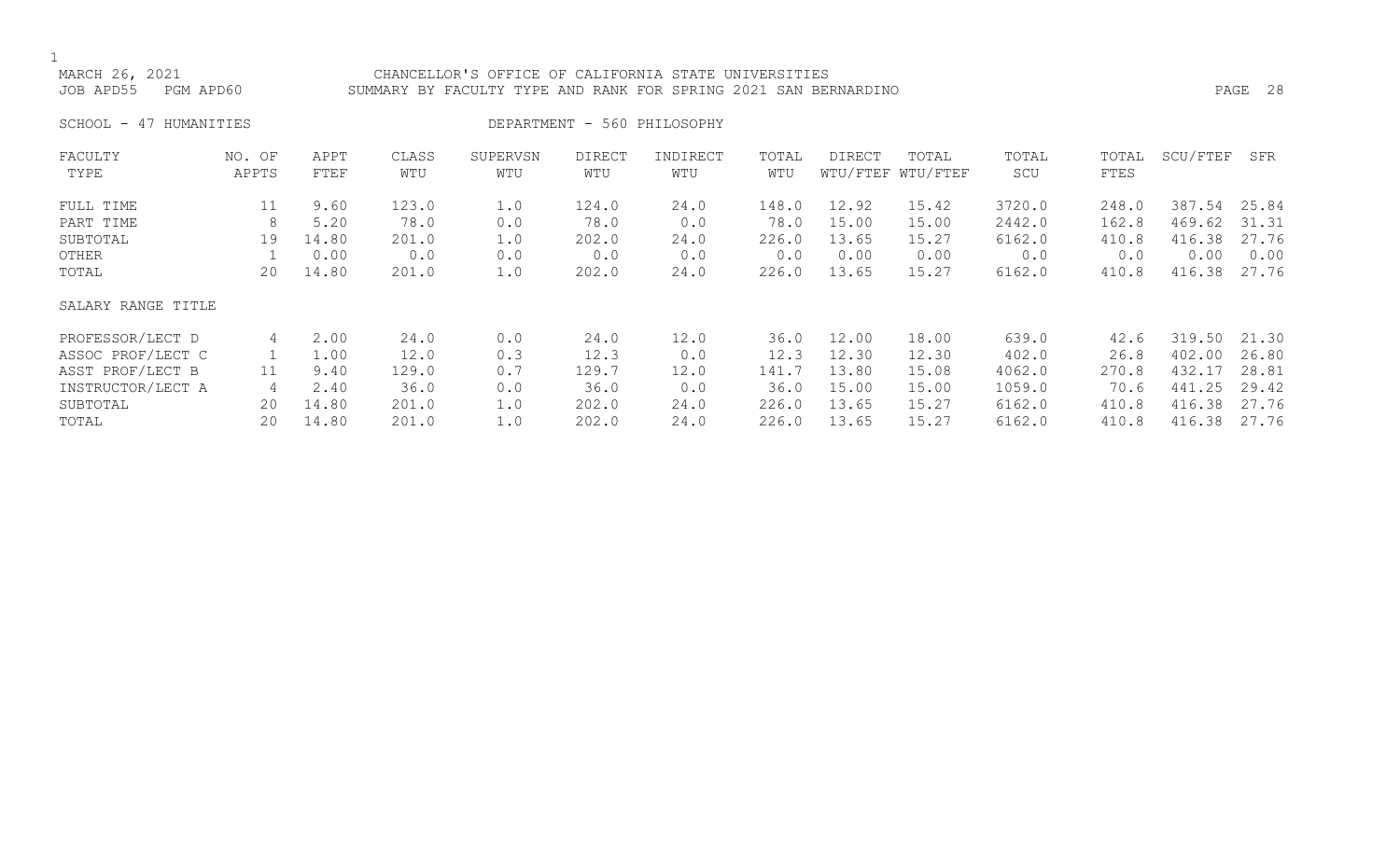# CHANCELLOR'S OFFICE OF CALIFORNIA STATE UNIVERSITIES JOB APD55 PGM APD60 SUMMARY BY FACULTY TYPE AND RANK FOR SPRING 2021 SAN BERNARDINO PAGE 29

SCHOOL - 47 HUMANITIES SERVICES DEPARTMENT - 711 THEATRE AND DANCE

| FACULTY            | NO. OF | APPT | CLASS | SUPERVSN | <b>DIRECT</b> | INDIRECT | TOTAL | DIRECT | TOTAL             | TOTAL  | TOTAL | SCU/FTEF | SFR   |
|--------------------|--------|------|-------|----------|---------------|----------|-------|--------|-------------------|--------|-------|----------|-------|
| TYPE               | APPTS  | FTEF | WTU   | WTU      | WTU           | WTU      | WTU   |        | WTU/FTEF WTU/FTEF | SCU    | FTES  |          |       |
| FULL TIME          | 6      | 5.46 | 65.2  | 0.0      | 68.2          | 14.7     | 82.9  | 12.48  | 15.72             | 1418.0 | 94.5  | 259.56   | 17.30 |
| PART TIME          | 9      | 3.80 | 57.5  | 0.0      | 59.0          | 1.2      | 60.2  | 15.54  | 15.85             | 1397.0 | 93.2  | 367.92   | 24.54 |
| SUBTOTAL           | 15     | 9.26 | 122.7 | 0.0      | 127.2         | 15.9     | 143.1 | 13.74  | 15.78             | 2815.0 | 187.7 | 304.00   | 20.27 |
| OTHER              |        | 0.00 | 5.3   | 0.7      | 6.0           | 0.0      | 6.0   | 0.00   | 0.00              | 116.0  | 7.7   | 0.00     | 0.00  |
| TOTAL              | 16     | 9.26 | 128.0 | 0.7      | 133.2         | 15.9     | 149.1 | 14.38  | 16.43             | 2931.0 | 195.5 | 316.52   | 21.11 |
| SALARY RANGE TITLE |        |      |       |          |               |          |       |        |                   |        |       |          |       |
| PROFESSOR/LECT D   | 5      | 2.90 | 38.4  | 0.7      | 39.1          | 6.9      | 46.0  | 13.48  | 15.86             | 505.0  | 33.7  | 174.14   | 11.61 |
| ASST PROF/LECT B   | 9      | 5.84 | 77.4  | 0.0      | 80.4          | 9.0      | 89.4  | 13.76  | 15.81             | 2121.0 | 141.5 | 363.00   | 24.21 |
| INSTRUCTOR/LECT A  | 2      | 0.52 | 12.2  | 0.0      | 13.7          | 0.0      | 13.7  | 26.50  | 26.50             | 305.0  | 20.3  | 589.94   | 39.32 |
| SUBTOTAL           | 16     | 9.26 | 128.0 | 0.7      | 133.2         | 15.9     | 149.1 | 14.38  | 16.43             | 2931.0 | 195.5 | 316.52   | 21.11 |
| TOTAL              | 16     | 9.26 | 128.0 | 0.7      | 133.2         | 15.9     | 149.1 | 14.38  | 16.43             | 2931.0 | 195.5 | 316.52   | 21.11 |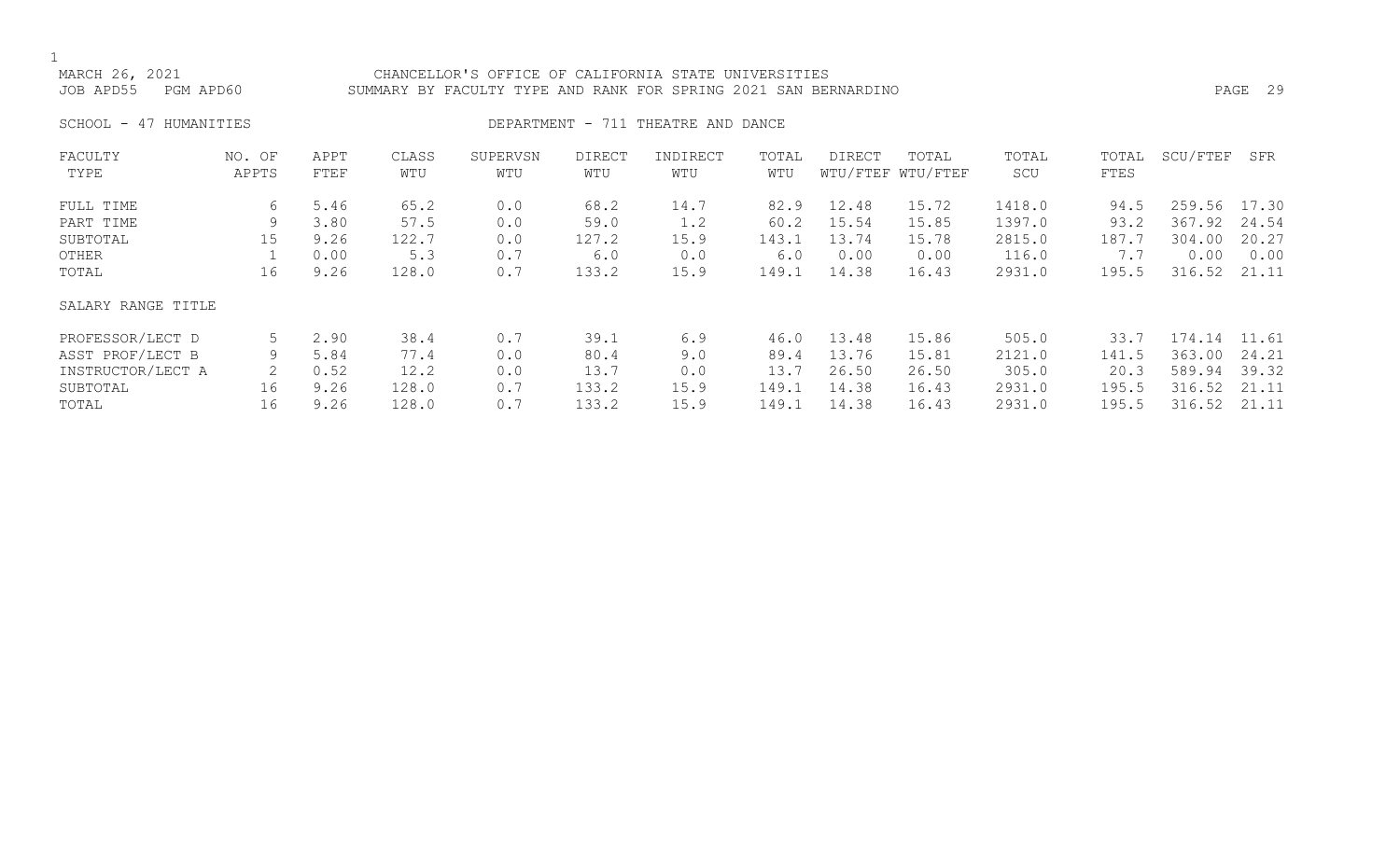MARCH 26, 2021 CHANCELLOR'S OFFICE OF CALIFORNIA STATE UNIVERSITIES<br>JOB APD55 PGM APD60 SUMMARY BY FACULTY TYPE AND RANK FOR SPRING 2021 SAN BEF SUMMARY BY FACULTY TYPE AND RANK FOR SPRING 2021 SAN BERNARDINO **PAGE 30** 

SCHOOL - 47 HUMANITIES

| FACULTY<br>TYPE    | NO. OF<br>APPTS | APPT<br>FTEF | CLASS<br>WTU | SUPERVSN<br>WTU | <b>DIRECT</b><br>WTU | INDIRECT<br>WTU | TOTAL<br>WTU | <b>DIRECT</b> | TOTAL<br>WTU/FTEF WTU/FTEF | TOTAL<br>SCU | TOTAL<br>FTES | SCU/FTEF | SFR   |
|--------------------|-----------------|--------------|--------------|-----------------|----------------------|-----------------|--------------|---------------|----------------------------|--------------|---------------|----------|-------|
| FULL TIME          | 117             | 86.99        | 1010.5       | 62.6            | 1112.1               | 255.8           | 1367.9       | 12.78         | 15.86                      | 28187.0      | 1894.5        | 324.02   | 21.78 |
| PART TIME          | 132             | 61.12        | 868.5        | 30.7            | 902.7                | 12.6            | 915.3        | 14.77         | 14.98                      | 23122.0      | 1544.2        | 378.30   | 25.26 |
| SUBTOTAL           | 249             | 148.11       | 1879.0       | 93.3            | 2014.8               | 268.4           | 2283.2       | 13.60         | 15.50                      | 51309.0      | 3438.6        | 346.42   | 23.22 |
| OTHER              |                 | 0.00         | 11.5         | 1.9             | 13.4                 | 0.0             | 13.4         | 0.00          | 0.00                       | 161.0        | 11.0          | 0.00     | 0.00  |
| TOTAL              | 256             | 148.11       | 1890.5       | 95.2            | 2028.2               | 268.4           | 2296.6       | 13.69         | 15.59                      | 51470.0      | 3449.6        | 347.51   | 23.29 |
|                    |                 |              |              |                 |                      |                 |              |               |                            |              |               |          |       |
| SALARY RANGE TITLE |                 |              |              |                 |                      |                 |              |               |                            |              |               |          |       |
| PROFESSOR/LECT D   | 54              | 31.98        | 368.1        | 17.5            | 414.6                | 99.0            | 513.6        | 12.96         | 16.43                      | 8956.5       | 606.4         | 280.05   | 18.96 |
| ASSOC PROF/LECT C  | 20              | 11.03        | 118.5        | 8.0             | 135.5                | 82.2            | 217.7        | 12.28         | 19.74                      | 3823.0       | 255.4         | 346.57   | 23.15 |
| ASST PROF/LECT B   | 91              | 63.64        | 795.3        | 51.4            | 849.7                | 78.2            | 927.9        | 13.35         | 14.58                      | 22572.0      | 1512.0        | 354.66   | 23.76 |
| INSTRUCTOR/LECT A  | 72              | 37.77        | 553.4        | 18.3            | 573.2                | 9.0             | 582.2        | 15.17         | 15.41                      | 14792.5      | 987.3         | 391.61   | 26.14 |
| TCHNG ASSOCIATE    | 16              | 3.48         | 52.2         | 0.0             | 52.2                 | 0.0             | 52.2         | 15.00         | 15.00                      | 1311.0       | 87.5          | 376.62   | 25.12 |
| SUBTOTAL           | 253             | 147.91       | 1887.5       | 95.2            | 2025.2               | 268.4           | 2293.6       | 13.69         | 15.59                      | 51455.0      | 3448.6        | 347.88   | 23.32 |
| ADMINISTRATOR      |                 | 0.00         | 0.0          | 0.0             | 0.0                  | 0.0             | 0.0          | 0.00          | 0.00                       | 0.0          | 0.0           | 0.00     | 0.00  |
| OTHER              |                 | 0.20         | 3.0          | 0.0             | 3.0                  | 0.0             | 3.0          | 15.00         | 15.00                      | 15.0         | 1.0           | 75.00    | 5.00  |
| SUBTOTAL           |                 | 0.20         | 3.0          | 0.0             | 3.0                  | 0.0             | 3.0          | 15.00         | 15.00                      | 15.0         | 1.0           | 75.00    | 5.00  |
| TOTAL              | 256             | 148.11       | 1890.5       | 95.2            | 2028.2               | 268.4           | 2296.6       | 13.69         | 15.59                      | 51470.0      | 3449.6        | 347.51   | 23.29 |
|                    |                 |              |              |                 |                      |                 |              |               |                            |              |               |          |       |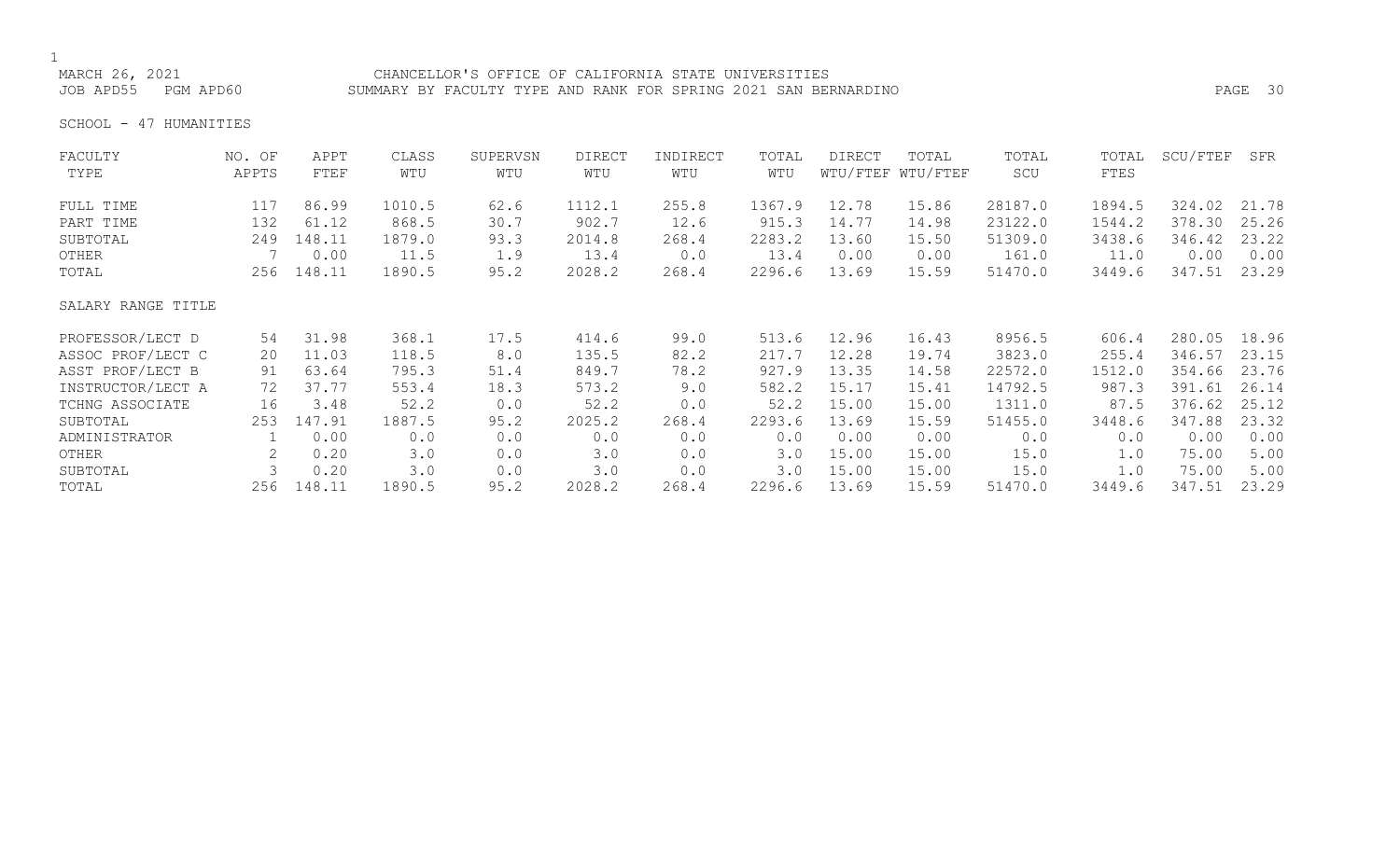# CHANCELLOR'S OFFICE OF CALIFORNIA STATE UNIVERSITIES JOB APD55 PGM APD60 SUMMARY BY FACULTY TYPE AND RANK FOR SPRING 2021 SAN BERNARDINO PAGE 31

# SCHOOL - 50 EDUCATION **DEPARTMENT - 242 EDUCATIONAL PSYCHOLOGY**

| FACULTY            | NO. OF | APPT  | CLASS | SUPERVSN | <b>DIRECT</b> | INDIRECT | TOTAL | <b>DIRECT</b> | TOTAL             | TOTAL  | TOTAL | SCU/FTEF | SFR   |
|--------------------|--------|-------|-------|----------|---------------|----------|-------|---------------|-------------------|--------|-------|----------|-------|
| TYPE               | APPTS  | FTEF  | WTU   | WTU      | WTU           | WTU      | WTU   |               | WTU/FTEF WTU/FTEF | SCU    | FTES  |          |       |
| FULL TIME          | 16     | 12.92 | 112.6 | 20.9     | 133.5         | 47.0     | 180.5 | 10.33         | 13.97             | 2345.0 | 182.0 | 181.52   | 14.09 |
| PART TIME          | 48     | 15.37 | 104.7 | 137.4    | 243.0         | 6.0      | 249.0 | 15.81         | 16.20             | 2627.0 | 211.2 | 170.92   | 13.74 |
| SUBTOTAL           | 64     | 28.29 | 217.3 | 158.3    | 376.5         | 53.0     | 429.5 | 13.31         | 15.18             | 4972.0 | 393.2 | 175.76   | 13.90 |
| OTHER              |        | 0.00  | 0.0   | 12.0     | 12.0          | 0.0      | 12.0  | 0.00          | 0.00              | 36.0   | 3.0   | 0.00     | 0.00  |
| TOTAL              | 66     | 28.29 | 217.3 | 170.3    | 388.5         | 53.0     | 441.5 | 13.73         | 15.61             | 5008.0 | 396.2 | 177.03   | 14.00 |
| SALARY RANGE TITLE |        |       |       |          |               |          |       |               |                   |        |       |          |       |
| PROFESSOR/LECT D   | 9      | 5.44  | 45.0  | 10.8     | 55.8          | 29.0     | 84.8  | 10.25         | 15.58             | 936.0  | 70.1  | 171.93   | 12.87 |
| ASSOC PROF/LECT C  |        | 1.00  | 12.0  | 0.0      | 12.0          | 0.0      | 12.0  | 12.00         | 12.00             | 225.0  | 17.9  | 225.00   | 17.85 |
| ASST PROF/LECT B   | 6      | 5.48  | 40.6  | 17.1     | 57.7          | 12.0     | 69.7  | 10.54         | 12.73             | 893.0  | 72.1  | 163.11   | 13.17 |
| INSTRUCTOR/LECT A  | 49     | 16.37 | 119.7 | 142.4    | 263.0         | 12.0     | 275.0 | 16.07         | 16.80             | 2954.0 | 236.1 | 180.45   | 14.42 |
| SUBTOTAL           | 65     | 28.29 | 217.3 | 170.3    | 388.5         | 53.0     | 441.5 | 13.73         | 15.61             | 5008.0 | 396.2 | 177.03   | 14.00 |
| ADMINISTRATOR      |        | 0.00  | 0.0   | 0.0      | 0.0           | 0.0      | 0.0   | 0.00          | 0.00              | 0.0    | 0.0   | 0.00     | 0.00  |
| SUBTOTAL           |        | 0.00  | 0.0   | 0.0      | 0.0           | 0.0      | 0.0   | 0.00          | 0.00              | 0.0    | 0.0   | 0.00     | 0.00  |
| TOTAL              | 66     | 28.29 | 217.3 | 170.3    | 388.5         | 53.0     | 441.5 | 13.73         | 15.61             | 5008.0 | 396.2 | 177.03   | 14.00 |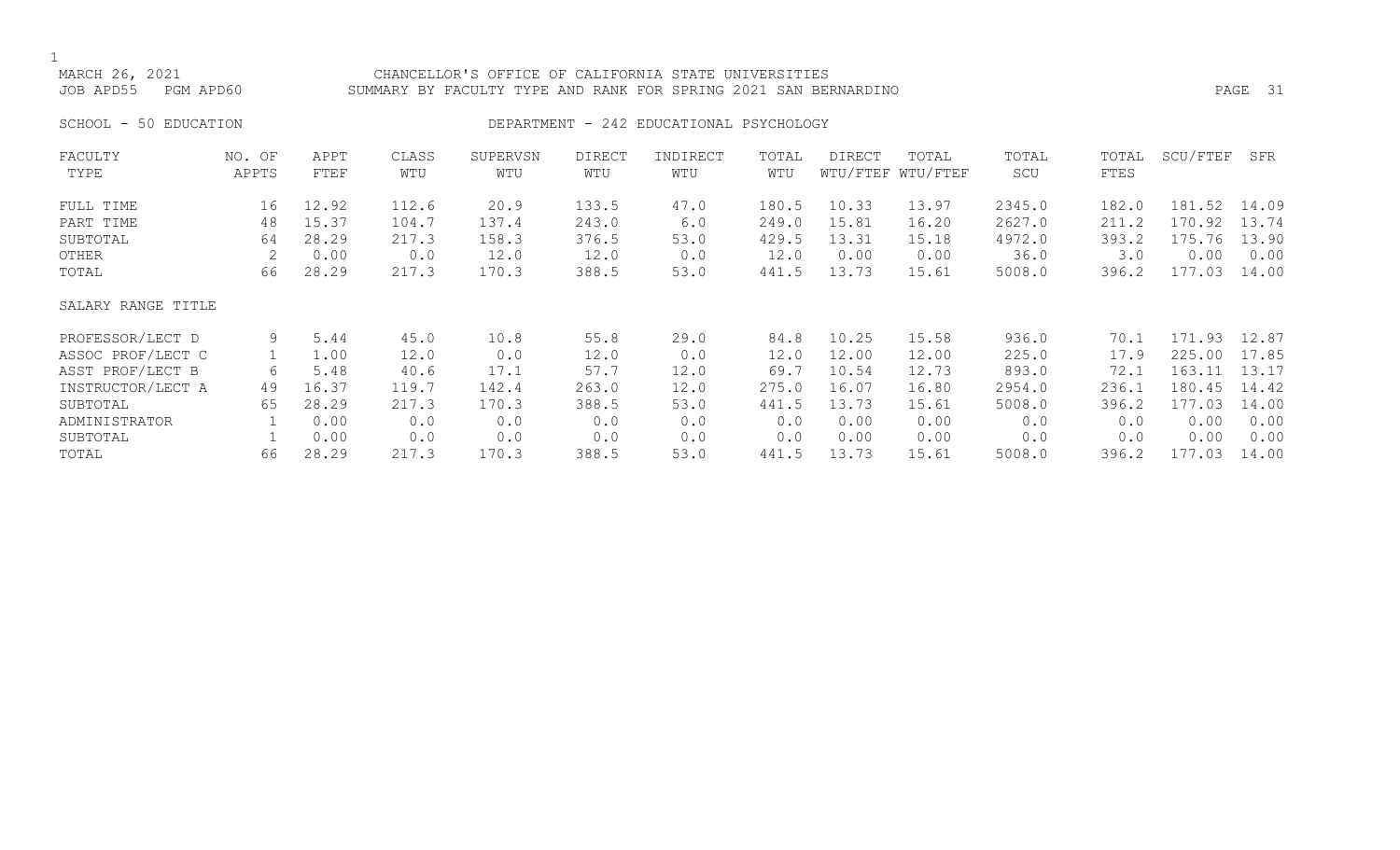# CHANCELLOR'S OFFICE OF CALIFORNIA STATE UNIVERSITIES JOB APD55 PGM APD60 SUMMARY BY FACULTY TYPE AND RANK FOR SPRING 2021 SAN BERNARDINO PAGE 32

SCHOOL - 50 EDUCATION **DEPARTMENT - 245 TEACHER PREPARATION** 

| FACULTY<br>TYPE    | NO. OF<br>APPTS   | APPT<br>FTEF | CLASS<br>WTU | SUPERVSN<br>WTU | <b>DIRECT</b><br>WTU | INDIRECT<br>WTU | TOTAL<br>WTU | DIRECT | TOTAL<br>WTU/FTEF WTU/FTEF | TOTAL<br>SCU | TOTAL<br>FTES | SCU/FTEF | SFR   |
|--------------------|-------------------|--------------|--------------|-----------------|----------------------|-----------------|--------------|--------|----------------------------|--------------|---------------|----------|-------|
|                    |                   |              |              |                 |                      |                 |              |        |                            |              |               |          |       |
| FULL TIME          | $12 \overline{ }$ | 7.33         | 94.3         | 10.6            | 104.9                | 35.0            | 139.9        | 14.32  | 19.10                      | 1168.0       | 92.0          | 159.43   | 12.56 |
| PART TIME          | 11                | 2.43         | 44.0         | 24.8            | 68.8                 | 4.0             | 72.8         | 28.31  | 29.96                      | 542.0        | 42.8          | 223.05   | 17.63 |
| SUBTOTAL           | 23                | 9.76         | 138.3        | 35.4            | 173.7                | 39.0            | 212.7        | 17.80  | 21.80                      | 1710.0       | 134.9         | 175.28   | 13.82 |
| TOTAL              | 23                | 9.76         | 138.3        | 35.4            | 173.7                | 39.0            | 212.7        | 17.80  | 21.80                      | 1710.0       | 134.9         | 175.28   | 13.82 |
| SALARY RANGE TITLE |                   |              |              |                 |                      |                 |              |        |                            |              |               |          |       |
| PROFESSOR/LECT D   |                   | 3.96         | 37.0         | 12.6            | 49.6                 | 20.0            | 69.6         | 12.54  | 17.60                      | 580.0        | 46.6          | 146.65   | 11.79 |
| ASSOC PROF/LECT C  | 3                 | 1.18         | 12.3         | 4.5             | 16.8                 | 12.0            | 28.8         | 14.29  | 24.49                      | 246.0        | 19.2          | 209.18   | 16.33 |
| ASST PROF/LECT B   |                   | 1.00         | 6.0          | 2.0             | 8.0                  | 3.0             | 11.0         | 8.00   | 11.00                      | 114.0        | 9.5           | 114.00   | 9.45  |
| INSTRUCTOR/LECT A  | 12                | 3.63         | 83.0         | 16.3            | 99.3                 | 4.0             | 103.3        | 27.39  | 28.50                      | 770.0        | 59.6          | 212.41   | 16.44 |
| SUBTOTAL           | 23                | 9.76         | 138.3        | 35.4            | 173.7                | 39.0            | 212.7        | 17.80  | 21.80                      | 1710.0       | 134.9         | 175.28   | 13.82 |
| TOTAL              | 23                | 9.76         | 138.3        | 35.4            | 173.7                | 39.0            | 212.7        | 17.80  | 21.80                      | 1710.0       | 134.9         | 175.28   | 13.82 |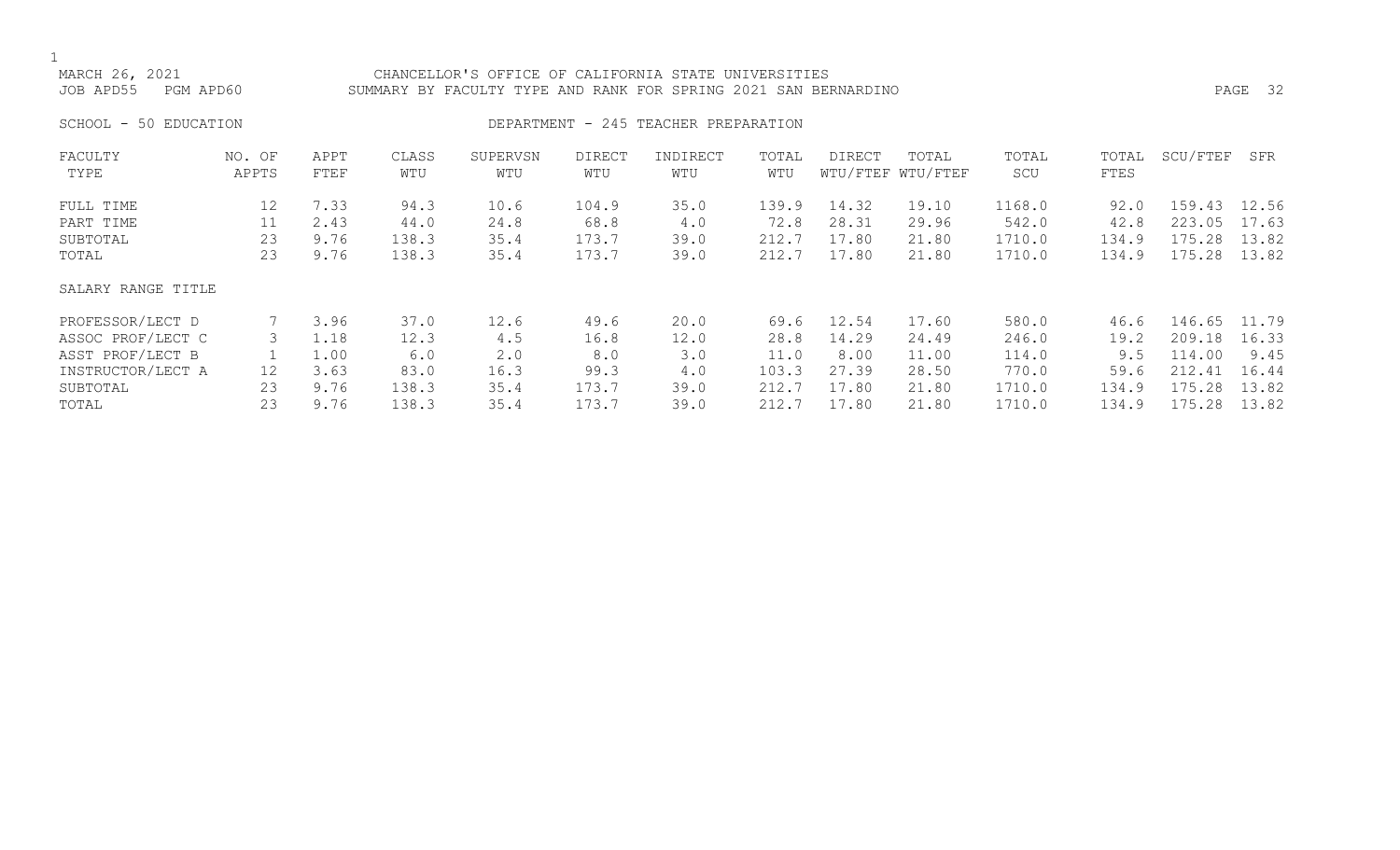CHANCELLOR'S OFFICE OF CALIFORNIA STATE UNIVERSITIES JOB APD55 PGM APD60 SUMMARY BY FACULTY TYPE AND RANK FOR SPRING 2021 SAN BERNARDINO PAGE 33

SCHOOL - 50 EDUCATION **DEPARTMENT** - 701 TEACHER EDUCATION

| FACULTY<br>TYPE    | NO. OF<br>APPTS | APPT<br>FTEF | CLASS<br>WTU | SUPERVSN<br>WTU | <b>DIRECT</b><br>WTU | INDIRECT<br>WTU | TOTAL<br>WTU | DIRECT | TOTAL<br>WTU/FTEF WTU/FTEF | TOTAL<br>SCU | TOTAL<br>FTES | SCU/FTEF | SFR   |
|--------------------|-----------------|--------------|--------------|-----------------|----------------------|-----------------|--------------|--------|----------------------------|--------------|---------------|----------|-------|
|                    |                 |              |              |                 |                      |                 |              |        |                            |              |               |          |       |
| FULL TIME          | 20              | 13.61        | 122.0        | 28.9            | 150.9                | 53.0            | 203.9        | 11.09  | 14.98                      | 2686.0       | 185.8         | 197.37   | 13.65 |
| PART TIME          | 51              | 13.79        | 137.0        | 97.2            | 234.2                | 5.0             | 239.2        | 16.99  | 17.35                      | 3744.0       | 256.2         | 271.60   | 18.58 |
| SUBTOTAL           | 71              | 27.39        | 259.0        | 126.1           | 385.1                | 58.0            | 443.1        | 14.06  | 16.18                      | 6430.0       | 442.0         | 234.72   | 16.13 |
| TOTAL              | 71              | 27.39        | 259.0        | 126.1           | 385.1                | 58.0            | 443.1        | 14.06  | 16.18                      | 6430.0       | 442.0         | 234.72   | 16.13 |
| SALARY RANGE TITLE |                 |              |              |                 |                      |                 |              |        |                            |              |               |          |       |
| PROFESSOR/LECT D   | 11              | 6.00         | 66.0         | 11.6            | 77.6                 | 29.0            | 106.6        | 12.94  | 17.77                      | 1579.0       | 106.7         | 263.21   | 17.79 |
| ASSOC PROF/LECT C  |                 | 0.80         | 11.0         | 3.8             | 14.8                 | 0.0             | 14.8         | 18.55  | 18.55                      | 258.0        | 17.2          | 323.31   | 21.55 |
| ASST PROF/LECT B   |                 | 3.20         | 22.0         | 3.7             | 25.7                 | 23.0            | 48.7         | 8.04   | 15.23                      | 492.0        | 34.0          | 153.85   | 10.63 |
| INSTRUCTOR/LECT A  | 54              | 17.40        | 160.0        | 107.0           | 267.0                | 6.0             | 273.0        | 15.35  | 15.69                      | 4101.0       | 284.1         | 235.70   | 16.33 |
| SUBTOTAL           | 71              | 27.39        | 259.0        | 126.1           | 385.1                | 58.0            | 443.1        | 14.06  | 16.18                      | 6430.0       | 442.0         | 234.72   | 16.13 |
| TOTAL              | 71              | 27.39        | 259.0        | 126.1           | 385.1                | 58.0            | 443.1        | 14.06  | 16.18                      | 6430.0       | 442.0         | 234.72   | 16.13 |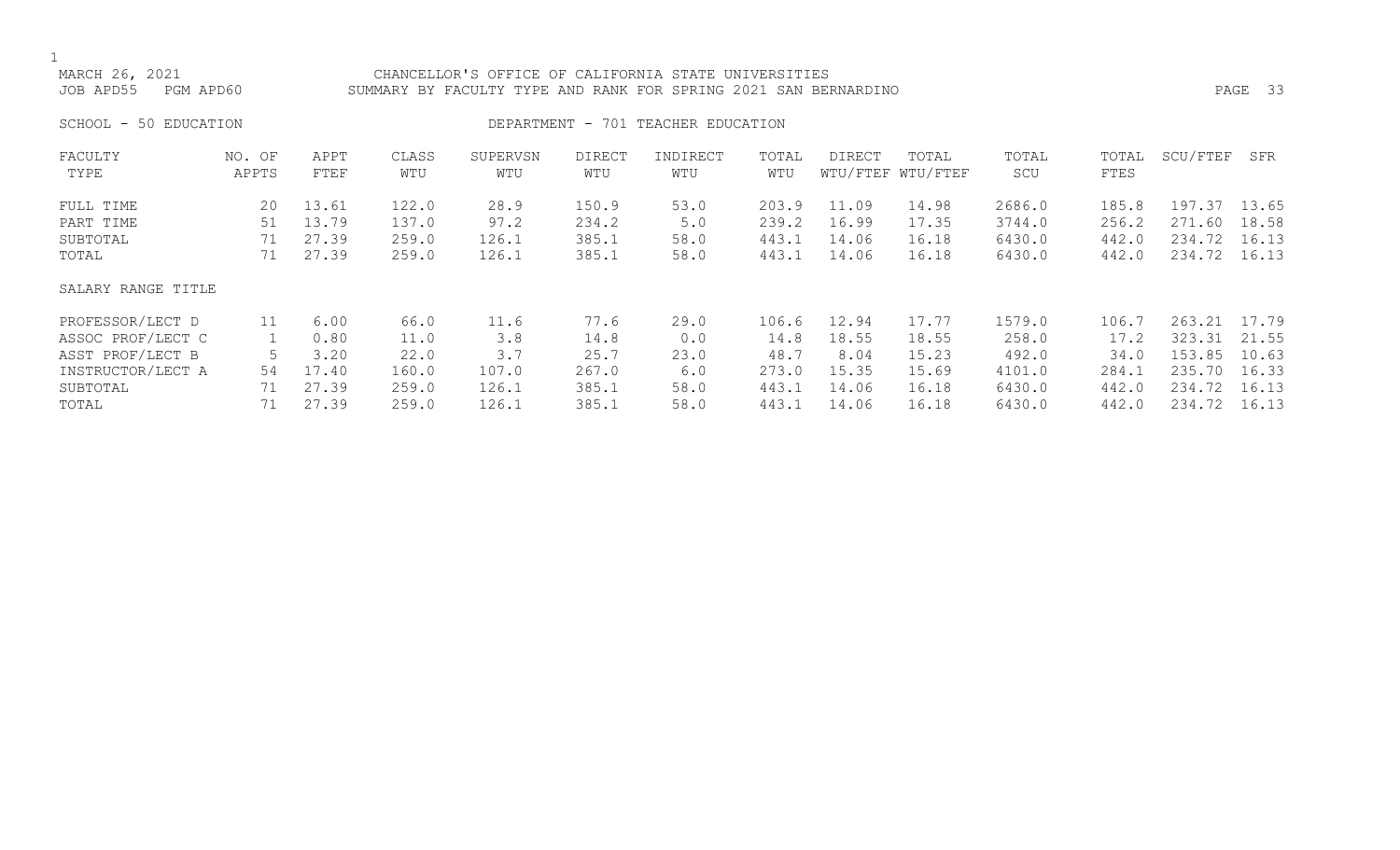# CHANCELLOR'S OFFICE OF CALIFORNIA STATE UNIVERSITIES JOB APD55 PGM APD60 SUMMARY BY FACULTY TYPE AND RANK FOR SPRING 2021 SAN BERNARDINO PAGE 34

SCHOOL - 50 EDUCATION

| FACULTY            | NO. OF | APPT  | CLASS | SUPERVSN | <b>DIRECT</b> | INDIRECT | TOTAL  | <b>DIRECT</b> | TOTAL             | TOTAL   | TOTAL | SCU/FTEF | SFR   |
|--------------------|--------|-------|-------|----------|---------------|----------|--------|---------------|-------------------|---------|-------|----------|-------|
| TYPE               | APPTS  | FTEF  | WTU   | WTU      | WTU           | WTU      | WTU    |               | WTU/FTEF WTU/FTEF | SCU     | FTES  |          |       |
| FULL TIME          | 48     | 33.85 | 328.9 | 60.4     | 389.3         | 135.0    | 524.3  | 11.50         | 15.49             | 6199.0  | 459.8 | 183.11   | 13.58 |
| PART TIME          | 110    | 31.59 | 285.7 | 259.4    | 546.0         | 15.0     | 561.0  | 17.29         | 17.76             | 6913.0  | 510.2 | 218.87   | 16.15 |
| SUBTOTAL           | 158    | 65.44 | 614.6 | 319.8    | 935.3         | 150.0    | 1085.3 | 14.29         | 16.58             | 13112.0 | 970.0 | 200.37   | 14.82 |
| OTHER              | 2      | 0.00  | 0.0   | 12.0     | 12.0          | 0.0      | 12.0   | 0.00          | 0.00              | 36.0    | 3.0   | 0.00     | 0.00  |
| TOTAL              | 160    | 65.44 | 614.6 | 331.8    | 947.3         | 150.0    | 1097.3 | 14.48         | 16.77             | 13148.0 | 973.0 | 200.92   | 14.87 |
| SALARY RANGE TITLE |        |       |       |          |               |          |        |               |                   |         |       |          |       |
| PROFESSOR/LECT D   | 27     | 15.40 | 148.0 | 35.0     | 183.0         | 78.0     | 261.0  | 11.88         | 16.95             | 3095.0  | 223.4 | 201.00   | 14.51 |
| ASSOC PROF/LECT C  | 5      | 2.97  | 35.3  | 8.3      | 43.6          | 12.0     | 55.6   | 14.66         | 18.70             | 729.0   | 54.3  | 245.12   | 18.24 |
| ASST PROF/LECT B   | 12     | 9.67  | 68.6  | 22.8     | 91.4          | 38.0     | 129.4  | 9.45          | 13.38             | 1499.0  | 115.6 | 154.97   | 11.95 |
| INSTRUCTOR/LECT A  | 115    | 37.39 | 362.7 | 265.7    | 629.3         | 22.0     | 651.3  | 16.83         | 17.42             | 7825.0  | 579.8 | 209.26   | 15.50 |
| SUBTOTAL           | 159    | 65.44 | 614.6 | 331.8    | 947.3         | 150.0    | 1097.3 | 14.48         | 16.77             | 13148.0 | 973.0 | 200.92   | 14.87 |
| ADMINISTRATOR      |        | 0.00  | 0.0   | 0.0      | 0.0           | 0.0      | 0.0    | 0.00          | 0.00              | 0.0     | 0.0   | 0.00     | 0.00  |
| SUBTOTAL           |        | 0.00  | 0.0   | 0.0      | 0.0           | 0.0      | 0.0    | 0.00          | 0.00              | 0.0     | 0.0   | 0.00     | 0.00  |
| TOTAL              | 160    | 65.44 | 614.6 | 331.8    | 947.3         | 150.0    | 1097.3 | 14.48         | 16.77             | 13148.0 | 973.0 | 200.92   | 14.87 |
|                    |        |       |       |          |               |          |        |               |                   |         |       |          |       |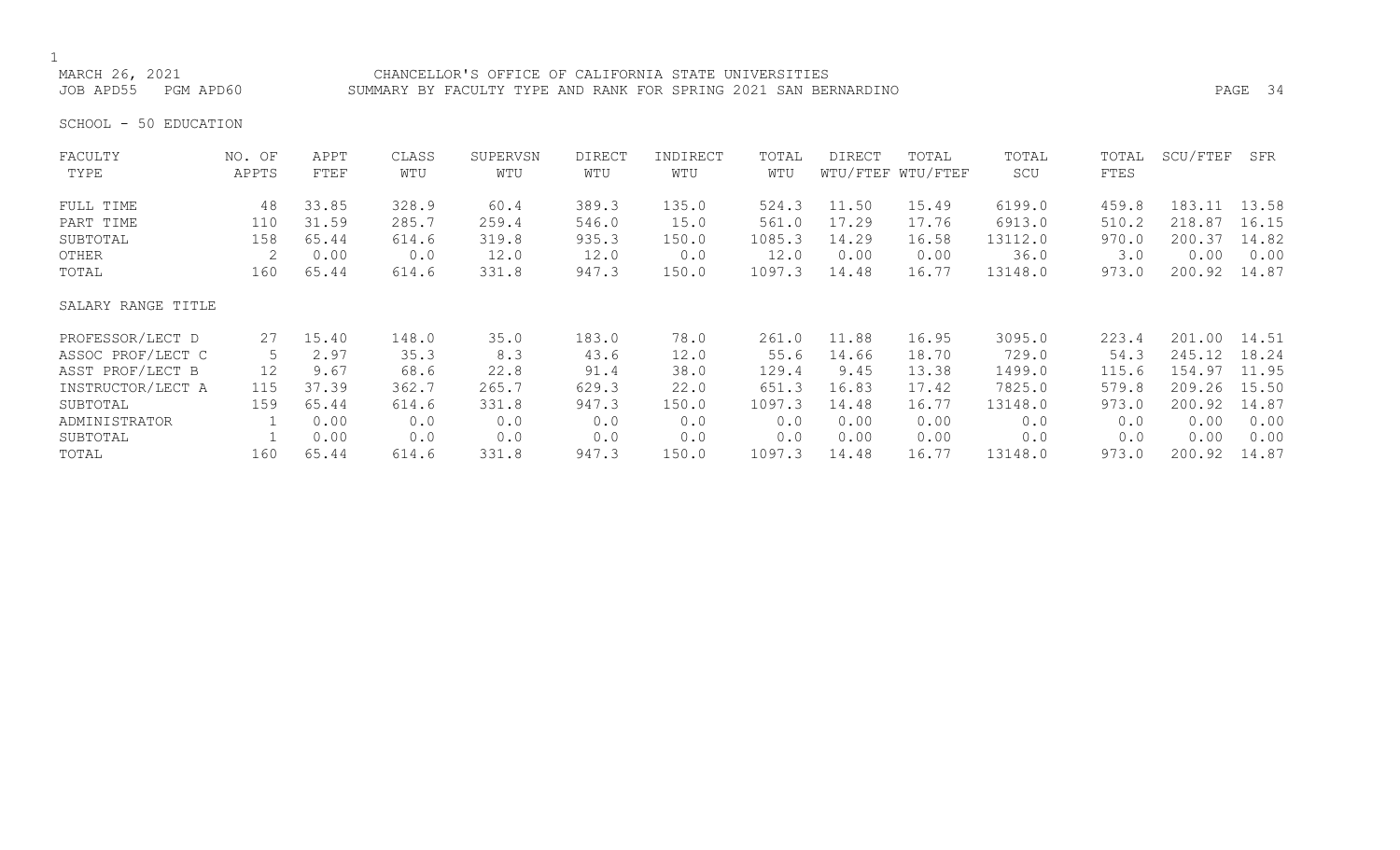# MARCH 26, 2021 CHANCELLOR'S OFFICE OF CALIFORNIA STATE UNIVERSITIES JOB APD55 PGM APD60 SUMMARY BY FACULTY TYPE AND RANK FOR SPRING 2021 SAN BERNARDINO PAGE 35

SCHOOL - 66 NATURAL SCI AND MATH DEPARTMENT - 145 BIOLOGY

| FACULTY<br>TYPE    | NO. OF<br>APPTS | APPT<br>FTEF | CLASS<br>WTU | SUPERVSN<br>WTU | <b>DIRECT</b><br>WTU | INDIRECT<br>WTU | TOTAL<br>WTU | DIRECT | TOTAL<br>WTU/FTEF WTU/FTEF | TOTAL<br>SCU | TOTAL<br>FTES | SCU/FTEF | SFR   |
|--------------------|-----------------|--------------|--------------|-----------------|----------------------|-----------------|--------------|--------|----------------------------|--------------|---------------|----------|-------|
|                    |                 |              |              |                 |                      |                 |              |        |                            |              |               |          |       |
| FULL TIME          | 19              | 18.09        | 148.1        | 23.9            | 183.0                | 46.6            | 229.6        | 10.12  | 12.69                      | 5880.9       | 395.1         | 325.16   | 21.84 |
| PART TIME          | 27              | 9.37         | 137.9        | 0.0             | 142.9                | 2.1             | 145.0        | 15.25  | 15.48                      | 3533.6       | 235.6         | 377.20   | 25.15 |
| SUBTOTAL           | 46              | 27.45        | 286.0        | 23.9            | 325.9                | 48.7            | 374.6        | 11.87  | 13.64                      | 9414.5       | 630.7         | 342.92   | 22.97 |
| TOTAL              | 46              | 27.45        | 286.0        | 23.9            | 325.9                | 48.7            | 374.6        | 11.87  | 13.64                      | 9414.5       | 630.7         | 342.92   | 22.97 |
| SALARY RANGE TITLE |                 |              |              |                 |                      |                 |              |        |                            |              |               |          |       |
| PROFESSOR/LECT D   | 9               | 7.58         | 70.4         | 12.9            | 88.3                 | 13.3            | 101.6        | 11.65  | 13.40                      | 2835.6       | 190.7         | 373.99   | 25.16 |
| ASSOC PROF/LECT C  | 4               | 4.00         | 34.6         | 0.3             | 35.9                 | 12.1            | 48.0         | 8.97   | 11.99                      | 830.9        | 55.5          | 207.62   | 13.87 |
| ASST PROF/LECT B   |                 | 5.00         | 35.0         | 10.7            | 45.7                 | 16.3            | 62.0         | 9.14   | 12.40                      | 700.0        | 47.9          | 139.94   | 9.57  |
| INSTRUCTOR/LECT A  |                 | 3.66         | 38.0         | 0.0             | 48.0                 | 7.0             | 55.0         | 13.10  | 15.01                      | 3955.0       | 263.7         | 79.42    | 71.96 |
| TCHNG ASSOCIATE    | 21              | 7.20         | 108.0        | 0.0             | 108.0                | 0.0             | 108.0        | 14.99  | 14.99                      | 1093.0       | 72.9          | 151.72   | 10.12 |
| SUBTOTAL           | 46              | 27.45        | 286.0        | 23.9            | 325.9                | 48.7            | 374.6        | 11.87  | 13.64                      | 9414.5       | 630.7         | 342.92   | 22.97 |
| TOTAL              | 46              | 27.45        | 286.0        | 23.9            | 325.9                | 48.7            | 374.6        | 11.87  | 13.64                      | 9414.5       | 630.7         | 342.92   | 22.97 |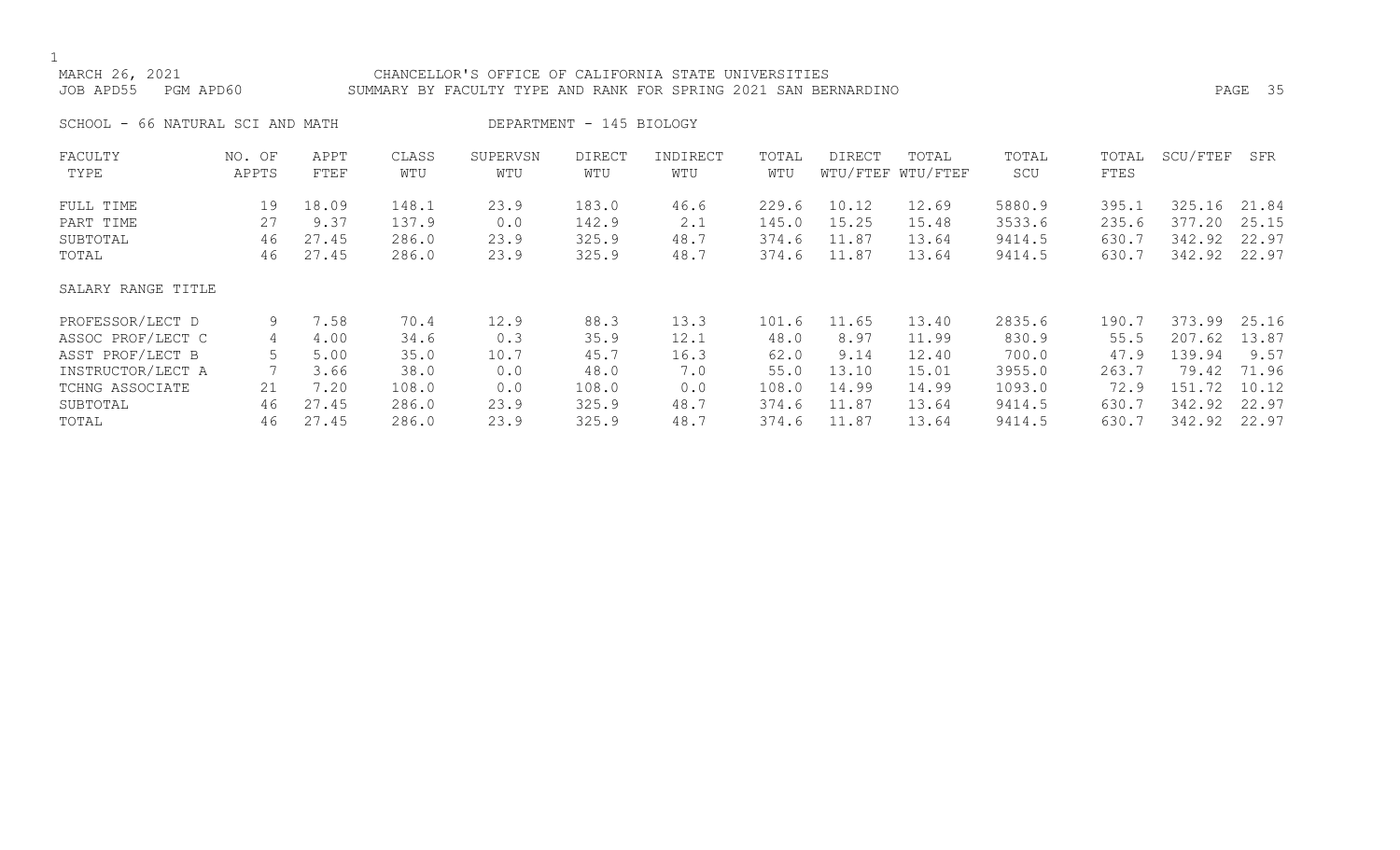| MARCH 26, 2021<br>JOB APD55      | PGM APD60       |              |              | CHANCELLOR'S OFFICE OF CALIFORNIA STATE UNIVERSITIES<br>SUMMARY BY FACULTY TYPE AND RANK FOR SPRING 2021 SAN BERNARDINO |                      |                                             |              |        |                            |              |               |          | PAGE 36 |
|----------------------------------|-----------------|--------------|--------------|-------------------------------------------------------------------------------------------------------------------------|----------------------|---------------------------------------------|--------------|--------|----------------------------|--------------|---------------|----------|---------|
| SCHOOL - 66 NATURAL SCI AND MATH |                 |              |              |                                                                                                                         |                      | DEPARTMENT - 168 CHEMISTRY AND BIOCHEMISTRY |              |        |                            |              |               |          |         |
| FACULTY<br>TYPE                  | NO. OF<br>APPTS | APPT<br>FTEF | CLASS<br>WTU | SUPERVSN<br>WTU                                                                                                         | <b>DIRECT</b><br>WTU | INDIRECT<br>WTU                             | TOTAL<br>WTU | DIRECT | TOTAL<br>WTU/FTEF WTU/FTEF | TOTAL<br>SCU | TOTAL<br>FTES | SCU/FTEF | SFR     |
| FULL TIME                        | 15              | 12.02        | 121.0        | 5.7                                                                                                                     | 129.7                | 32.5                                        | 162.2        | 10.79  | 13.50                      | 4251.0       | 283.6         | 353.69   | 23.59   |
| PART TIME                        | 11              | 7.52         | 112.0        | 0.0                                                                                                                     | 112.0                | 1.0                                         | 113.0        | 14.89  | 15.02                      | 2801.0       | 186.8         | 372.28   | 24.82   |
| SUBTOTAL                         | 26              | 19.54        | 233.0        | 5.7                                                                                                                     | 241.7                | 33.5                                        | 275.2        | 12.37  | 14.08                      | 7052.0       | 470.3         | 360.85   | 24.06   |
| TOTAL                            | 26              | 19.54        | 233.0        | 5.7                                                                                                                     | 241.7                | 33.5                                        | 275.2        | 12.37  | 14.08                      | 7052.0       | 470.3         | 360.85   | 24.06   |
| SALARY RANGE TITLE               |                 |              |              |                                                                                                                         |                      |                                             |              |        |                            |              |               |          |         |
| PROFESSOR/LECT D                 | 8               | 5.63         | 60.0         | 1.7                                                                                                                     | 64.7                 | 16.5                                        | 81.2         | 11.50  | 14.44                      | 2450.0       | 163.5         | 435.56   | 29.06   |
| ASSOC PROF/LECT C                |                 | 1.00         | 10.0         | 0.0                                                                                                                     | 10.0                 | 2.0                                         | 12.0         | 10.00  | 12.00                      | 422.0        | 28.1          | 422.00   | 28.13   |
| ASST PROF/LECT B                 | 5               | 4.58         | 35.0         | 4.0                                                                                                                     | 39.0                 | 14.0                                        | 53.0         | 8.51   | 11.57                      | 1128.0       | 75.2          | 246.23   | 16.42   |
| INSTRUCTOR/LECT A                | 10              | 7.54         | 116.0        | 0.0                                                                                                                     | 116.0                | 1.0                                         | 117.0        | 15.39  | 15.52                      | 2777.0       | 185.2         | 368.45   | 24.57   |
| SUBTOTAL                         | 24              | 18.74        | 221.0        | 5.7                                                                                                                     | 229.7                | 33.5                                        | 263.2        | 12.26  | 14.04                      | 6777.0       | 452.0         | 361.57   | 24.11   |
| OTHER                            | 2               | 0.80         | 12.0         | 0.0                                                                                                                     | 12.0                 | 0.0                                         | 12.0         | 15.00  | 15.00                      | 275.0        | 18.3          | 343.75   | 22.91   |
| SUBTOTAL                         | 2               | 0.80         | 12.0         | 0.0                                                                                                                     | 12.0                 | 0.0                                         | 12.0         | 15.00  | 15.00                      | 275.0        | 18.3          | 343.75   | 22.91   |
| TOTAL                            | 26              | 19.54        | 233.0        | 5.7                                                                                                                     | 241.7                | 33.5                                        | 275.2        | 12.37  | 14.08                      | 7052.0       | 470.3         | 360.85   | 24.06   |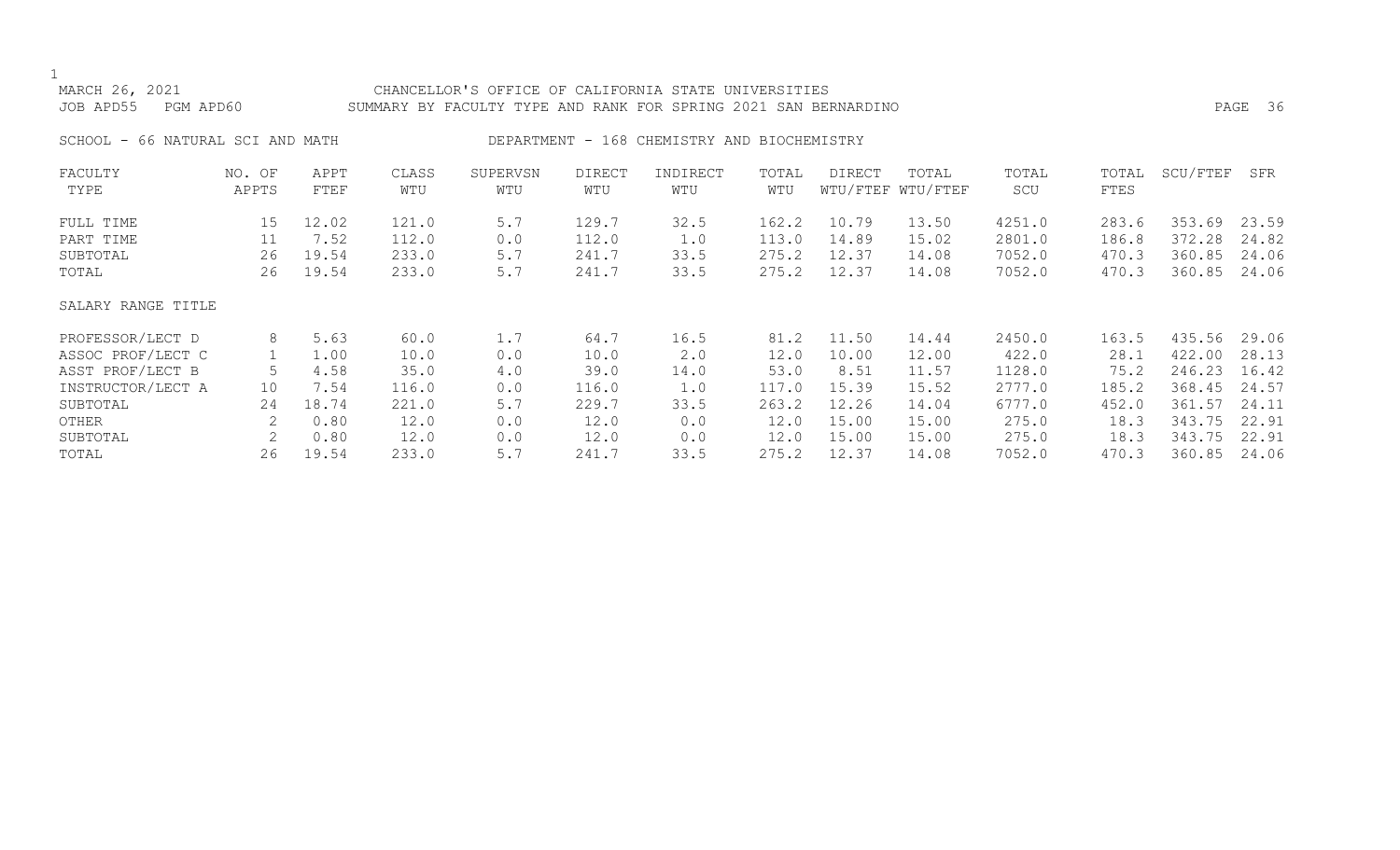# MARCH 26, 2021 CHANCELLOR'S OFFICE OF CALIFORNIA STATE UNIVERSITIES JOB APD55 PGM APD60 SUMMARY BY FACULTY TYPE AND RANK FOR SPRING 2021 SAN BERNARDINO PAGE 37

SCHOOL - 66 NATURAL SCI AND MATH DEPARTMENT - 189 COMPUTER SCIENCE

| FACULTY            | NO. OF | APPT  | CLASS | SUPERVSN | <b>DIRECT</b> | INDIRECT | TOTAL | <b>DIRECT</b> | TOTAL             | TOTAL  | TOTAL | SCU/FTEF | SFR   |
|--------------------|--------|-------|-------|----------|---------------|----------|-------|---------------|-------------------|--------|-------|----------|-------|
| TYPE               | APPTS  | FTEF  | WTU   | WTU      | WTU           | WTU      | WTU   |               | WTU/FTEF WTU/FTEF | SCU    | FTES  |          |       |
| FULL TIME          | 17     | 16.50 | 153.2 | 2.4      | 164.8         | 25.8     | 190.6 | 9.99          | 11.55             | 5431.0 | 364.6 | 329.11   | 22.10 |
| PART TIME          | 5      | 1.46  | 21.8  | 0.0      | 21.8          | 6.0      | 27.8  | 14.98         | 19.11             | 798.0  | 53.3  | 548.45   | 36.60 |
| SUBTOTAL           | 22     | 17.96 | 175.0 | 2.4      | 186.6         | 31.8     | 218.4 | 10.39         | 12.16             | 6229.0 | 417.9 | 346.88   | 23.27 |
| OTHER              |        | 0.00  | 0.0   | 0.0      | 0.0           | 0.0      | 0.0   | 0.00          | 0.00              | 0.0    | 0.0   | 0.00     | 0.00  |
| TOTAL              | 23     | 17.96 | 175.0 | 2.4      | 186.6         | 31.8     | 218.4 | 10.39         | 12.16             | 6229.0 | 417.9 | 346.88   | 23.27 |
| SALARY RANGE TITLE |        |       |       |          |               |          |       |               |                   |        |       |          |       |
| PROFESSOR/LECT D   | 10     | 8.00  | 69.2  | 0.3      | 71.7          | 11.8     | 83.5  | 8.96          | 10.44             | 1809.0 | 122.9 | 226.15   | 15.36 |
| ASSOC PROF/LECT C  |        | 1.00  | 11.0  | 0.0      | 11.0          | 1.0      | 12.0  | 10.99         | 11.99             | 284.0  | 18.9  | 283.72   | 18.91 |
| ASST PROF/LECT B   |        | 7.00  | 61.0  | 2.1      | 66.1          | 19.0     | 85.1  | 9.44          | 12.15             | 1739.0 | 116.2 | 248.36   | 16.60 |
| INSTRUCTOR/LECT A  | 4      | 1.87  | 32.5  | 0.0      | 36.5          | 0.0      | 36.5  | 19.54         | 19.54             | 2366.0 | 157.8 | 266.60   | 84.48 |
| TCHNG ASSOCIATE    |        | 0.09  | 1.3   | 0.0      | 1.3           | 0.0      | 1.3   | 14.94         | 14.94             | 31.0   | 2.1   | 356.32   | 23.79 |
| SUBTOTAL           | 23     | 17.96 | 175.0 | 2.4      | 186.6         | 31.8     | 218.4 | 10.39         | 12.16             | 6229.0 | 417.9 | 346.88   | 23.27 |
| TOTAL              | 23     | 17.96 | 175.0 | 2.4      | 186.6         | 31.8     | 218.4 | 10.39         | 12.16             | 6229.0 | 417.9 | 346.88   | 23.27 |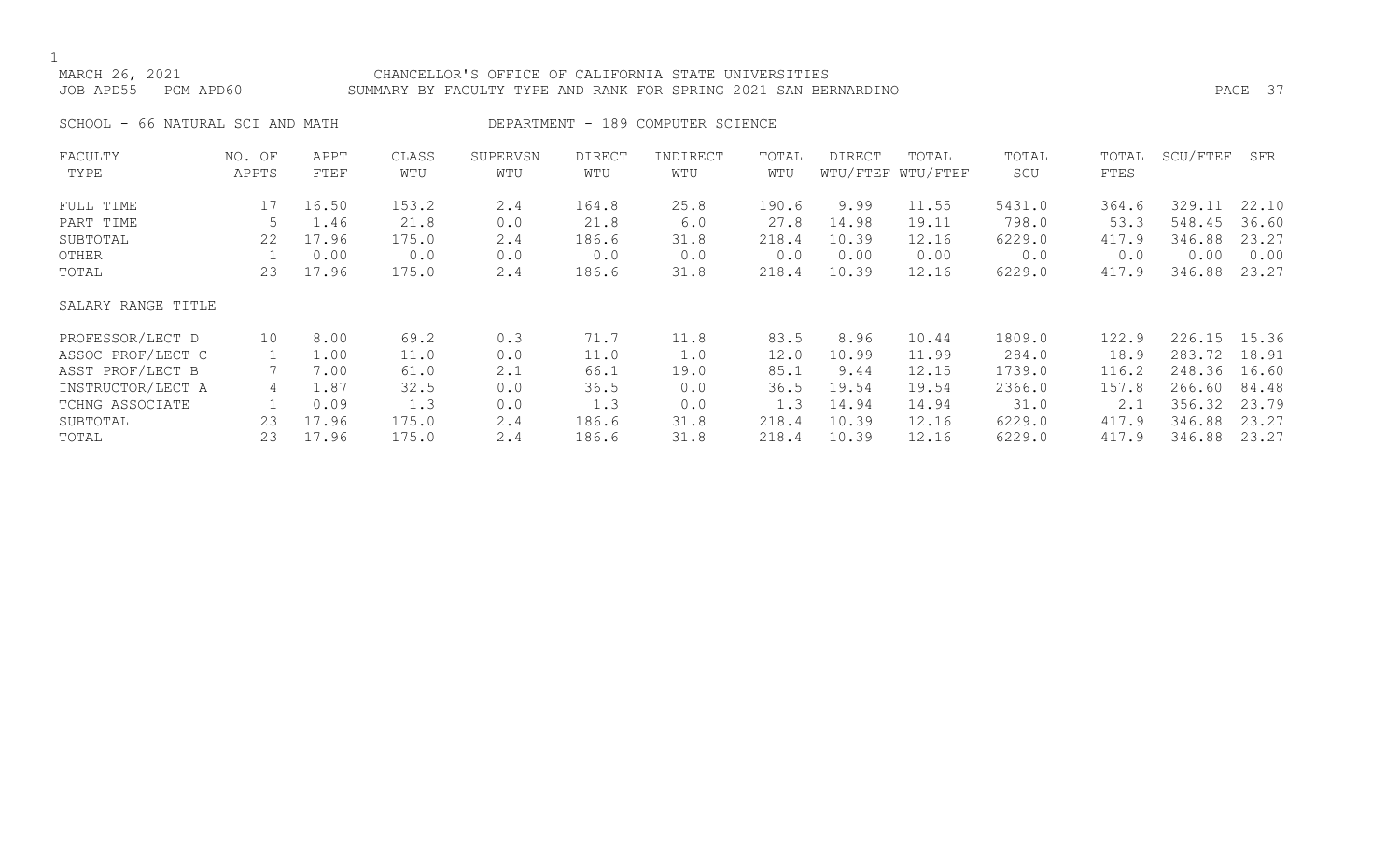# MARCH 26, 2021 CHANCELLOR'S OFFICE OF CALIFORNIA STATE UNIVERSITIES JOB APD55 PGM APD60 SUMMARY BY FACULTY TYPE AND RANK FOR SPRING 2021 SAN BERNARDINO PAGE 38

SCHOOL - 66 NATURAL SCI AND MATH DEPARTMENT - 308 GEOLOGICAL SCIENCES

| FACULTY            | NO. OF | APPT | CLASS | SUPERVSN | DIRECT | INDIRECT | TOTAL | DIRECT | TOTAL             | TOTAL  | TOTAL | SCU/FTEF | SFR   |
|--------------------|--------|------|-------|----------|--------|----------|-------|--------|-------------------|--------|-------|----------|-------|
| TYPE               | APPTS  | FTEF | WTU   | WTU      | WTU    | WTU      | WTU   |        | WTU/FTEF WTU/FTEF | SCU    | FTES  |          |       |
| FULL TIME          | 4      | 4.00 | 50.5  | 10.0     | 62.5   | 0.0      | 62.5  | 15.63  | 15.63             | 1118.0 | 75.3  | 279.64   | 18.83 |
| PART TIME          | 9      | 4.30 | 53.0  | 0.0      | 60.5   | 2.5      | 63.0  | 14.07  | 14.65             | 3349.0 | 223.3 | 778.84   | 51.92 |
| SUBTOTAL           | 13     | 8.30 | 103.5 | 10.0     | 123.0  | 2.5      | 125.5 | 14.82  | 15.12             | 4467.0 | 298.6 | 538.32   | 35.98 |
| OTHER              |        | 0.00 | 0.0   | 0.0      | 0.0    | 0.0      | 0.0   | 0.00   | 0.00              | 0.0    | 0.0   | 0.00     | 0.00  |
| TOTAL              | 14     | 8.30 | 103.5 | 10.0     | 123.0  | 2.5      | 125.5 | 14.82  | 15.12             | 4467.0 | 298.6 | 538.32   | 35.98 |
| SALARY RANGE TITLE |        |      |       |          |        |          |       |        |                   |        |       |          |       |
| PROFESSOR/LECT D   | 3      | 1.50 | 23.5  | 2.2      | 26.2   | 0.5      | 26.7  | 17.48  | 17.81             | 118.0  | 8.3   | 78.72    | 5.52  |
| ASSOC PROF/LECT C  |        | 1.00 | 11.0  | 2.8      | 13.8   | 0.0      | 13.8  | 13.81  | 13.81             | 91.0   | 6.3   | 91.09    | 6.28  |
| ASST PROF/LECT B   |        | 1.00 | 12.0  | 2.7      | 14.7   | 0.0      | 14.7  | 14.70  | 14.70             | 94.0   | 6.3   | 94.00    | 6.32  |
| INSTRUCTOR/LECT A  |        | 3.47 | 43.0  | 2.3      | 50.3   | 0.0      | 50.3  | 14.51  | 14.51             | 2768.0 | 184.6 | 798.62   | 53.27 |
| TCHNG ASSOCIATE    | 2      | 1.33 | 14.0  | 0.0      | 18.0   | 2.0      | 20.0  | 13.49  | 14.99             | 1396.0 | 93.1  | 46.48    | 69.77 |
| SUBTOTAL           | 14     | 8.30 | 103.5 | 10.0     | 123.0  | 2.5      | 125.5 | 14.82  | 15.12             | 4467.0 | 298.6 | 538.32   | 35.98 |
| TOTAL              | 14     | 8.30 | 103.5 | 10.0     | 123.0  | 2.5      | 125.5 | 14.82  | 15.12             | 4467.0 | 298.6 | 538.32   | 35.98 |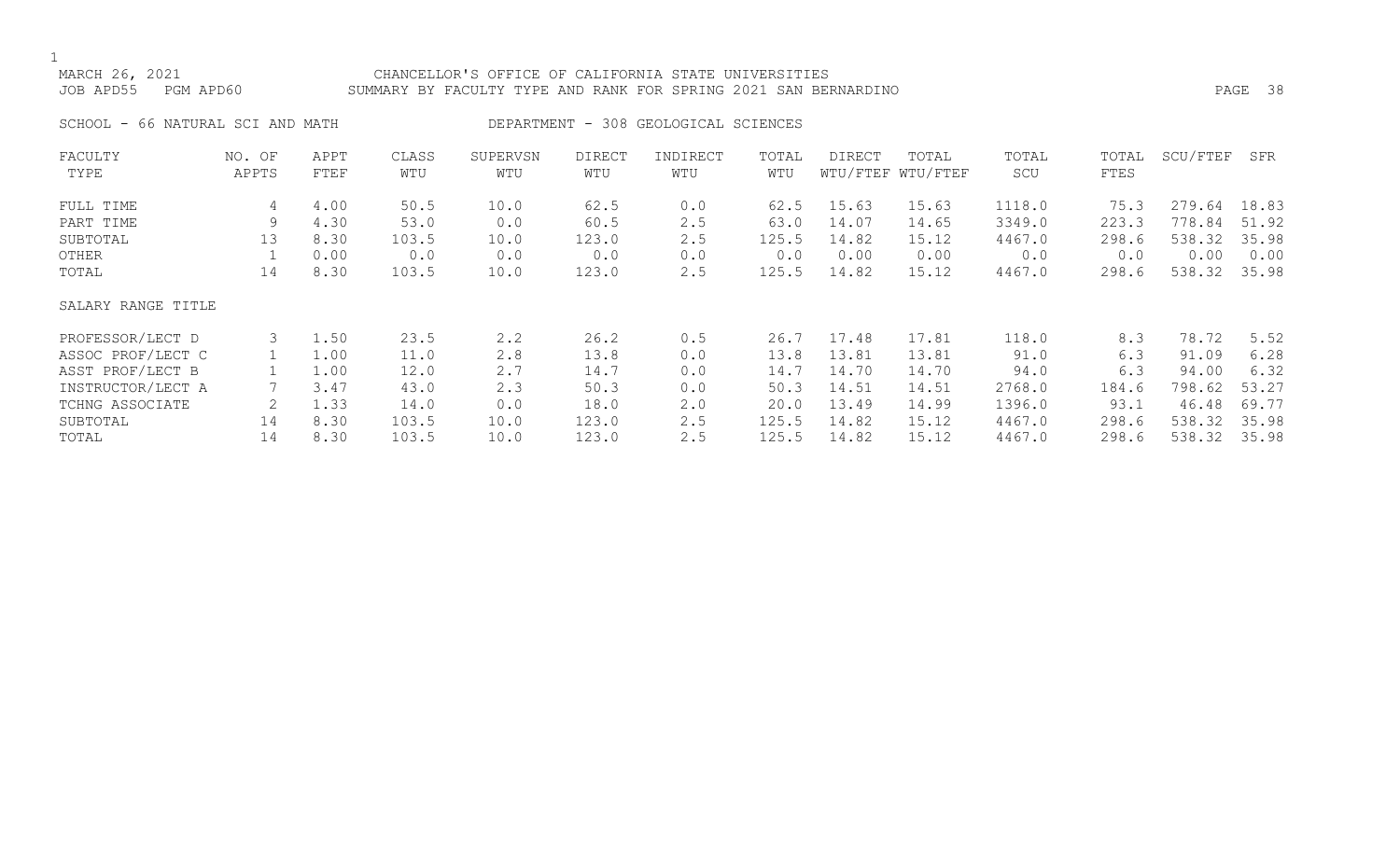# MARCH 26, 2021 CHANCELLOR'S OFFICE OF CALIFORNIA STATE UNIVERSITIES JOB APD55 PGM APD60 SUMMARY BY FACULTY TYPE AND RANK FOR SPRING 2021 SAN BERNARDINO PAGE 39

SCHOOL - 66 NATURAL SCI AND MATH DEPARTMENT - 337 HEALTH SCIENCE

| FACULTY            | NO. OF | APPT  | CLASS | SUPERVSN | <b>DIRECT</b> | INDIRECT | TOTAL | DIRECT | TOTAL             | TOTAL  | TOTAL | SCU/FTEF | SFR   |
|--------------------|--------|-------|-------|----------|---------------|----------|-------|--------|-------------------|--------|-------|----------|-------|
| TYPE               | APPTS  | FTEF  | WTU   | WTU      | WTU           | WTU      | WTU   |        | WTU/FTEF WTU/FTEF | SCU    | FTES  |          |       |
| FULL TIME          | 11     | 11.00 | 94.9  | 4.9      | 108.8         | 34.0     | 142.8 | 9.89   | 12.98             | 4173.0 | 283.5 | 379.36   | 25.77 |
| PART TIME          | 30     | 10.64 | 139.0 | 0.0      | 144.2         | 6.5      | 150.7 | 13.56  | 14.50             | 5091.0 | 344.3 | 478.70   | 32.38 |
| SUBTOTAL           | 41     | 21.64 | 233.9 | 4.9      | 253.0         | 40.5     | 293.5 | 11.69  | 13.73             | 9264.0 | 627.8 | 428.20   | 29.02 |
| OTHER              |        | 0.00  | 0.0   | 0.0      | 0.0           | 0.0      | 0.0   | 0.00   | 0.00              | 0.0    | 0.0   | 0.00     | 0.00  |
| TOTAL              | 42     | 21.64 | 233.9 | 4.9      | 253.0         | 40.5     | 293.5 | 11.69  | 13.73             | 9264.0 | 627.8 | 428.20   | 29.02 |
| SALARY RANGE TITLE |        |       |       |          |               |          |       |        |                   |        |       |          |       |
| PROFESSOR/LECT D   | 5      | 3.50  | 23.9  | 0.6      | 30.5          | 12.0     | 42.5  | 8.71   | 12.14             | 802.7  | 54.5  | 229.28   | 15.57 |
| ASSOC PROF/LECT C  |        | 1.00  | 10.0  | 0.0      | 11.2          | 3.0      | 14.2  | 11.20  | 14.20             | 223.0  | 15.7  | 223.00   | 15.73 |
| ASST PROF/LECT B   | 6      | 6.00  | 57.0  | 4.3      | 61.3          | 17.0     | 78.3  | 10.22  | 13.05             | 2143.3 | 146.3 | 357.28   | 24.39 |
| INSTRUCTOR/LECT A  | 22     | 10.20 | 129.0 | 0.0      | 136.0         | 8.5      | 144.5 | 13.33  | 14.50             | 5939.0 | 400.9 | 582.03   | 39.28 |
| TCHNG ASSOCIATE    |        | 0.93  | 14.0  | 0.0      | 14.0          | 0.0      | 14.0  | 15.04  | 15.04             | 156.0  | 10.4  | 167.56   | 11.17 |
| SUBTOTAL           | 42     | 21.64 | 233.9 | 4.9      | 253.0         | 40.5     | 293.5 | 11.69  | 13.73             | 9264.0 | 627.8 | 428.20   | 29.02 |
| TOTAL              | 42     | 21.64 | 233.9 | 4.9      | 253.0         | 40.5     | 293.5 | 11.69  | 13.73             | 9264.0 | 627.8 | 428.20   | 29.02 |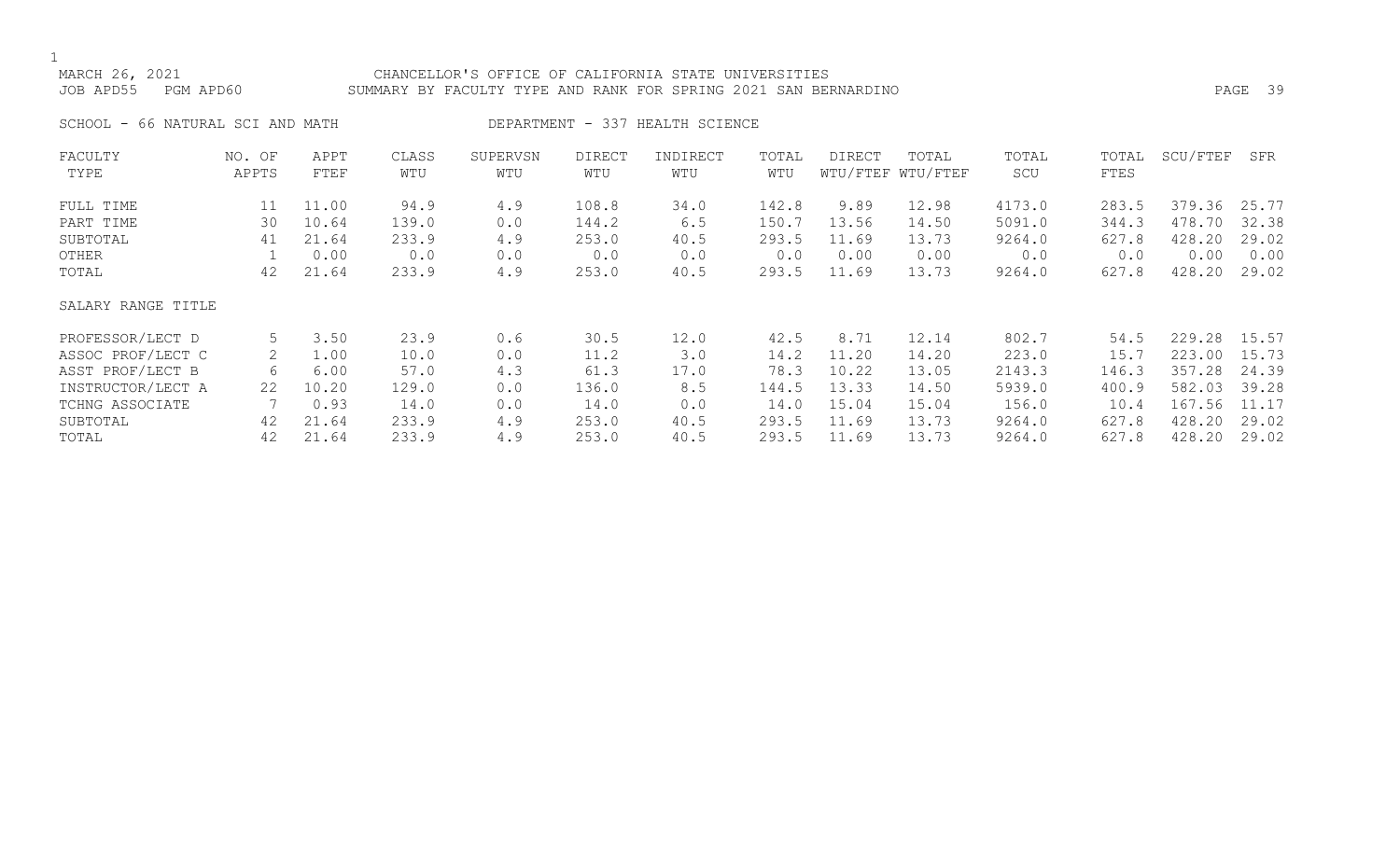# MARCH 26, 2021 CHANCELLOR'S OFFICE OF CALIFORNIA STATE UNIVERSITIES JOB APD55 PGM APD60 SUMMARY BY FACULTY TYPE AND RANK FOR SPRING 2021 SAN BERNARDINO PAGE 40

SCHOOL - 66 NATURAL SCI AND MATH DEPARTMENT - 421 KINESIOLOGY

| FACULTY            | NO. OF | APPT  | CLASS | SUPERVSN | <b>DIRECT</b> | INDIRECT | TOTAL | <b>DIRECT</b> | TOTAL             | TOTAL  | TOTAL | SCU/FTEF | SFR   |
|--------------------|--------|-------|-------|----------|---------------|----------|-------|---------------|-------------------|--------|-------|----------|-------|
| TYPE               | APPTS  | FTEF  | WTU   | WTU      | WTU           | WTU      | WTU   |               | WTU/FTEF WTU/FTEF | SCU    | FTES  |          |       |
| FULL TIME          | 18     | 16.00 | 163.2 | 0.7      | 175.9         | 48.3     | 224.2 | 10.99         | 14.01             | 4928.9 | 328.6 | 308.06   | 20.54 |
| PART TIME          | 20     | 9.87  | 142.0 | 0.0      | 144.0         | 0.0      | 144.0 | 14.59         | 14.59             | 4807.0 | 320.5 | 487.18   | 32.49 |
| SUBTOTAL           | 38     | 25.87 | 305.2 | 0.7      | 319.9         | 48.3     | 368.2 | 12.37         | 14.23             | 9735.9 | 649.2 | 376.38   | 25.10 |
| OTHER              |        | 0.00  | 0.0   | 0.0      | 0.0           | 0.0      | 0.0   | 0.00          | 0.00              | 1.1    | 0.1   | 0.00     | 0.00  |
| TOTAL              | 39     | 25.87 | 305.2 | 0.7      | 319.9         | 48.3     | 368.2 | 12.37         | 14.23             | 9737.0 | 649.3 | 376.43   | 25.10 |
| SALARY RANGE TITLE |        |       |       |          |               |          |       |               |                   |        |       |          |       |
| PROFESSOR/LECT D   | 3      | 2.00  | 20.2  | 0.7      | 32.9          | 3.3      | 36.2  | 16.45         | 18.10             | 560.6  | 37.4  | 280.30   | 18.69 |
| ASSOC PROF/LECT C  | 5      | 4.00  | 46.1  | 0.0      | 46.1          | 15.0     | 61.1  | 11.53         | 15.28             | 1332.2 | 88.8  | 333.13   | 22.21 |
| ASST PROF/LECT B   |        | 7.00  | 61.0  | 0.0      | 61.0          | 24.0     | 85.0  | 8.71          | 12.14             | 1703.1 | 113.6 | 243.27   | 16.22 |
| INSTRUCTOR/LECT A  | 24     | 12.87 | 177.9 | 0.0      | 179.9         | 6.0      | 185.9 | 13.98         | 14.45             | 6141.1 | 409.5 | 477.28   | 31.82 |
| SUBTOTAL           | 39     | 25.87 | 305.2 | 0.7      | 319.9         | 48.3     | 368.2 | 12.37         | 14.23             | 9737.0 | 649.3 | 376.43   | 25.10 |
| TOTAL              | 39     | 25.87 | 305.2 | 0.7      | 319.9         | 48.3     | 368.2 | 12.37         | 14.23             | 9737.0 | 649.3 | 376.43   | 25.10 |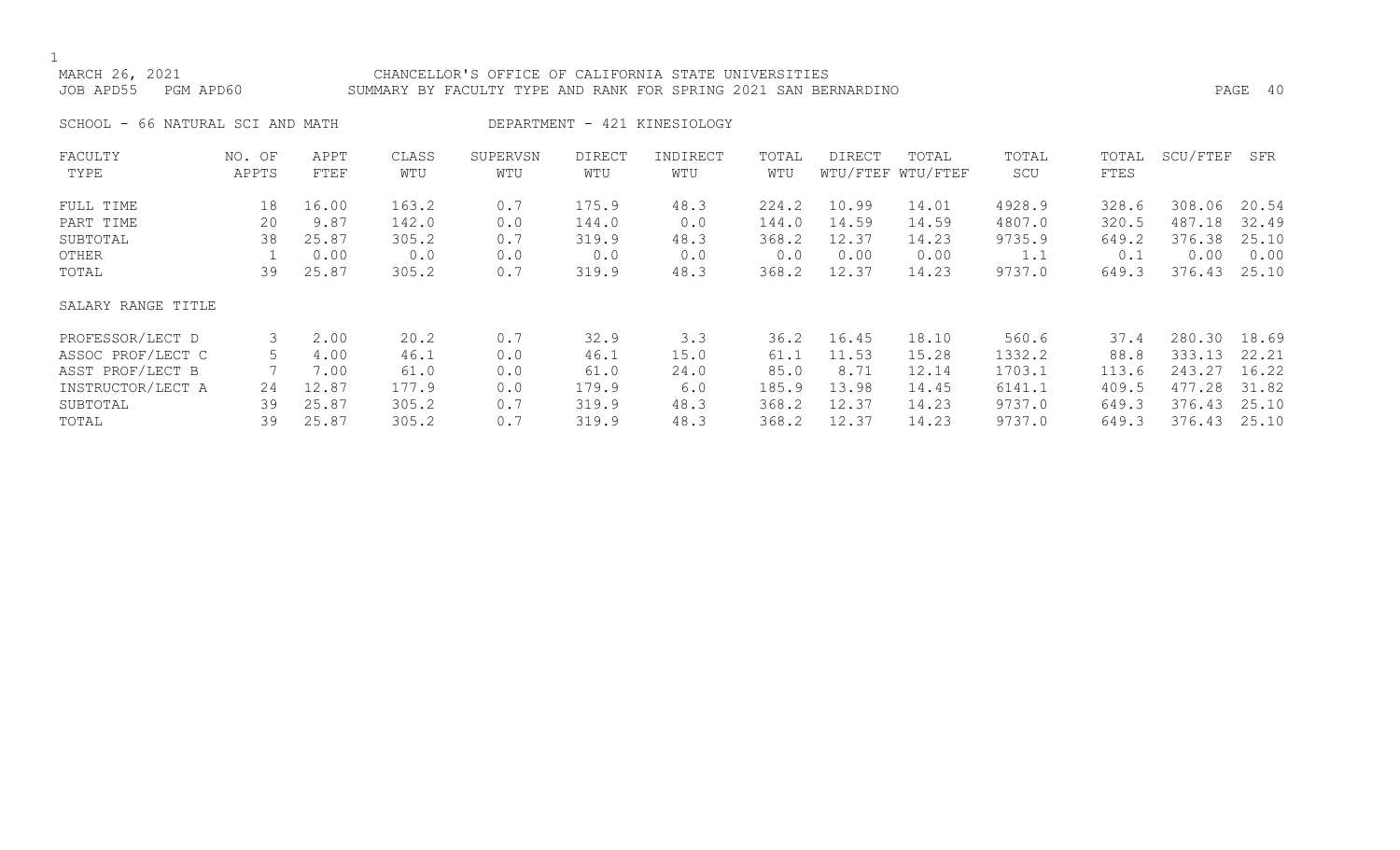# MARCH 26, 2021 CHANCELLOR'S OFFICE OF CALIFORNIA STATE UNIVERSITIES JOB APD55 PGM APD60 SUMMARY BY FACULTY TYPE AND RANK FOR SPRING 2021 SAN BERNARDINO PAGE 41

SCHOOL - 66 NATURAL SCI AND MATH DEPARTMENT - 487 MATHEMATICS

| FACULTY            | NO. OF | APPT  | CLASS | SUPERVSN | <b>DIRECT</b> | INDIRECT | TOTAL | DIRECT | TOTAL             | TOTAL   | TOTAL | SCU/FTEF | SFR   |
|--------------------|--------|-------|-------|----------|---------------|----------|-------|--------|-------------------|---------|-------|----------|-------|
| TYPE               | APPTS  | FTEF  | WTU   | WTU      | WTU           | WTU      | WTU   |        | WTU/FTEF WTU/FTEF | SCU     | FTES  |          |       |
| FULL TIME          | 26     | 23.66 | 231.5 | 15.7     | 249.2         | 60.0     | 309.2 | 10.53  | 13.07             | 5587.0  | 376.1 | 236.18   | 15.90 |
| PART TIME          | 39     | 15.07 | 220.0 | 0.0      | 226.0         | 16.7     | 242.7 | 15.00  | 16.10             | 6120.0  | 408.0 | 406.10   | 27.07 |
| SUBTOTAL           | 65     | 38.73 | 451.5 | 15.7     | 475.2         | 76.7     | 551.9 | 12.27  | 14.25             | 11707.0 | 784.1 | 302.30   | 20.25 |
| OTHER              |        | 0.00  | 0.0   | 0.0      | 0.0           | 0.0      | 0.0   | 0.00   | 0.00              | 0.0     | 0.0   | 0.00     | 0.00  |
| TOTAL              | 66     | 38.73 | 451.5 | 15.7     | 475.2         | 76.7     | 551.9 | 12.27  | 14.25             | 11707.0 | 784.1 | 302.30   | 20.25 |
| SALARY RANGE TITLE |        |       |       |          |               |          |       |        |                   |         |       |          |       |
| PROFESSOR/LECT D   | 17     | 12.71 | 120.5 | 6.7      | 135.2         | 21.7     | 156.9 | 10.64  | 12.35             | 2994.0  | 200.6 | 235.64   | 15.79 |
| ASSOC PROF/LECT C  | 2      | 0.75  | 9.0   | 0.7      | 9.7           | 12.0     | 21.7  | 12.93  | 28.93             | 179.0   | 12.0  | 238.67   | 16.03 |
| ASST PROF/LECT B   | 9      | 8.66  | 70.0  | 5.5      | 75.5          | 34.0     | 109.5 | 8.72   | 12.64             | 1754.0  | 119.2 | 202.47   | 13.75 |
| INSTRUCTOR/LECT A  | 26     | 13.41 | 204.0 | 2.8      | 206.8         | 9.0      | 215.8 | 15.42  | 16.10             | 5721.0  | 381.7 | 426.72   | 28.47 |
| TCHNG ASSOCIATE    | 12     | 3.20  | 48.0  | 0.0      | 48.0          | 0.0      | 48.0  | 15.00  | 15.00             | 1059.0  | 70.6  | 330.94   | 22.06 |
| SUBTOTAL           | 66     | 38.73 | 451.5 | 15.7     | 475.2         | 76.7     | 551.9 | 12.27  | 14.25             | 11707.0 | 784.1 | 302.30   | 20.25 |
| TOTAL              | 66     | 38.73 | 451.5 | 15.7     | 475.2         | 76.7     | 551.9 | 12.27  | 14.25             | 11707.0 | 784.1 | 302.30   | 20.25 |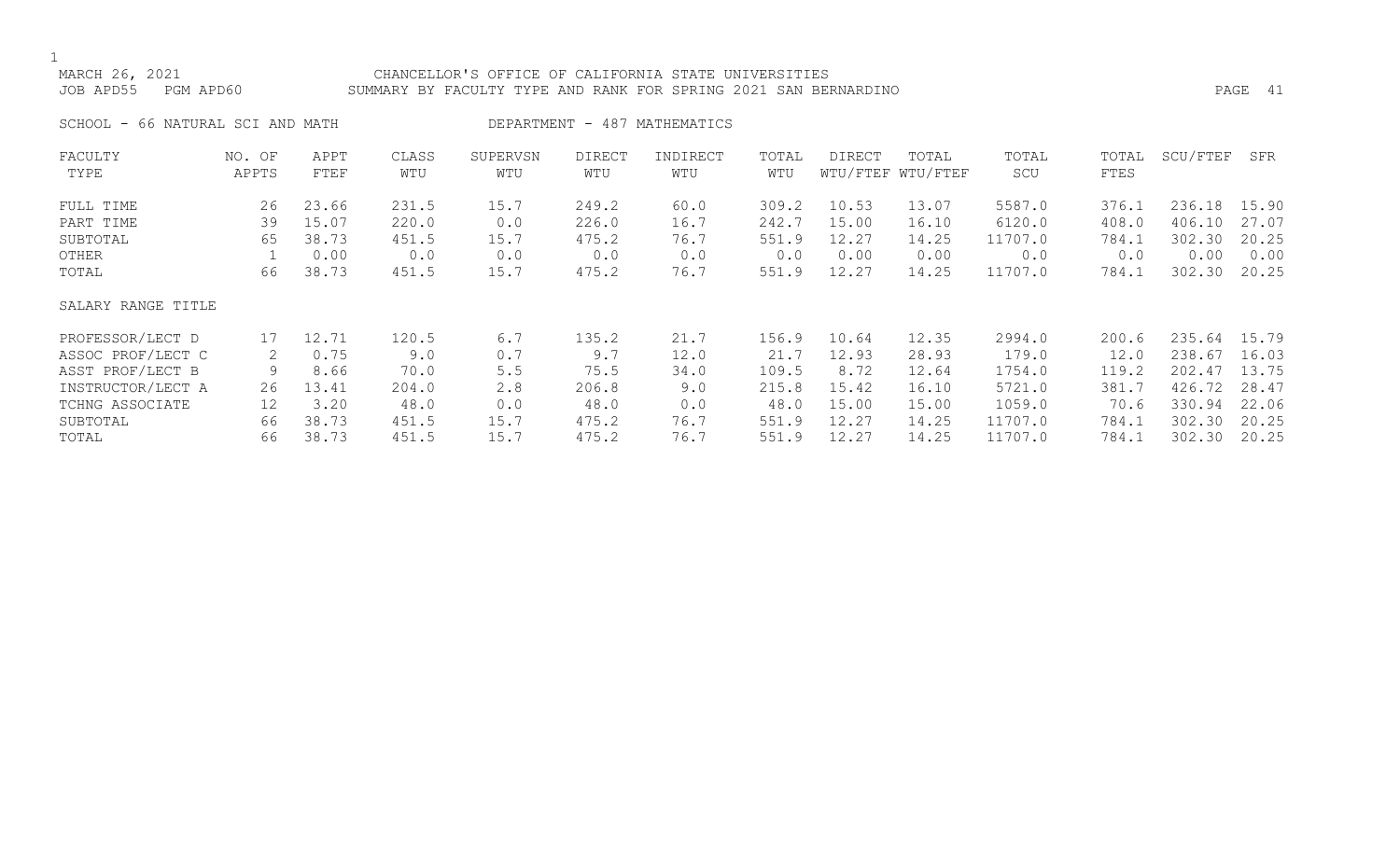# MARCH 26, 2021 CHANCELLOR'S OFFICE OF CALIFORNIA STATE UNIVERSITIES JOB APD55 PGM APD60 SUMMARY BY FACULTY TYPE AND RANK FOR SPRING 2021 SAN BERNARDINO PAGE 42

SCHOOL - 66 NATURAL SCI AND MATH DEPARTMENT - 510 NATURAL SCIENCE

| FACULTY            | NO. OF | APPT | CLASS | SUPERVSN | <b>DIRECT</b> | INDIRECT | TOTAL | DIRECT | TOTAL             | TOTAL | TOTAL | SCU/FTEF | SFR   |
|--------------------|--------|------|-------|----------|---------------|----------|-------|--------|-------------------|-------|-------|----------|-------|
| TYPE               | APPTS  | FTEF | WTU   | WTU      | WTU           | WTU      | WTU   |        | WTU/FTEF WTU/FTEF | SCU   | FTES  |          |       |
|                    |        |      |       |          |               |          |       |        |                   |       |       |          |       |
| FULL TIME          |        | 0.19 | 0.0   | 0.0      | 0.0           | 0.0      | 0.0   | 0.00   | 0.00              | 0.0   | 0.0   | 0.00     | 0.00  |
| PART TIME          |        | 0.60 | 9.0   | 0.0      | 9.0           | 3.5      | 12.5  | 15.00  | 15.00             | 672.0 | 44.8  | 120.00   | 74.67 |
| SUBTOTAL           | 4      | 0.79 | 9.0   | 0.0      | 9.0           | 3.5      | 12.5  | 11.42  | 11.42             | 672.0 | 44.8  | 852.79   | 56.85 |
| TOTAL              | 4      | 0.79 | 9.0   | 0.0      | 9.0           | 3.5      | 12.5  | 11.42  | 11.42             | 672.0 | 44.8  | 852.79   | 56.85 |
| SALARY RANGE TITLE |        |      |       |          |               |          |       |        |                   |       |       |          |       |
| INSTRUCTOR/LECT A  | 4      | 0.79 | 9.0   | 0.0      | 9.0           | 3.5      | 12.5  | 11.42  | 11.42             | 672.0 | 44.8  | 852.79   | 56.85 |
| SUBTOTAL           | 4      | 0.79 | 9.0   | 0.0      | 9.0           | 3.5      | 12.5  | 11.42  | 11.42             | 672.0 | 44.8  | 852.79   | 56.85 |
| TOTAL              | 4      | 0.79 | 9.0   | 0.0      | 9.0           | 3.5      |       | 11.42  | 11.42             | 672.0 | 44.8  | 852.79   | 56.85 |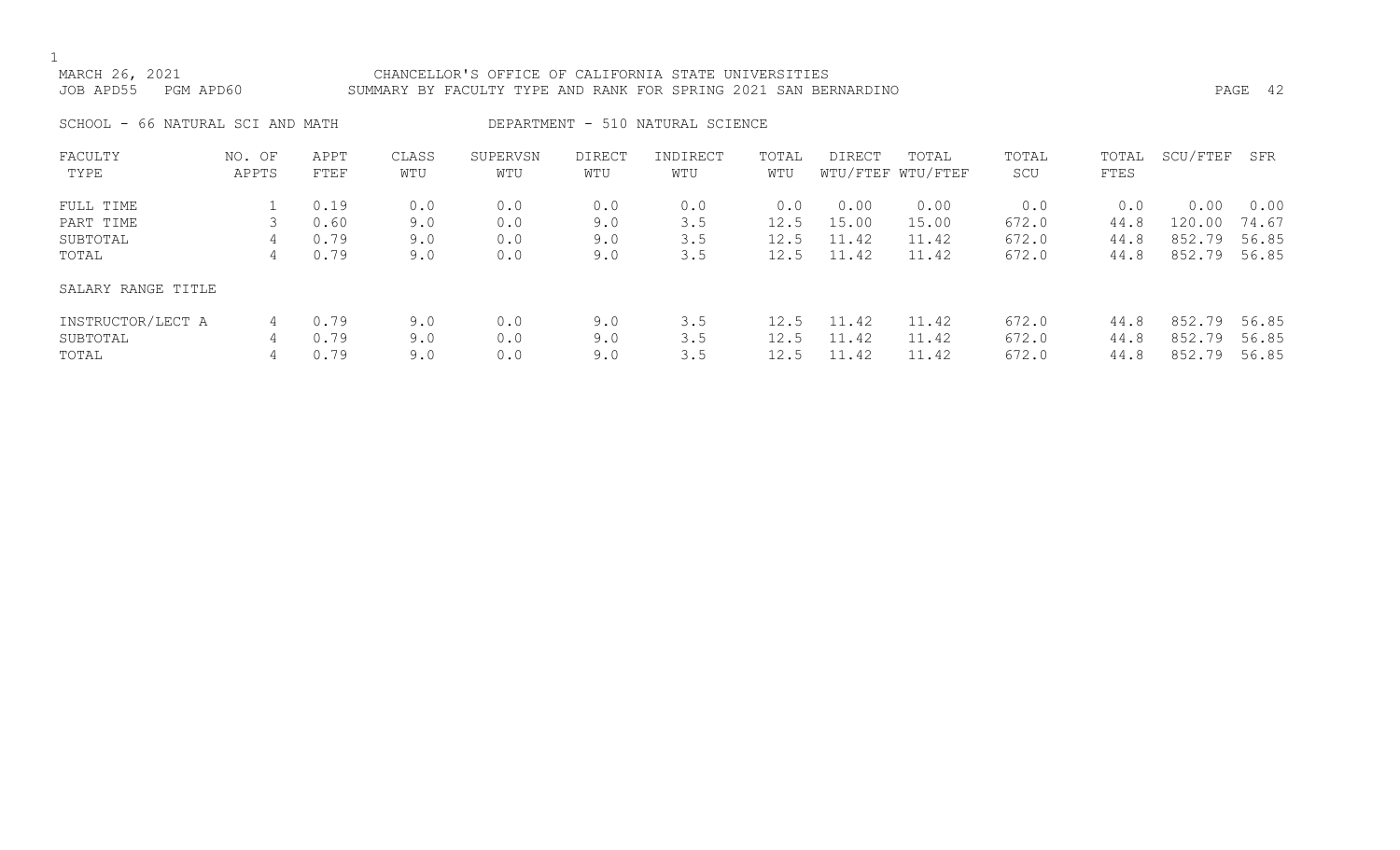# MARCH 26, 2021 CHANCELLOR'S OFFICE OF CALIFORNIA STATE UNIVERSITIES JOB APD55 PGM APD60 SUMMARY BY FACULTY TYPE AND RANK FOR SPRING 2021 SAN BERNARDINO PAGE 43

SCHOOL - 66 NATURAL SCI AND MATH DEPARTMENT - 515 NURSING

| FACULTY            | NO. OF | APPT  | CLASS | SUPERVSN | <b>DIRECT</b> | INDIRECT | TOTAL | <b>DIRECT</b> | TOTAL             | TOTAL  | TOTAL | SCU/FTEF | SFR   |
|--------------------|--------|-------|-------|----------|---------------|----------|-------|---------------|-------------------|--------|-------|----------|-------|
| TYPE               | APPTS  | FTEF  | WTU   | WTU      | WTU           | WTU      | WTU   |               | WTU/FTEF WTU/FTEF | SCU    | FTES  |          |       |
| FULL TIME          | 18     | 17.00 | 202.1 | 1.0      | 203.1         | 32.5     | 235.6 | 11.94         | 13.86             | 3457.3 | 231.5 | 203.32   | 13.61 |
| PART TIME          | 24     | 11.96 | 162.6 | 2.3      | 166.9         | 3.0      | 169.9 | 13.96         | 14.21             | 1174.8 | 80.5  | 98.25    | 6.73  |
| SUBTOTAL           | 42     | 28.96 | 364.7 | 3.3      | 370.0         | 35.5     | 405.5 | 12.78         | 14.00             | 4632.1 | 312.0 | 159.94   | 10.77 |
| OTHER              |        | 0.00  | 0.0   | 0.3      | 0.3           | 0.0      | 0.3   | 0.00          | 0.00              | 2.0    | 0.1   | 0.00     | 0.00  |
| TOTAL              | 43     | 28.96 | 364.7 | 3.6      | 370.3         | 35.5     | 405.8 | 12.79         | 14.01             | 4634.1 | 312.2 | 160.01   | 10.78 |
| SALARY RANGE TITLE |        |       |       |          |               |          |       |               |                   |        |       |          |       |
| PROFESSOR/LECT D   | 4      | 1.50  | 17.0  | 0.3      | 19.3          | 4.0      | 23.3  | 12.86         | 15.52             | 526.0  | 35.6  | 350.43   | 23.72 |
| ASSOC PROF/LECT C  | 5      | 5.00  | 56.1  | 1.0      | 57.1          | 4.0      | 61.1  | 11.42         | 12.22             | 1268.8 | 85.2  | 253.76   | 17.04 |
| ASST PROF/LECT B   |        | 3.00  | 23.0  | 0.0      | 23.0          | 9.0      | 32.0  | 7.67          | 10.67             | 857.0  | 57.1  | 285.86   | 19.06 |
| INSTRUCTOR/LECT A  | 31     | 19.46 | 268.6 | 2.3      | 270.9         | 18.5     | 289.4 | 13.92         | 14.87             | 1982.3 | 134.2 | 101.85   | 6.90  |
| SUBTOTAL           | 43     | 28.96 | 364.7 | 3.6      | 370.3         | 35.5     | 405.8 | 12.79         | 14.01             | 4634.1 | 312.2 | 160.01   | 10.78 |
| TOTAL              | 43     | 28.96 | 364.7 | 3.6      | 370.3         | 35.5     | 405.8 | 12.79         | 14.01             | 4634.1 | 312.2 | 160.01   | 10.78 |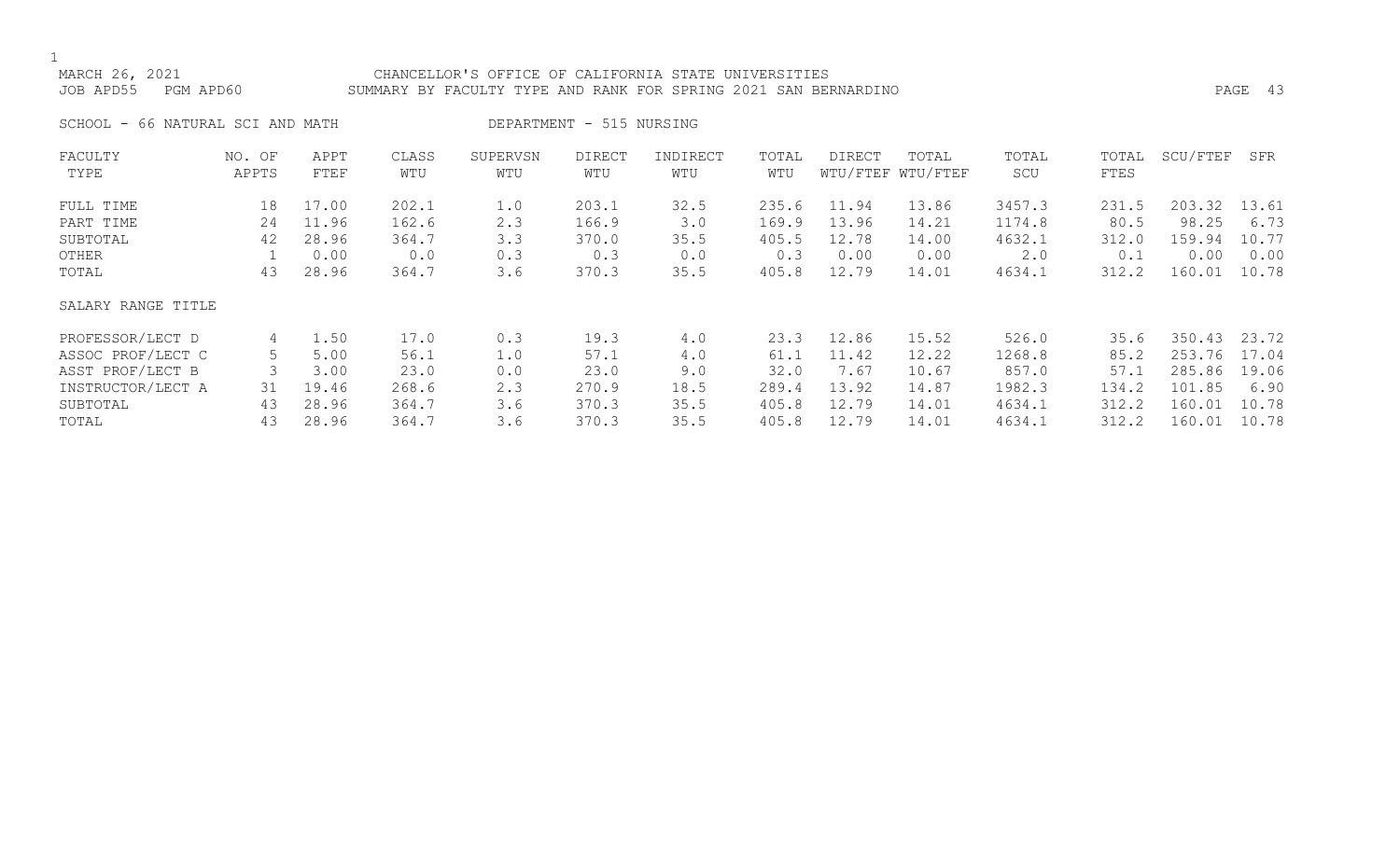# MARCH 26, 2021 CHANCELLOR'S OFFICE OF CALIFORNIA STATE UNIVERSITIES JOB APD55 PGM APD60 SUMMARY BY FACULTY TYPE AND RANK FOR SPRING 2021 SAN BERNARDINO PAGE 44

SCHOOL - 66 NATURAL SCI AND MATH DEPARTMENT - 571 PHYSICS

| FACULTY            | NO. OF | APPT  | CLASS | SUPERVSN | <b>DIRECT</b> | INDIRECT | TOTAL | DIRECT | TOTAL             | TOTAL  | TOTAL | SCU/FTEF | SFR   |
|--------------------|--------|-------|-------|----------|---------------|----------|-------|--------|-------------------|--------|-------|----------|-------|
| TYPE               | APPTS  | FTEF  | WTU   | WTU      | WTU           | WTU      | WTU   |        | WTU/FTEF WTU/FTEF | SCU    | FTES  |          |       |
| FULL TIME          | 9      | 6.62  | 55.0  | 0.0      | 55.0          | 33.5     | 88.5  | 8.30   | 13.36             | 827.0  | 55.1  | 124.85   | 8.32  |
| PART TIME          |        | 4.20  | 62.5  | 0.0      | 65.5          | 0.0      | 65.5  | 15.60  | 15.60             | 2274.0 | 151.6 | 541.43   | 36.10 |
| SUBTOTAL           | 16     | 10.82 | 117.5 | 0.0      | 120.5         | 33.5     | 154.0 | 11.13  | 14.23             | 3101.0 | 206.7 | 286.49   | 19.10 |
| OTHER              |        | 0.00  | 0.0   | 0.0      | 0.0           | 0.0      | 0.0   | 0.00   | 0.00              | 0.0    | 0.0   | 0.00     | 0.00  |
| TOTAL              | 17     | 10.82 | 117.5 | 0.0      | 120.5         | 33.5     | 154.0 | 11.13  | 14.23             | 3101.0 | 206.7 | 286.49   | 19.10 |
| SALARY RANGE TITLE |        |       |       |          |               |          |       |        |                   |        |       |          |       |
| PROFESSOR/LECT D   | 6      | 3.29  | 20.0  | 0.0      | 20.0          | 30.5     | 50.5  | 6.08   | 15.34             | 216.0  | 14.4  | 65.61    | 4.37  |
| ASSOC PROF/LECT C  |        | 0.83  | 10.0  | 0.0      | 10.0          | 0.0      | 10.0  | 12.00  | 12.00             | 126.0  | 8.4   | 151.26   | 10.08 |
| ASST PROF/LECT B   |        | 1.00  | 9.0   | 0.0      | 9.0           | 3.0      | 12.0  | 9.01   | 12.01             | 311.0  | 20.7  | 311.31   | 20.75 |
| INSTRUCTOR/LECT A  | 9      | 5.70  | 78.5  | 0.0      | 81.5          | 0.0      | 81.5  | 14.30  | 14.30             | 2448.0 | 163.2 | 429.47   | 28.63 |
| SUBTOTAL           | 17     | 10.82 | 117.5 | 0.0      | 120.5         | 33.5     | 154.0 | 11.13  | 14.23             | 3101.0 | 206.7 | 286.49   | 19.10 |
| TOTAL              |        | 10.82 | 117.5 | 0.0      | 120.5         | 33.5     | 154.0 | 11.13  | 14.23             | 3101.0 | 206.7 | 286.49   | 19.10 |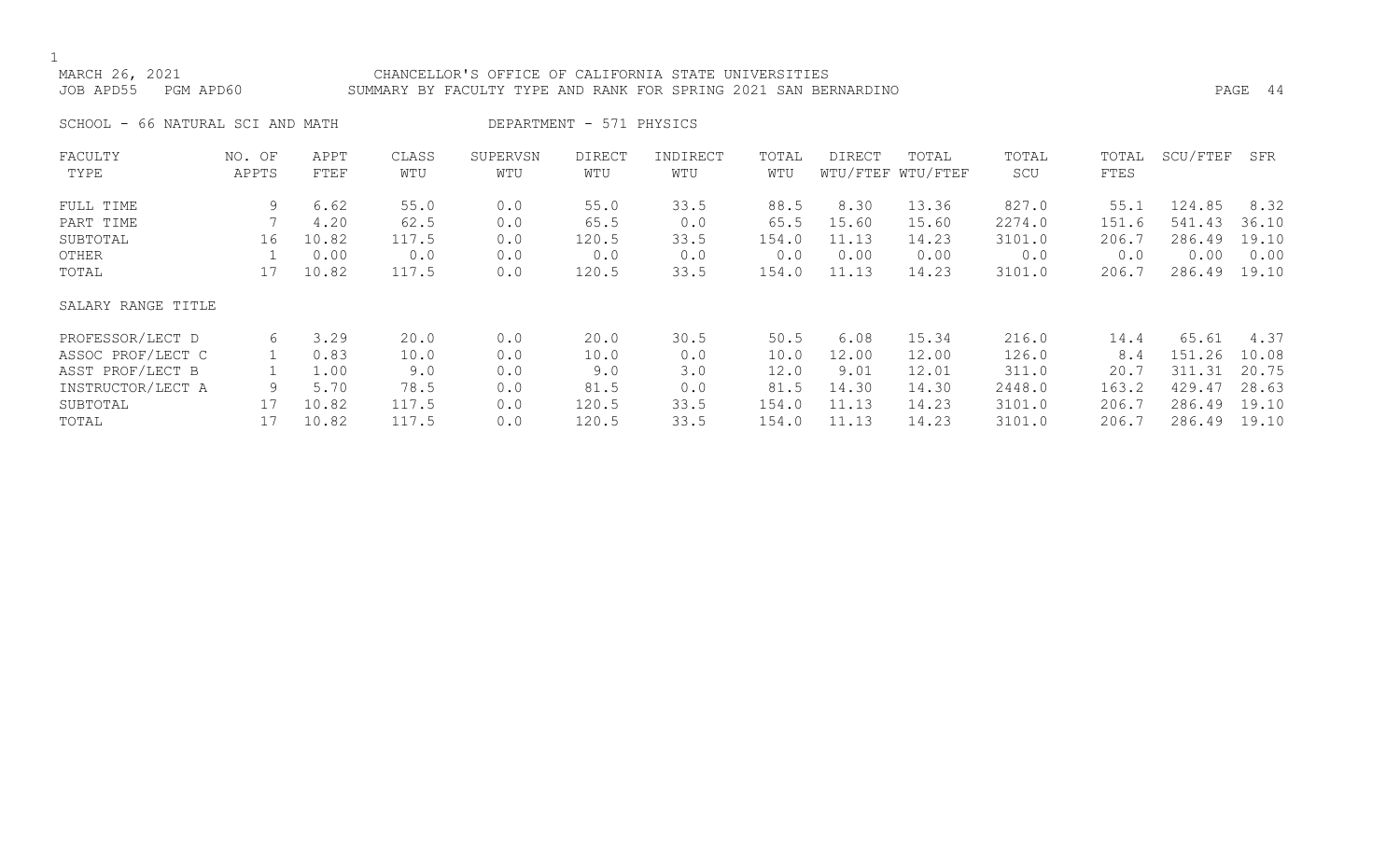# CHANCELLOR'S OFFICE OF CALIFORNIA STATE UNIVERSITIES JOB APD55 PGM APD60 SUMMARY BY FACULTY TYPE AND RANK FOR SPRING 2021 SAN BERNARDINO PAGE 45

SCHOOL - 66 NATURAL SCI AND MATH

| FACULTY            | NO. OF                    | APPT   | CLASS  | SUPERVSN | <b>DIRECT</b> | INDIRECT | TOTAL  | DIRECT | TOTAL             | TOTAL   | TOTAL  | SCU/FTEF | SFR   |
|--------------------|---------------------------|--------|--------|----------|---------------|----------|--------|--------|-------------------|---------|--------|----------|-------|
| TYPE               | APPTS                     | FTEF   | WTU    | WTU      | WTU           | WTU      | WTU    |        | WTU/FTEF WTU/FTEF | SCU     | FTES   |          |       |
| FULL TIME          | 138                       | 125.08 | 1219.5 | 64.3     | 1332.0        | 313.2    | 1645.2 | 10.65  | 13.15             | 35654.1 | 2393.4 | 285.06   | 19.14 |
| PART TIME          | 175                       | 74.98  | 1059.8 | 2.3      | 1092.8        | 41.3     | 1134.1 | 14.58  | 15.13             | 30620.4 | 2048.7 | 408.40   | 27.32 |
| SUBTOTAL           | 313                       | 200.05 | 2279.3 | 66.6     | 2424.8        | 354.5    | 2779.3 | 12.12  | 13.89             | 66274.5 | 4442.0 | 331.28   | 22.20 |
| OTHER              |                           | 0.00   | 0.0    | 0.3      | 0.3           | 0.0      | 0.3    | 0.00   | 0.00              | 3.1     | 0.2    | 0.00     | 0.00  |
| TOTAL              | 320                       | 200.05 | 2279.3 | 66.9     | 2425.1        | 354.5    | 2779.6 | 12.12  | 13.89             | 66277.6 | 4442.2 | 331.30   | 22.21 |
| SALARY RANGE TITLE |                           |        |        |          |               |          |        |        |                   |         |        |          |       |
| PROFESSOR/LECT D   | 65                        | 45.71  | 424.7  | 25.4     | 488.8         | 113.6    | 602.4  | 10.69  | 13.18             | 12311.9 | 827.8  | 269.38   | 18.11 |
| ASSOC PROF/LECT C  | 22                        | 18.58  | 197.8  | 4.8      | 204.8         | 49.1     | 253.9  | 11.02  | 13.66             | 4756.9  | 319.0  | 255.97   | 17.17 |
| ASST PROF/LECT B   | 44                        | 43.25  | 363.0  | 29.3     | 395.3         | 136.3    | 531.6  | 9.14   | 12.29             | 10429.4 | 702.6  | 241.17   | 16.25 |
| INSTRUCTOR/LECT A  | 144                       | 78.96  | 1096.5 | 7.4      | 1134.9        | 53.5     | 1188.4 | 14.37  | 15.05             | 34769.4 | 2325.5 | 440.33   | 29.45 |
| TCHNG ASSOCIATE    | 43                        | 12.76  | 185.3  | 0.0      | 189.3         | 2.0      | 191.3  | 14.84  | 15.00             | 3735.0  | 249.0  | 292.80   | 19.52 |
| SUBTOTAL           | 318                       | 199.25 | 2267.3 | 66.9     | 2413.1        | 354.5    | 2767.6 | 12.11  | 13.89             | 66002.6 | 4423.9 | 331.25   | 22.20 |
| OTHER              | $\mathbf{2}^{\mathsf{I}}$ | 0.80   | 12.0   | 0.0      | 12.0          | 0.0      | 12.0   | 15.00  | 15.00             | 275.0   | 18.3   | 343.75   | 22.91 |
| SUBTOTAL           | 2                         | 0.80   | 12.0   | 0.0      | 12.0          | 0.0      | 12.0   | 15.00  | 15.00             | 275.0   | 18.3   | 343.75   | 22.91 |
| TOTAL              | 320                       | 200.05 | 2279.3 | 66.9     | 2425.1        | 354.5    | 2779.6 | 12.12  | 13.89             | 66277.6 | 4442.2 | 331.30   | 22.21 |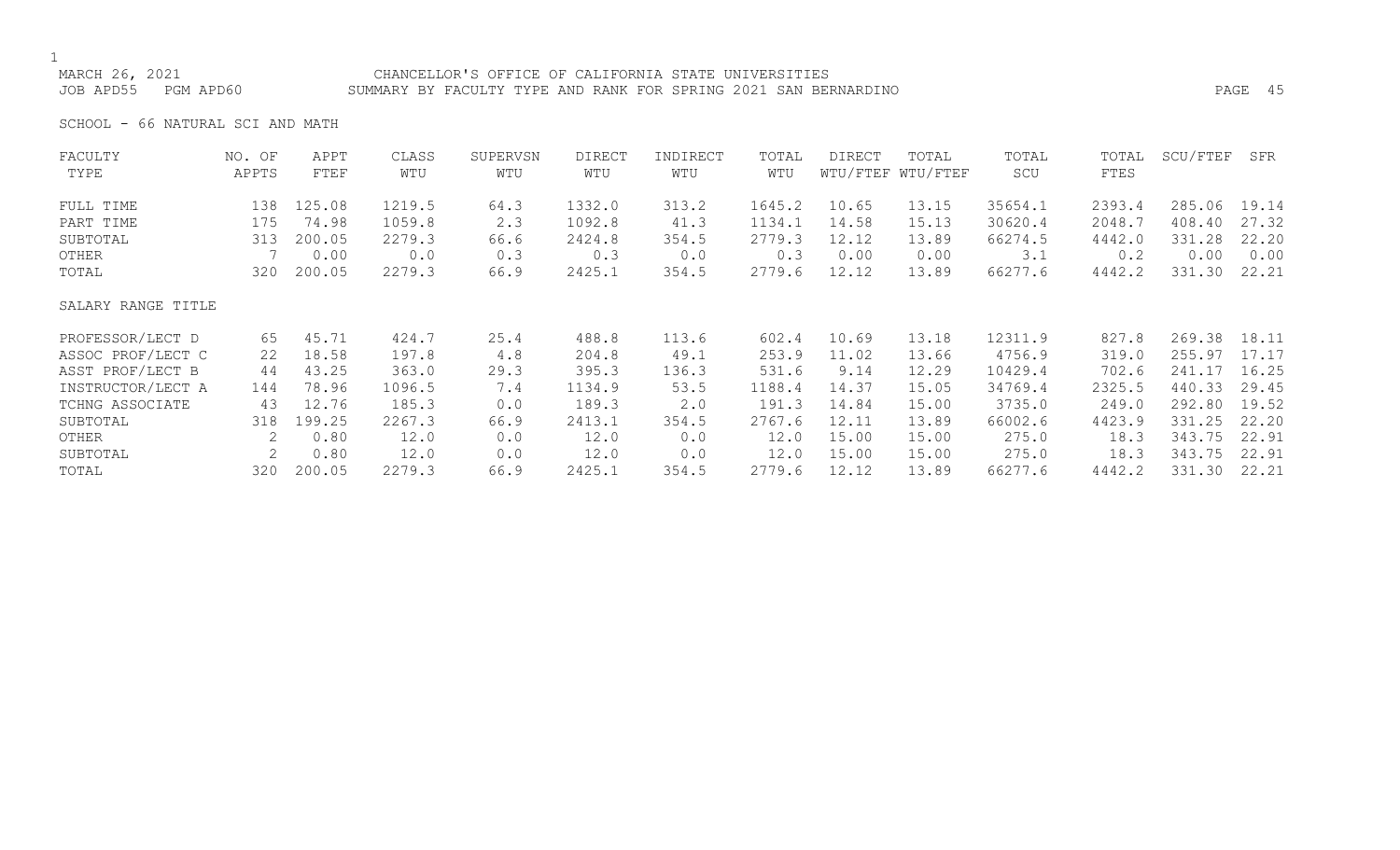# CHANCELLOR'S OFFICE OF CALIFORNIA STATE UNIVERSITIES JOB APD55 PGM APD60 SUMMARY BY FACULTY TYPE AND RANK FOR SPRING 2021 SAN BERNARDINO PAGE 46

# SCHOOL - 99 ALL COLLEGE **DEPARTMENT - 373 INTERDISCIPLINARY STUDIES IN EDUCATION**

| FACULTY<br>TYPE    | NO. OF<br>APPTS | APPT<br>FTEF | CLASS<br>WTU | SUPERVSN<br>WTU | <b>DIRECT</b><br>WTU | INDIRECT<br>WTU | TOTAL<br>WTU | DIRECT | TOTAL<br>WTU/FTEF WTU/FTEF | TOTAL<br>SCU | TOTAL<br>FTES | SCU/FTEF | <b>SFR</b> |
|--------------------|-----------------|--------------|--------------|-----------------|----------------------|-----------------|--------------|--------|----------------------------|--------------|---------------|----------|------------|
| FULL TIME          | 4               | 1.88         | 0.0          | 0.0             | 0.0                  | 12.0            | 12.0         | 0.00   | 0.00                       | 0.0          | 0.0           | 0.00     | 0.00       |
| PART TIME          |                 | 1.67         | 25.0         | 0.0             | 25.0                 | 0.0             | 25.0         | 14.99  | 14.99                      | 441.0        | 29.4          | 264.39   | 17.63      |
| SUBTOTAL           | 9               | 3.55         | 25.0         | 0.0             | 25.0                 | 12.0            | 37.0         | 7.04   | 7.04                       | 441.0        | 29.4          | 124.16   | 8.28       |
| TOTAL              | 9               | 3.55         | 25.0         | 0.0             | 25.0                 | 12.0            | 37.0         | 7.04   | 7.04                       | 441.0        | 29.4          | 124.16   | 8.28       |
| SALARY RANGE TITLE |                 |              |              |                 |                      |                 |              |        |                            |              |               |          |            |
| PROFESSOR/LECT D   | 3               | 1.48         | 0.0          | 0.0             | 0.0                  | 12.0            | 12.0         | 0.00   | 0.00                       | 0.0          | 0.0           | 0.00     | 0.00       |
| INSTRUCTOR/LECT A  | 6               | 2.07         | 25.0         | 0.0             | 25.0                 | 0.0             | 25.0         | 12.09  | 12.09                      | 441.0        | 29.4          | 213.25   | 14.22      |
| SUBTOTAL           | 9               | 3.55         | 25.0         | 0.0             | 25.0                 | 12.0            | 37.0         | 7.04   | 7.04                       | 441.0        | 29.4          | 124.16   | 8.28       |
| TOTAL              | 9               | 3.55         | 25.0         | 0.0             | 25.0                 | 12.0            | 37.0         | 7.04   | 7.04                       | 441.0        | 29.4          | 124.16   | 8.28       |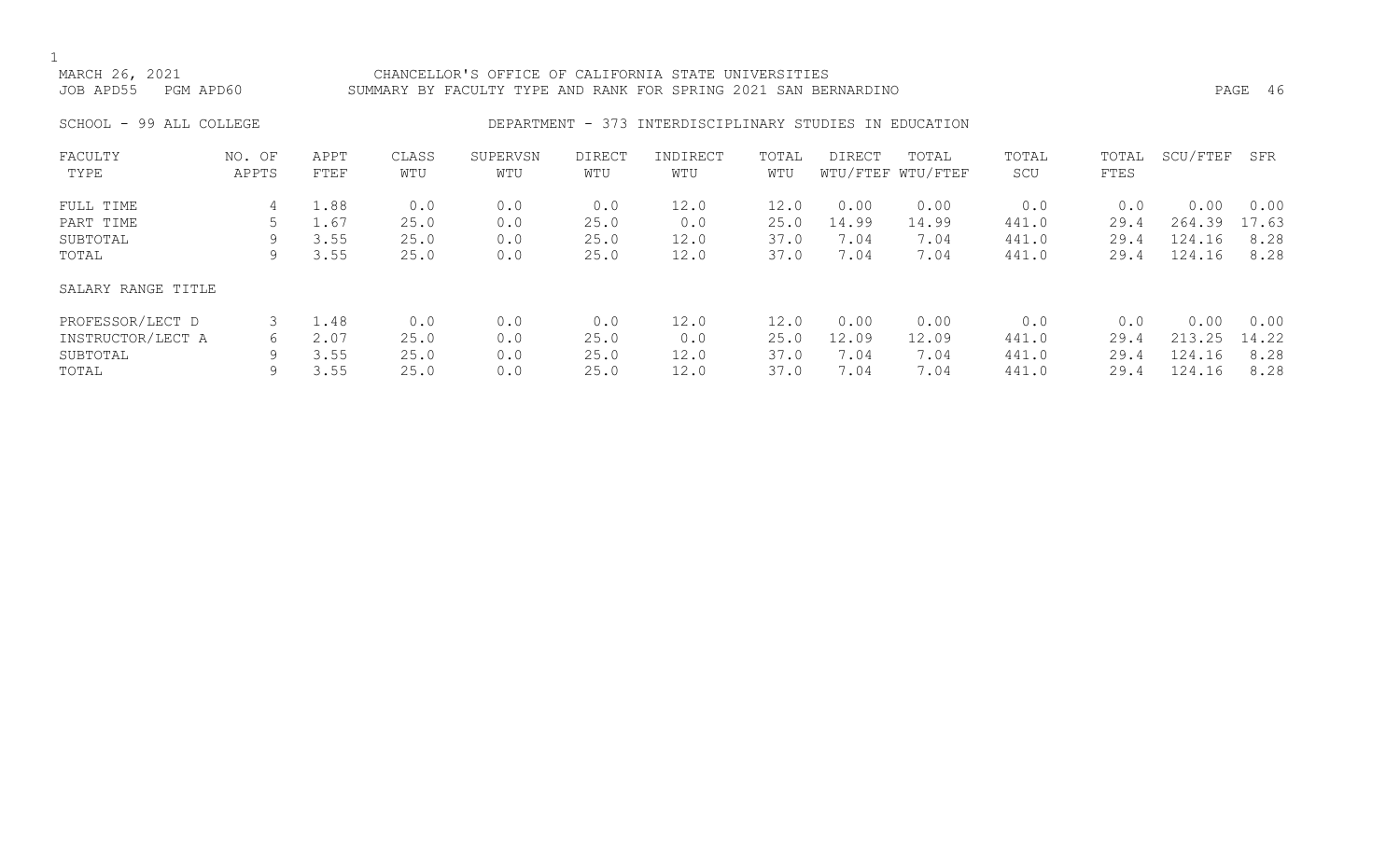MARCH 26, 2021 CHANCELLOR'S OFFICE OF CALIFORNIA STATE UNIVERSITIES<br>JOB APD55 PGM APD60 SUMMARY BY FACULTY TYPE AND RANK FOR SPRING 2021 SAN BEF SUMMARY BY FACULTY TYPE AND RANK FOR SPRING 2021 SAN BERNARDINO **PAGE 17** PAGE 47

SCHOOL - 99 ALL COLLEGE

| FACULTY            | NO. OF | APPT | CLASS | SUPERVSN | <b>DIRECT</b> | INDIRECT | TOTAL | <b>DIRECT</b> | TOTAL             | TOTAL | TOTAL | SCU/FTEF | SFR   |
|--------------------|--------|------|-------|----------|---------------|----------|-------|---------------|-------------------|-------|-------|----------|-------|
| TYPE               | APPTS  | FTEF | WTU   | WTU      | WTU           | WTU      | WTU   |               | WTU/FTEF WTU/FTEF | SCU   | FTES  |          |       |
| FULL TIME          | 4      | 1.88 | 0.0   | 0.0      | 0.0           | 12.0     | 12.0  | 0.00          | 0.00              | 0.0   | 0.0   | 0.00     | 0.00  |
| PART TIME          |        | 1.67 | 25.0  | 0.0      | 25.0          | 0.0      | 25.0  | 14.99         | 14.99             | 441.0 | 29.4  | 264.39   | 17.63 |
| SUBTOTAL           | 9      | 3.55 | 25.0  | 0.0      | 25.0          | 12.0     | 37.0  | 7.04          | 7.04              | 441.0 | 29.4  | 124.16   | 8.28  |
| TOTAL              | 9      | 3.55 | 25.0  | 0.0      | 25.0          | 12.0     | 37.0  | 7.04          | 7.04              | 441.0 | 29.4  | 124.16   | 8.28  |
| SALARY RANGE TITLE |        |      |       |          |               |          |       |               |                   |       |       |          |       |
| PROFESSOR/LECT D   |        | 1.48 | 0.0   | 0.0      | 0.0           | 12.0     | 12.0  | 0.00          | 0.00              | 0.0   | 0.0   | 0.00     | 0.00  |
| INSTRUCTOR/LECT A  | 6      | 2.07 | 25.0  | 0.0      | 25.0          | 0.0      | 25.0  | 12.09         | 12.09             | 441.0 | 29.4  | 213.25   | 14.22 |
| SUBTOTAL           | 9      | 3.55 | 25.0  | 0.0      | 25.0          | 12.0     | 37.0  | 7.04          | 7.04              | 441.0 | 29.4  | 124.16   | 8.28  |
| TOTAL              | 9      | 3.55 | 25.0  | 0.0      | 25.0          | 12.0     | 37.0  | 7.04          | 7.04              | 441.0 | 29.4  | 124.16   | 8.28  |